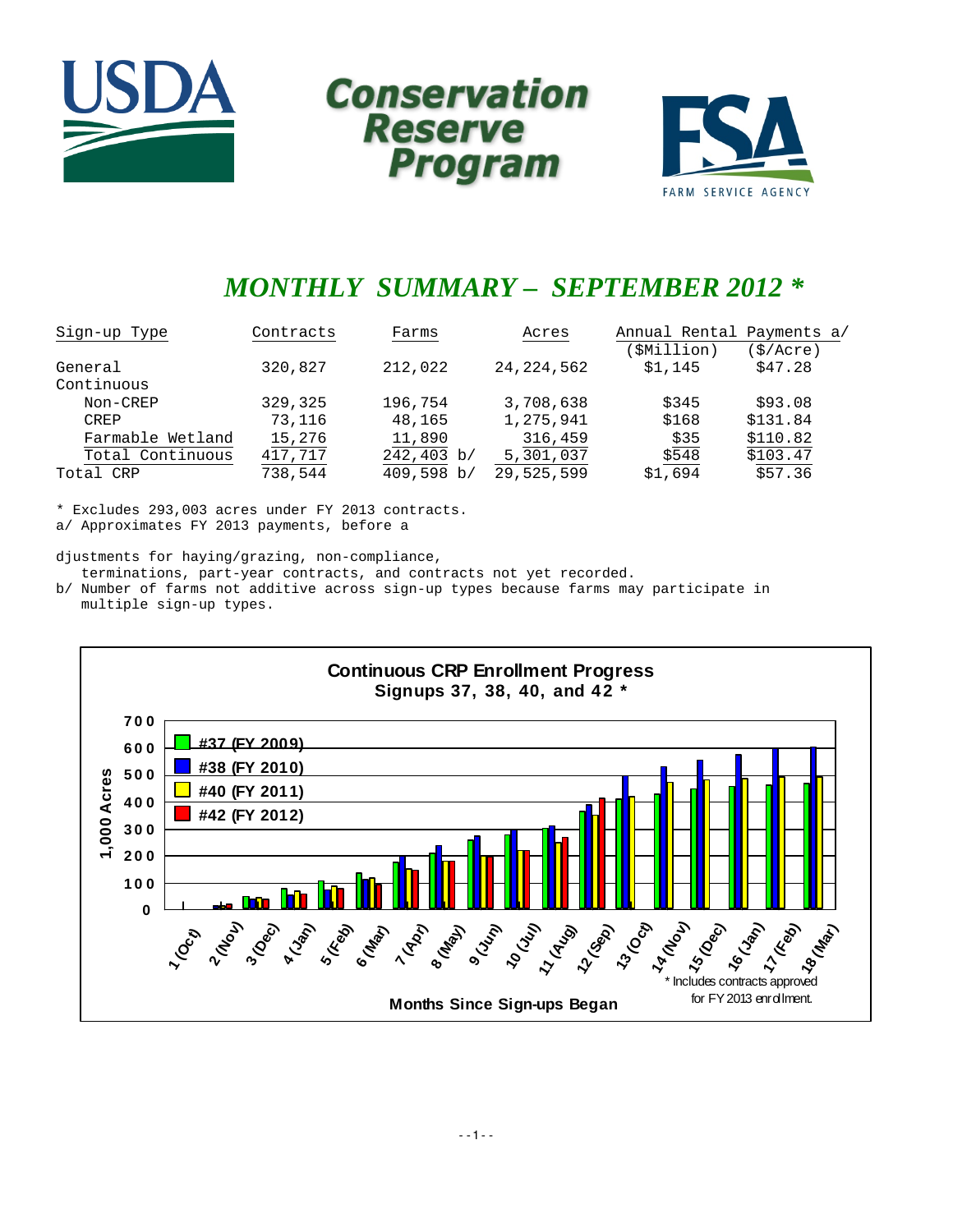# *CONSERVATION RESERVE PROGRAM*

# *ENROLLMENT ACTIVITY AND NEWS – September 2012*

- September ended with enrollment at 29.5 million acres, down 0.1 from October 2011, as attrition (dropout mostly from general signup) exceeded new FY 2012 contracts added through continuous signup. There are 293,003 acres of FY 2013 contract continuous signup on deck.
- The general signup (#43) held March 12 through April 13, resulted in 3.88 million acres determined acceptable out of 4.54 million acres offered. As of September 30, contracts covering 3.4 million acres have been loaded into the system.
- FY 2012 continuous signup (#42) added 143,234 acres in September and now totals 413,785 acres, including 293,003 acres of land under FY 2013 contracts. These contracts were not in effect on September 30, and are not included in the 29.5 million acres currently enrolled.
- A continuous signup initiative was announced in February that will target enrollment of 750,000 acres of cropland with erodibility index rating of 20 or more. Signup began July 23, and 29,532 acres have been recorded so far.
- Another continuous signup initiative, announced in March, added 1,000,000 acres to be allocated among various wildlife and wetland initiatives, including 400,000 additional acres of State Acres for Wildlife Enhancement (SAFE) and a new 100,000-acre pollinator habitat initiative.

| Initiatives (and Allocations) *                      | First<br>Year | Practice<br>Code  | In Month<br>(Acres) | Year-to-Date<br>(Acres) | Cumulative<br>(Acres) |
|------------------------------------------------------|---------------|-------------------|---------------------|-------------------------|-----------------------|
| Flood-plain wetlands (600,000 ac.)                   | 2004          | CP23              | 1,662               | 17,297                  | 216,440               |
| Bottomland hardwood trees (250,000 ac.)              | 2004          | CP31              | 3,752               | 14,875                  | 76,680                |
| Non-flood plain and playa wetlands (350,000 ac.)     | 2005          | CP <sub>23a</sub> | 14,917              | 83,931                  | 198,982               |
| Upland bird habitat buffers (500,000 ac.)            | 2005          | CP33              | 279                 | 5,714                   | 240,555               |
| Longleaf pine plantings (250,000 ac.)                | 2007          | CP <sub>36</sub>  | 2.211               | 10,475                  | 114,652               |
| Duck nesting habitat (300,000 ac.)                   | 2007          | CP37              | 12.729              | 29,335                  | 164,567               |
| State acres for wildlife enhancement (1,250,000 ac.) | 2008          | CP38              | 15,613              | 215,771                 | 696,394               |

\* Includes lands with FY 2013 contracts; excludes lands enrolled in CREPs: excludes double counting of lands that expire 9/30/12.

| <b>Performance Measure</b><br>$(Access)*$ | $1st$ Qtr. |        | $2nd$ Qtr. $3rd$ Qtr. | July  | Aug. | Sept. | Y-T-D   | Cumulative |
|-------------------------------------------|------------|--------|-----------------------|-------|------|-------|---------|------------|
| Conservation buffers 1/                   | 56.756     | 4.643  | 3.236                 | 218   | 545  | 315   | 65.713  | 1.979.002  |
| Wetland restorations 2/                   | 104.390    | 20.790 | 9.861                 | 1.365 | 719. | 186   | 137.311 | 2.286.002  |

1/ CP21,CP22,CP29, and CP38 buffers.

 2/ CP9,CP23,CP23A,CP30,CP31,CP37,CP38 wetland, and Farmable Wetland Program. Includes both wetland and associated upland buffers.

\* Includes CREP, FWP, and SAFE. Excludes FY 2013 contracts.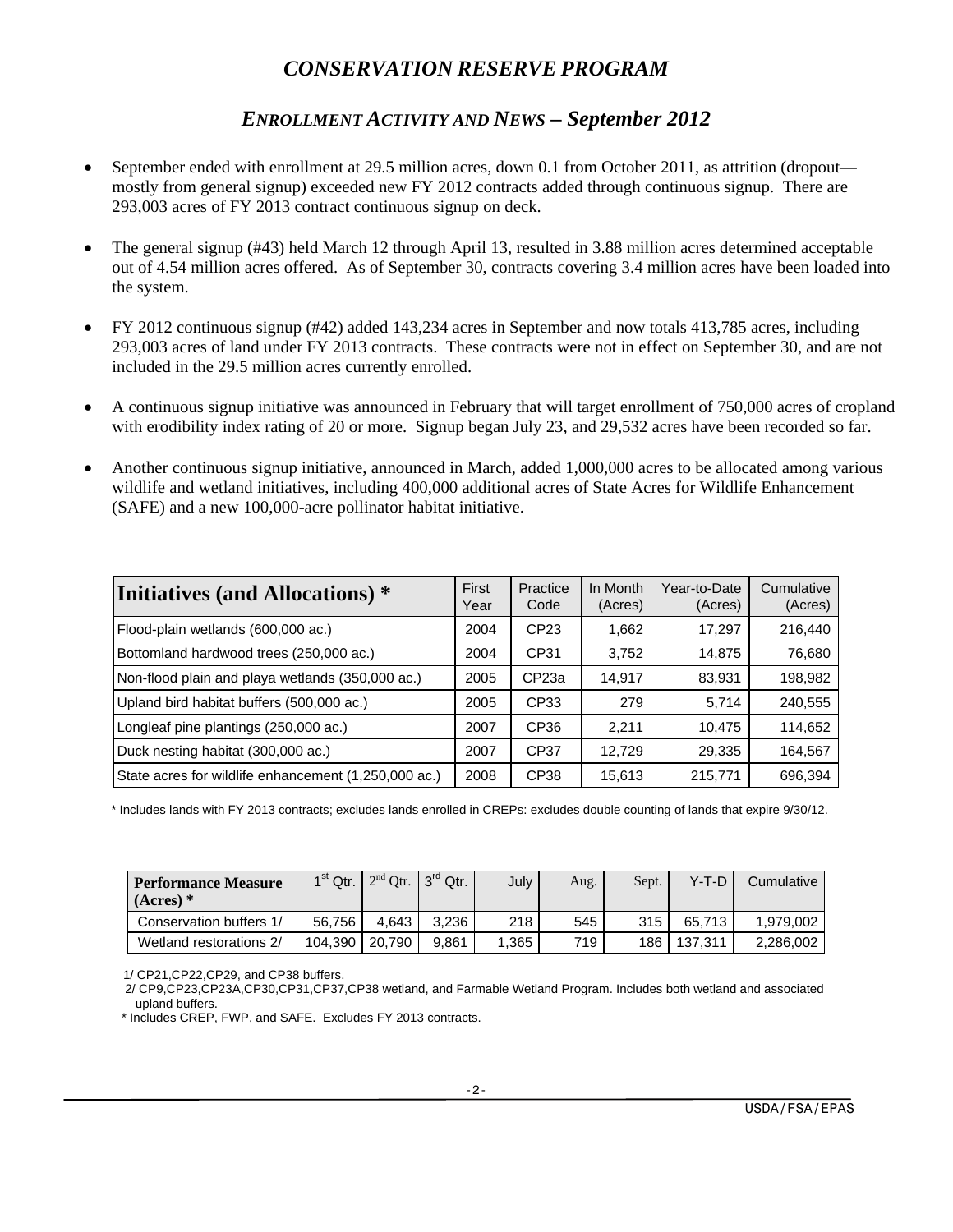### CONSERVATION RESERVE PROGRAM INITIATIVES CUMULATIVE ACRES AS OF SEPTEMBER 2012\*

| WETLANDS<br>FLOODPLAIN<br><b>HARDWOODS</b><br>PINE<br>HABITAT<br><b>HABITAT</b><br>(CP38)<br><b>STATE</b><br>(CP36)<br>(CP23)<br><b>WETLANDS</b><br>(CP31)<br><b>BUFFERS</b><br>(CP37)<br>(CP23A)<br>(CP33)<br>5<br>1,073<br>10,947<br><b>ALABAMA</b><br>0<br>1,151<br>0<br>3,223<br>0<br>ALASKA<br>0<br>0<br>0<br>0<br>0<br>0<br><b>ARKANSAS</b><br>22,936<br>9,858<br>13,143<br>5,665<br>0<br>0<br>13,775<br>CALIFORNIA<br>0<br>0<br>0<br>0<br>0<br>0<br>0<br><b>COLORADO</b><br>0<br>287<br>171<br>0<br>0<br>0<br>23,114<br>CONNECTICUT<br>0<br>0<br>0<br>0<br>0<br>0<br>0<br>DELAWARE<br>0<br>0<br>0<br>0<br>0<br>0<br>0<br>FLORIDA<br>0<br>0<br>904<br>0<br>0<br>0<br>0<br>GEORGIA<br>13<br>0<br>25<br>2,222<br>86,888<br>7,939<br>0<br>$\mathbf 0$<br>0<br><b>IDAHO</b><br>0<br>0<br>0<br>0<br>87,210<br>ILLINOIS<br>9,993<br>2,362<br>3,574<br>60,025<br>0<br>0<br>11,717<br>INDIANA<br>1,589<br>1,577<br>2,304<br>13,815<br>17,433<br>0<br>0<br><b>IOWA</b><br>79,764<br>6,054<br>2,488<br>25,176<br>0<br>829<br>38,245<br><b>KANSAS</b><br>3,626<br>221<br>40,311<br>0<br>0<br>58,904<br>3,342<br>294<br>96<br>10<br>8,073<br>0<br>8,289<br>0<br>25,734<br>LOUISIANA<br>36,289<br>18,586<br>401<br>59<br>0<br>215<br>0<br>0<br>0<br>0<br>0<br>2,136<br>0<br>10<br>760<br>0<br>0<br>0<br>0<br>0<br>0<br>0<br>0<br>0<br>0<br>0<br>0<br>861<br>977<br>826<br>0<br>0<br>11<br>5,377<br>22,100<br>71,845<br>270<br>471<br>0<br>9,157<br>33,569<br>22,570<br>4,544<br>722<br>2,238<br>7,380<br>396<br>0<br>10,914<br>506<br>1,123<br>29,196<br>20,546<br>0<br>0<br>93<br>0<br>0<br>1,165<br>0<br>0<br>16,930<br>1,649<br>1,293<br>9<br>5,803<br>0<br>0<br>35,218<br>0<br>0<br>0<br>0<br>0<br>0<br>0<br>0<br>648<br>0<br>0<br>0<br>0<br>0<br>0<br>0<br>0<br>0<br>0<br>0<br>30<br>$\overline{c}$<br>0<br>0<br>0<br>0<br>1,116<br>23<br>0<br>22<br>8,600<br>5,836<br>922<br>0<br>1,524<br>0<br>36,899<br>0<br>0<br>84,732<br>44,131<br>557<br>201<br>53<br>15,678<br>0<br>0<br>10,103<br>206<br>1,054<br>1,660<br>443<br>0<br>0<br>6,808<br>0<br>0<br>0<br>0<br>0<br>1,046<br>0<br>0<br>0<br>0<br>0<br>0<br>0<br>0<br>0<br>0<br>0<br>0<br>0<br>0<br>0<br>SOUTH CAROLINA<br>21<br>0<br>0<br>5,602<br>9,133<br>0<br>1,065<br>SOUTH DAKOTA<br>18,306<br>41,895<br>0<br>1,506<br>68,684<br>65,830<br>0<br>TENNESSEE<br>280<br>0<br>2,941<br>5,192<br>0<br>0<br>891<br><b>TEXAS</b><br>371<br>381<br>4,842<br>0<br>0<br>79,445<br><b>UTAH</b><br>0<br>0<br>0<br>0<br>0<br>0<br>0<br><b>VERMONT</b><br>0<br>0<br>0<br>0<br>0<br>0<br>0<br>VIRGINIA<br>0<br>0<br>0<br>489<br>296<br>1,465<br>0<br>WASHINGTON<br>39<br>0<br>0<br>0<br>0<br>67,539<br>0<br>WEST VIRGINIA<br>0<br>0<br>0<br>0<br>0<br>0<br>0<br>WISCONSIN<br>223<br>307<br>0<br>0<br>394<br>0<br>8,528<br>0<br>0<br>0<br>0<br>0<br>0<br>==========<br>==========<br>==========<br>==========<br>==========<br>==========<br>==========<br>696,394<br>216,440<br>198,982<br>76,680<br>240,555<br>114,652<br>164,567 |                 | <b>FLOODPLAIN</b> | NON- | <b>BOTTOMLAND</b> | <b>UPLAND BIRD</b> | LONGLEAF | DUCK NESTING | <b>SAFE</b> |
|--------------------------------------------------------------------------------------------------------------------------------------------------------------------------------------------------------------------------------------------------------------------------------------------------------------------------------------------------------------------------------------------------------------------------------------------------------------------------------------------------------------------------------------------------------------------------------------------------------------------------------------------------------------------------------------------------------------------------------------------------------------------------------------------------------------------------------------------------------------------------------------------------------------------------------------------------------------------------------------------------------------------------------------------------------------------------------------------------------------------------------------------------------------------------------------------------------------------------------------------------------------------------------------------------------------------------------------------------------------------------------------------------------------------------------------------------------------------------------------------------------------------------------------------------------------------------------------------------------------------------------------------------------------------------------------------------------------------------------------------------------------------------------------------------------------------------------------------------------------------------------------------------------------------------------------------------------------------------------------------------------------------------------------------------------------------------------------------------------------------------------------------------------------------------------------------------------------------------------------------------------------------------------------------------------------------------------------------------------------------------------------------------------------------------------------------------------------------------------------------------------------------------------------------------------------------------------------------------------------------------------------------------------------------------------------------------------------------------------------------------------------------------------------------------------------------------------------------------------------------------------------------------------------------------------------------------------------------------|-----------------|-------------------|------|-------------------|--------------------|----------|--------------|-------------|
|                                                                                                                                                                                                                                                                                                                                                                                                                                                                                                                                                                                                                                                                                                                                                                                                                                                                                                                                                                                                                                                                                                                                                                                                                                                                                                                                                                                                                                                                                                                                                                                                                                                                                                                                                                                                                                                                                                                                                                                                                                                                                                                                                                                                                                                                                                                                                                                                                                                                                                                                                                                                                                                                                                                                                                                                                                                                                                                                                                          |                 |                   |      |                   |                    |          |              |             |
|                                                                                                                                                                                                                                                                                                                                                                                                                                                                                                                                                                                                                                                                                                                                                                                                                                                                                                                                                                                                                                                                                                                                                                                                                                                                                                                                                                                                                                                                                                                                                                                                                                                                                                                                                                                                                                                                                                                                                                                                                                                                                                                                                                                                                                                                                                                                                                                                                                                                                                                                                                                                                                                                                                                                                                                                                                                                                                                                                                          |                 |                   |      |                   |                    |          |              |             |
|                                                                                                                                                                                                                                                                                                                                                                                                                                                                                                                                                                                                                                                                                                                                                                                                                                                                                                                                                                                                                                                                                                                                                                                                                                                                                                                                                                                                                                                                                                                                                                                                                                                                                                                                                                                                                                                                                                                                                                                                                                                                                                                                                                                                                                                                                                                                                                                                                                                                                                                                                                                                                                                                                                                                                                                                                                                                                                                                                                          |                 |                   |      |                   |                    |          |              |             |
|                                                                                                                                                                                                                                                                                                                                                                                                                                                                                                                                                                                                                                                                                                                                                                                                                                                                                                                                                                                                                                                                                                                                                                                                                                                                                                                                                                                                                                                                                                                                                                                                                                                                                                                                                                                                                                                                                                                                                                                                                                                                                                                                                                                                                                                                                                                                                                                                                                                                                                                                                                                                                                                                                                                                                                                                                                                                                                                                                                          |                 |                   |      |                   |                    |          |              |             |
|                                                                                                                                                                                                                                                                                                                                                                                                                                                                                                                                                                                                                                                                                                                                                                                                                                                                                                                                                                                                                                                                                                                                                                                                                                                                                                                                                                                                                                                                                                                                                                                                                                                                                                                                                                                                                                                                                                                                                                                                                                                                                                                                                                                                                                                                                                                                                                                                                                                                                                                                                                                                                                                                                                                                                                                                                                                                                                                                                                          |                 |                   |      |                   |                    |          |              |             |
|                                                                                                                                                                                                                                                                                                                                                                                                                                                                                                                                                                                                                                                                                                                                                                                                                                                                                                                                                                                                                                                                                                                                                                                                                                                                                                                                                                                                                                                                                                                                                                                                                                                                                                                                                                                                                                                                                                                                                                                                                                                                                                                                                                                                                                                                                                                                                                                                                                                                                                                                                                                                                                                                                                                                                                                                                                                                                                                                                                          |                 |                   |      |                   |                    |          |              |             |
|                                                                                                                                                                                                                                                                                                                                                                                                                                                                                                                                                                                                                                                                                                                                                                                                                                                                                                                                                                                                                                                                                                                                                                                                                                                                                                                                                                                                                                                                                                                                                                                                                                                                                                                                                                                                                                                                                                                                                                                                                                                                                                                                                                                                                                                                                                                                                                                                                                                                                                                                                                                                                                                                                                                                                                                                                                                                                                                                                                          |                 |                   |      |                   |                    |          |              |             |
|                                                                                                                                                                                                                                                                                                                                                                                                                                                                                                                                                                                                                                                                                                                                                                                                                                                                                                                                                                                                                                                                                                                                                                                                                                                                                                                                                                                                                                                                                                                                                                                                                                                                                                                                                                                                                                                                                                                                                                                                                                                                                                                                                                                                                                                                                                                                                                                                                                                                                                                                                                                                                                                                                                                                                                                                                                                                                                                                                                          |                 |                   |      |                   |                    |          |              |             |
|                                                                                                                                                                                                                                                                                                                                                                                                                                                                                                                                                                                                                                                                                                                                                                                                                                                                                                                                                                                                                                                                                                                                                                                                                                                                                                                                                                                                                                                                                                                                                                                                                                                                                                                                                                                                                                                                                                                                                                                                                                                                                                                                                                                                                                                                                                                                                                                                                                                                                                                                                                                                                                                                                                                                                                                                                                                                                                                                                                          |                 |                   |      |                   |                    |          |              |             |
|                                                                                                                                                                                                                                                                                                                                                                                                                                                                                                                                                                                                                                                                                                                                                                                                                                                                                                                                                                                                                                                                                                                                                                                                                                                                                                                                                                                                                                                                                                                                                                                                                                                                                                                                                                                                                                                                                                                                                                                                                                                                                                                                                                                                                                                                                                                                                                                                                                                                                                                                                                                                                                                                                                                                                                                                                                                                                                                                                                          |                 |                   |      |                   |                    |          |              |             |
|                                                                                                                                                                                                                                                                                                                                                                                                                                                                                                                                                                                                                                                                                                                                                                                                                                                                                                                                                                                                                                                                                                                                                                                                                                                                                                                                                                                                                                                                                                                                                                                                                                                                                                                                                                                                                                                                                                                                                                                                                                                                                                                                                                                                                                                                                                                                                                                                                                                                                                                                                                                                                                                                                                                                                                                                                                                                                                                                                                          |                 |                   |      |                   |                    |          |              |             |
|                                                                                                                                                                                                                                                                                                                                                                                                                                                                                                                                                                                                                                                                                                                                                                                                                                                                                                                                                                                                                                                                                                                                                                                                                                                                                                                                                                                                                                                                                                                                                                                                                                                                                                                                                                                                                                                                                                                                                                                                                                                                                                                                                                                                                                                                                                                                                                                                                                                                                                                                                                                                                                                                                                                                                                                                                                                                                                                                                                          |                 |                   |      |                   |                    |          |              |             |
|                                                                                                                                                                                                                                                                                                                                                                                                                                                                                                                                                                                                                                                                                                                                                                                                                                                                                                                                                                                                                                                                                                                                                                                                                                                                                                                                                                                                                                                                                                                                                                                                                                                                                                                                                                                                                                                                                                                                                                                                                                                                                                                                                                                                                                                                                                                                                                                                                                                                                                                                                                                                                                                                                                                                                                                                                                                                                                                                                                          |                 |                   |      |                   |                    |          |              |             |
|                                                                                                                                                                                                                                                                                                                                                                                                                                                                                                                                                                                                                                                                                                                                                                                                                                                                                                                                                                                                                                                                                                                                                                                                                                                                                                                                                                                                                                                                                                                                                                                                                                                                                                                                                                                                                                                                                                                                                                                                                                                                                                                                                                                                                                                                                                                                                                                                                                                                                                                                                                                                                                                                                                                                                                                                                                                                                                                                                                          |                 |                   |      |                   |                    |          |              |             |
|                                                                                                                                                                                                                                                                                                                                                                                                                                                                                                                                                                                                                                                                                                                                                                                                                                                                                                                                                                                                                                                                                                                                                                                                                                                                                                                                                                                                                                                                                                                                                                                                                                                                                                                                                                                                                                                                                                                                                                                                                                                                                                                                                                                                                                                                                                                                                                                                                                                                                                                                                                                                                                                                                                                                                                                                                                                                                                                                                                          |                 |                   |      |                   |                    |          |              |             |
| 2,600<br>5,407<br>9,688                                                                                                                                                                                                                                                                                                                                                                                                                                                                                                                                                                                                                                                                                                                                                                                                                                                                                                                                                                                                                                                                                                                                                                                                                                                                                                                                                                                                                                                                                                                                                                                                                                                                                                                                                                                                                                                                                                                                                                                                                                                                                                                                                                                                                                                                                                                                                                                                                                                                                                                                                                                                                                                                                                                                                                                                                                                                                                                                                  |                 |                   |      |                   |                    |          |              |             |
|                                                                                                                                                                                                                                                                                                                                                                                                                                                                                                                                                                                                                                                                                                                                                                                                                                                                                                                                                                                                                                                                                                                                                                                                                                                                                                                                                                                                                                                                                                                                                                                                                                                                                                                                                                                                                                                                                                                                                                                                                                                                                                                                                                                                                                                                                                                                                                                                                                                                                                                                                                                                                                                                                                                                                                                                                                                                                                                                                                          |                 |                   |      |                   |                    |          |              |             |
|                                                                                                                                                                                                                                                                                                                                                                                                                                                                                                                                                                                                                                                                                                                                                                                                                                                                                                                                                                                                                                                                                                                                                                                                                                                                                                                                                                                                                                                                                                                                                                                                                                                                                                                                                                                                                                                                                                                                                                                                                                                                                                                                                                                                                                                                                                                                                                                                                                                                                                                                                                                                                                                                                                                                                                                                                                                                                                                                                                          | <b>KENTUCKY</b> |                   |      |                   |                    |          |              |             |
|                                                                                                                                                                                                                                                                                                                                                                                                                                                                                                                                                                                                                                                                                                                                                                                                                                                                                                                                                                                                                                                                                                                                                                                                                                                                                                                                                                                                                                                                                                                                                                                                                                                                                                                                                                                                                                                                                                                                                                                                                                                                                                                                                                                                                                                                                                                                                                                                                                                                                                                                                                                                                                                                                                                                                                                                                                                                                                                                                                          |                 |                   |      |                   |                    |          |              |             |
|                                                                                                                                                                                                                                                                                                                                                                                                                                                                                                                                                                                                                                                                                                                                                                                                                                                                                                                                                                                                                                                                                                                                                                                                                                                                                                                                                                                                                                                                                                                                                                                                                                                                                                                                                                                                                                                                                                                                                                                                                                                                                                                                                                                                                                                                                                                                                                                                                                                                                                                                                                                                                                                                                                                                                                                                                                                                                                                                                                          | MAINE           |                   |      |                   |                    |          |              |             |
|                                                                                                                                                                                                                                                                                                                                                                                                                                                                                                                                                                                                                                                                                                                                                                                                                                                                                                                                                                                                                                                                                                                                                                                                                                                                                                                                                                                                                                                                                                                                                                                                                                                                                                                                                                                                                                                                                                                                                                                                                                                                                                                                                                                                                                                                                                                                                                                                                                                                                                                                                                                                                                                                                                                                                                                                                                                                                                                                                                          | MARYLAND        |                   |      |                   |                    |          |              |             |
|                                                                                                                                                                                                                                                                                                                                                                                                                                                                                                                                                                                                                                                                                                                                                                                                                                                                                                                                                                                                                                                                                                                                                                                                                                                                                                                                                                                                                                                                                                                                                                                                                                                                                                                                                                                                                                                                                                                                                                                                                                                                                                                                                                                                                                                                                                                                                                                                                                                                                                                                                                                                                                                                                                                                                                                                                                                                                                                                                                          | MASSACHUSETTS   |                   |      |                   |                    |          |              |             |
|                                                                                                                                                                                                                                                                                                                                                                                                                                                                                                                                                                                                                                                                                                                                                                                                                                                                                                                                                                                                                                                                                                                                                                                                                                                                                                                                                                                                                                                                                                                                                                                                                                                                                                                                                                                                                                                                                                                                                                                                                                                                                                                                                                                                                                                                                                                                                                                                                                                                                                                                                                                                                                                                                                                                                                                                                                                                                                                                                                          | MICHIGAN        |                   |      |                   |                    |          |              |             |
|                                                                                                                                                                                                                                                                                                                                                                                                                                                                                                                                                                                                                                                                                                                                                                                                                                                                                                                                                                                                                                                                                                                                                                                                                                                                                                                                                                                                                                                                                                                                                                                                                                                                                                                                                                                                                                                                                                                                                                                                                                                                                                                                                                                                                                                                                                                                                                                                                                                                                                                                                                                                                                                                                                                                                                                                                                                                                                                                                                          | MINNESOTA       |                   |      |                   |                    |          |              |             |
|                                                                                                                                                                                                                                                                                                                                                                                                                                                                                                                                                                                                                                                                                                                                                                                                                                                                                                                                                                                                                                                                                                                                                                                                                                                                                                                                                                                                                                                                                                                                                                                                                                                                                                                                                                                                                                                                                                                                                                                                                                                                                                                                                                                                                                                                                                                                                                                                                                                                                                                                                                                                                                                                                                                                                                                                                                                                                                                                                                          | MISSISSIPPI     |                   |      |                   |                    |          |              |             |
|                                                                                                                                                                                                                                                                                                                                                                                                                                                                                                                                                                                                                                                                                                                                                                                                                                                                                                                                                                                                                                                                                                                                                                                                                                                                                                                                                                                                                                                                                                                                                                                                                                                                                                                                                                                                                                                                                                                                                                                                                                                                                                                                                                                                                                                                                                                                                                                                                                                                                                                                                                                                                                                                                                                                                                                                                                                                                                                                                                          | MISSOURI        |                   |      |                   |                    |          |              |             |
|                                                                                                                                                                                                                                                                                                                                                                                                                                                                                                                                                                                                                                                                                                                                                                                                                                                                                                                                                                                                                                                                                                                                                                                                                                                                                                                                                                                                                                                                                                                                                                                                                                                                                                                                                                                                                                                                                                                                                                                                                                                                                                                                                                                                                                                                                                                                                                                                                                                                                                                                                                                                                                                                                                                                                                                                                                                                                                                                                                          | <b>MONTANA</b>  |                   |      |                   |                    |          |              |             |
|                                                                                                                                                                                                                                                                                                                                                                                                                                                                                                                                                                                                                                                                                                                                                                                                                                                                                                                                                                                                                                                                                                                                                                                                                                                                                                                                                                                                                                                                                                                                                                                                                                                                                                                                                                                                                                                                                                                                                                                                                                                                                                                                                                                                                                                                                                                                                                                                                                                                                                                                                                                                                                                                                                                                                                                                                                                                                                                                                                          | <b>NEBRASKA</b> |                   |      |                   |                    |          |              |             |
|                                                                                                                                                                                                                                                                                                                                                                                                                                                                                                                                                                                                                                                                                                                                                                                                                                                                                                                                                                                                                                                                                                                                                                                                                                                                                                                                                                                                                                                                                                                                                                                                                                                                                                                                                                                                                                                                                                                                                                                                                                                                                                                                                                                                                                                                                                                                                                                                                                                                                                                                                                                                                                                                                                                                                                                                                                                                                                                                                                          | NEW HAMPSHIRE   |                   |      |                   |                    |          |              |             |
|                                                                                                                                                                                                                                                                                                                                                                                                                                                                                                                                                                                                                                                                                                                                                                                                                                                                                                                                                                                                                                                                                                                                                                                                                                                                                                                                                                                                                                                                                                                                                                                                                                                                                                                                                                                                                                                                                                                                                                                                                                                                                                                                                                                                                                                                                                                                                                                                                                                                                                                                                                                                                                                                                                                                                                                                                                                                                                                                                                          | NEW JERSEY      |                   |      |                   |                    |          |              |             |
|                                                                                                                                                                                                                                                                                                                                                                                                                                                                                                                                                                                                                                                                                                                                                                                                                                                                                                                                                                                                                                                                                                                                                                                                                                                                                                                                                                                                                                                                                                                                                                                                                                                                                                                                                                                                                                                                                                                                                                                                                                                                                                                                                                                                                                                                                                                                                                                                                                                                                                                                                                                                                                                                                                                                                                                                                                                                                                                                                                          | NEW MEXICO      |                   |      |                   |                    |          |              |             |
|                                                                                                                                                                                                                                                                                                                                                                                                                                                                                                                                                                                                                                                                                                                                                                                                                                                                                                                                                                                                                                                                                                                                                                                                                                                                                                                                                                                                                                                                                                                                                                                                                                                                                                                                                                                                                                                                                                                                                                                                                                                                                                                                                                                                                                                                                                                                                                                                                                                                                                                                                                                                                                                                                                                                                                                                                                                                                                                                                                          | NEW YORK        |                   |      |                   |                    |          |              |             |
|                                                                                                                                                                                                                                                                                                                                                                                                                                                                                                                                                                                                                                                                                                                                                                                                                                                                                                                                                                                                                                                                                                                                                                                                                                                                                                                                                                                                                                                                                                                                                                                                                                                                                                                                                                                                                                                                                                                                                                                                                                                                                                                                                                                                                                                                                                                                                                                                                                                                                                                                                                                                                                                                                                                                                                                                                                                                                                                                                                          | NORTH CAROLINA  |                   |      |                   |                    |          |              |             |
|                                                                                                                                                                                                                                                                                                                                                                                                                                                                                                                                                                                                                                                                                                                                                                                                                                                                                                                                                                                                                                                                                                                                                                                                                                                                                                                                                                                                                                                                                                                                                                                                                                                                                                                                                                                                                                                                                                                                                                                                                                                                                                                                                                                                                                                                                                                                                                                                                                                                                                                                                                                                                                                                                                                                                                                                                                                                                                                                                                          | NORTH DAKOTA    |                   |      |                   |                    |          |              |             |
|                                                                                                                                                                                                                                                                                                                                                                                                                                                                                                                                                                                                                                                                                                                                                                                                                                                                                                                                                                                                                                                                                                                                                                                                                                                                                                                                                                                                                                                                                                                                                                                                                                                                                                                                                                                                                                                                                                                                                                                                                                                                                                                                                                                                                                                                                                                                                                                                                                                                                                                                                                                                                                                                                                                                                                                                                                                                                                                                                                          | OHIO            |                   |      |                   |                    |          |              |             |
|                                                                                                                                                                                                                                                                                                                                                                                                                                                                                                                                                                                                                                                                                                                                                                                                                                                                                                                                                                                                                                                                                                                                                                                                                                                                                                                                                                                                                                                                                                                                                                                                                                                                                                                                                                                                                                                                                                                                                                                                                                                                                                                                                                                                                                                                                                                                                                                                                                                                                                                                                                                                                                                                                                                                                                                                                                                                                                                                                                          | <b>OKLAHOMA</b> |                   |      |                   |                    |          |              |             |
|                                                                                                                                                                                                                                                                                                                                                                                                                                                                                                                                                                                                                                                                                                                                                                                                                                                                                                                                                                                                                                                                                                                                                                                                                                                                                                                                                                                                                                                                                                                                                                                                                                                                                                                                                                                                                                                                                                                                                                                                                                                                                                                                                                                                                                                                                                                                                                                                                                                                                                                                                                                                                                                                                                                                                                                                                                                                                                                                                                          | OREGON          |                   |      |                   |                    |          |              |             |
|                                                                                                                                                                                                                                                                                                                                                                                                                                                                                                                                                                                                                                                                                                                                                                                                                                                                                                                                                                                                                                                                                                                                                                                                                                                                                                                                                                                                                                                                                                                                                                                                                                                                                                                                                                                                                                                                                                                                                                                                                                                                                                                                                                                                                                                                                                                                                                                                                                                                                                                                                                                                                                                                                                                                                                                                                                                                                                                                                                          | PENNSYLVANIA    |                   |      |                   |                    |          |              |             |
|                                                                                                                                                                                                                                                                                                                                                                                                                                                                                                                                                                                                                                                                                                                                                                                                                                                                                                                                                                                                                                                                                                                                                                                                                                                                                                                                                                                                                                                                                                                                                                                                                                                                                                                                                                                                                                                                                                                                                                                                                                                                                                                                                                                                                                                                                                                                                                                                                                                                                                                                                                                                                                                                                                                                                                                                                                                                                                                                                                          | PUERTO RICO     |                   |      |                   |                    |          |              |             |
|                                                                                                                                                                                                                                                                                                                                                                                                                                                                                                                                                                                                                                                                                                                                                                                                                                                                                                                                                                                                                                                                                                                                                                                                                                                                                                                                                                                                                                                                                                                                                                                                                                                                                                                                                                                                                                                                                                                                                                                                                                                                                                                                                                                                                                                                                                                                                                                                                                                                                                                                                                                                                                                                                                                                                                                                                                                                                                                                                                          |                 |                   |      |                   |                    |          |              |             |
|                                                                                                                                                                                                                                                                                                                                                                                                                                                                                                                                                                                                                                                                                                                                                                                                                                                                                                                                                                                                                                                                                                                                                                                                                                                                                                                                                                                                                                                                                                                                                                                                                                                                                                                                                                                                                                                                                                                                                                                                                                                                                                                                                                                                                                                                                                                                                                                                                                                                                                                                                                                                                                                                                                                                                                                                                                                                                                                                                                          |                 |                   |      |                   |                    |          |              |             |
|                                                                                                                                                                                                                                                                                                                                                                                                                                                                                                                                                                                                                                                                                                                                                                                                                                                                                                                                                                                                                                                                                                                                                                                                                                                                                                                                                                                                                                                                                                                                                                                                                                                                                                                                                                                                                                                                                                                                                                                                                                                                                                                                                                                                                                                                                                                                                                                                                                                                                                                                                                                                                                                                                                                                                                                                                                                                                                                                                                          |                 |                   |      |                   |                    |          |              |             |
|                                                                                                                                                                                                                                                                                                                                                                                                                                                                                                                                                                                                                                                                                                                                                                                                                                                                                                                                                                                                                                                                                                                                                                                                                                                                                                                                                                                                                                                                                                                                                                                                                                                                                                                                                                                                                                                                                                                                                                                                                                                                                                                                                                                                                                                                                                                                                                                                                                                                                                                                                                                                                                                                                                                                                                                                                                                                                                                                                                          |                 |                   |      |                   |                    |          |              |             |
|                                                                                                                                                                                                                                                                                                                                                                                                                                                                                                                                                                                                                                                                                                                                                                                                                                                                                                                                                                                                                                                                                                                                                                                                                                                                                                                                                                                                                                                                                                                                                                                                                                                                                                                                                                                                                                                                                                                                                                                                                                                                                                                                                                                                                                                                                                                                                                                                                                                                                                                                                                                                                                                                                                                                                                                                                                                                                                                                                                          |                 |                   |      |                   |                    |          |              |             |
|                                                                                                                                                                                                                                                                                                                                                                                                                                                                                                                                                                                                                                                                                                                                                                                                                                                                                                                                                                                                                                                                                                                                                                                                                                                                                                                                                                                                                                                                                                                                                                                                                                                                                                                                                                                                                                                                                                                                                                                                                                                                                                                                                                                                                                                                                                                                                                                                                                                                                                                                                                                                                                                                                                                                                                                                                                                                                                                                                                          |                 |                   |      |                   |                    |          |              |             |
|                                                                                                                                                                                                                                                                                                                                                                                                                                                                                                                                                                                                                                                                                                                                                                                                                                                                                                                                                                                                                                                                                                                                                                                                                                                                                                                                                                                                                                                                                                                                                                                                                                                                                                                                                                                                                                                                                                                                                                                                                                                                                                                                                                                                                                                                                                                                                                                                                                                                                                                                                                                                                                                                                                                                                                                                                                                                                                                                                                          |                 |                   |      |                   |                    |          |              |             |
|                                                                                                                                                                                                                                                                                                                                                                                                                                                                                                                                                                                                                                                                                                                                                                                                                                                                                                                                                                                                                                                                                                                                                                                                                                                                                                                                                                                                                                                                                                                                                                                                                                                                                                                                                                                                                                                                                                                                                                                                                                                                                                                                                                                                                                                                                                                                                                                                                                                                                                                                                                                                                                                                                                                                                                                                                                                                                                                                                                          |                 |                   |      |                   |                    |          |              |             |
|                                                                                                                                                                                                                                                                                                                                                                                                                                                                                                                                                                                                                                                                                                                                                                                                                                                                                                                                                                                                                                                                                                                                                                                                                                                                                                                                                                                                                                                                                                                                                                                                                                                                                                                                                                                                                                                                                                                                                                                                                                                                                                                                                                                                                                                                                                                                                                                                                                                                                                                                                                                                                                                                                                                                                                                                                                                                                                                                                                          |                 |                   |      |                   |                    |          |              |             |
|                                                                                                                                                                                                                                                                                                                                                                                                                                                                                                                                                                                                                                                                                                                                                                                                                                                                                                                                                                                                                                                                                                                                                                                                                                                                                                                                                                                                                                                                                                                                                                                                                                                                                                                                                                                                                                                                                                                                                                                                                                                                                                                                                                                                                                                                                                                                                                                                                                                                                                                                                                                                                                                                                                                                                                                                                                                                                                                                                                          |                 |                   |      |                   |                    |          |              |             |
|                                                                                                                                                                                                                                                                                                                                                                                                                                                                                                                                                                                                                                                                                                                                                                                                                                                                                                                                                                                                                                                                                                                                                                                                                                                                                                                                                                                                                                                                                                                                                                                                                                                                                                                                                                                                                                                                                                                                                                                                                                                                                                                                                                                                                                                                                                                                                                                                                                                                                                                                                                                                                                                                                                                                                                                                                                                                                                                                                                          | WYOMING         |                   |      |                   |                    |          |              |             |
|                                                                                                                                                                                                                                                                                                                                                                                                                                                                                                                                                                                                                                                                                                                                                                                                                                                                                                                                                                                                                                                                                                                                                                                                                                                                                                                                                                                                                                                                                                                                                                                                                                                                                                                                                                                                                                                                                                                                                                                                                                                                                                                                                                                                                                                                                                                                                                                                                                                                                                                                                                                                                                                                                                                                                                                                                                                                                                                                                                          |                 |                   |      |                   |                    |          |              |             |

\* Excludes land enrolled in CREPs.

\* Includes land under FY 2013 contracts.

\* Excludes double counting of lands that expire 9/30/2012.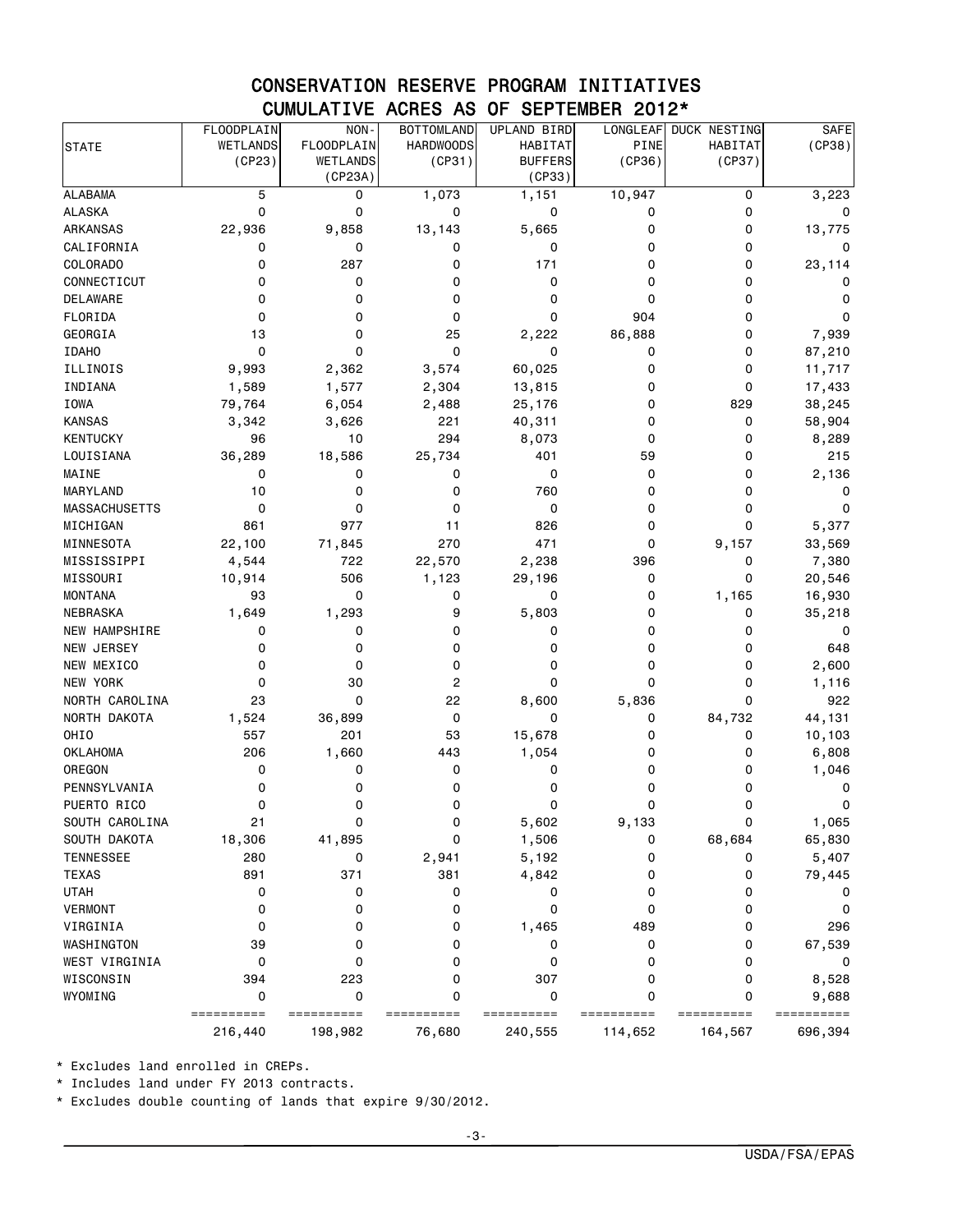### CONTINUOUS CRP ENROLLMENT SINCE INCEPTION THROUGH SEPTEMBER 2012\*

| Sign-up                   | Non-CREP   | CREP      | FWP      | Total       |
|---------------------------|------------|-----------|----------|-------------|
| $\overline{1997}$ (#14)   | 554,842    |           | 0        | 554,842     |
| 1998 (#17)                | 198,191    | 13,558    | 0        | 211,749     |
| 1999 (#19)                | 217,063    | 44,301    | 0        | 261,364     |
| 2000 (#21/22)             | 251,883    | 65,036    | 0        | 316,919     |
| 2001 (#23)                | 291,680    | 139,543   | 25,852   | 457,075     |
| 2002 (#24)                | 226,841    | 163,784   | 44,612   | 435,237     |
| 2003 (#25/27)             | 293,532    | 118,264   | 26,966   | 438,762     |
| 2004 (#28)                | 166,868    | 66,945    | 20,557   | 254,370     |
| 2005 (#30)                | 227,228    | 151,515   | 18,907   | 397,650     |
| 2006 (#31)                | 199,335    | 128,647   | 22,629   | 350,611     |
| 2007 (#35)                | 380,703    | 142,844   | 16,005   | 539,552     |
| 2008 (#36)                | 275,215    | 116,617   | 8,715    | 400,547     |
| 2009 (#37)                | 413,481    | 41,487    | 17,766   | 472,734     |
| 2010 (#38)                | 506,313    | 63,577    | 55,663   | 625,553     |
| 2011 (#40)                | 383,022    | 67,939    | 45,048   | 496,009     |
| 2012 (#42)                | 329,363    | 36,099    | 48,323   | 413,784     |
| Expirations 1/            | (956, 520) | (68, 438) | (6, 760) | (1,031,718) |
| <b>Current Enrollment</b> | 3,959,040  | 1,291,718 | 344,283  | 5,595,041   |

 \* Includes 293,003 acres under FY 2013 contracts. Not corrected for double counting of lands expiring 9/30/2012 that have been approved for re- enrollment. 1/ Contracts that exited 2007-2011 (expired and not re-enrolled) plus attrition.

|                                   | Alabama      | Florida     | Louisianal   | Miss issippi  | Texas         | Total         |
|-----------------------------------|--------------|-------------|--------------|---------------|---------------|---------------|
| <b>Acceptable Acres</b>           | 34,877       | 6,158       | 12,606       | 228,983       | 11,694        | 294,318       |
| Longleaf Pine - New               | 18,856       | 3,249       | 1,525        | 19,517        | 321           | 43,468        |
| Longleaf Pine - Existing          | 5,026        | 1,034       | 20           | 5,429         | 43            | 11,551        |
| Bottomland Hardwood - New         | 156          | 0           | 351          | 14,929        | 186           | 15,622        |
| Bottomland Hardwood - Existing    | 4,610        | 148         | 1,242        | 19,495        | 2,449         | 27,943        |
| Softwood - New                    | 3,396        | 709         | 6,845        | 105,147       | 3,881         | 119,978       |
| Softwood - Existing               | 2,107        | 956         | 655          | 27,883        | 1,187         | 32,788        |
| Upland Hardwood - New             | 23           | 0           | 111          | 2,252         | 102           | 2,489         |
| Upland Hardwood - Existing        | 80           | 63          | 337          | 1,141         | 165           | 1,786         |
| Mixed Trees - Existing            | 623          | 0           | 1,521        | 33,190        | 3,360         | 38,693        |
| <b>Estimated Damages 1/</b>       |              |             |              |               |               |               |
| Total \$                          | \$30,894,109 | \$4,870,552 | \$23,517,576 | \$396,987,370 | \$21,007,674] | \$477,277,281 |
| Average %                         | 71%          | 80%         | 66%          | 71%           | 70%           | 71%           |
| Acceptable Offers (Number)        |              |             |              |               |               |               |
| Annual                            | 123          | 35          | 91           | 1,891         | 49            | 2,189         |
| Lump Sum                          | 64           | 28          | 36           | 300           | 56            | 484           |
| Total                             | 187          | 63          | 127          | 2,191         | 105           | 2,673         |
| Average Size (Acres per Contract) | 187          | 98          | 99           | 105           | 111           | 110           |
| <b>Rental Payments</b>            |              |             |              |               |               |               |
| Annual                            | \$1,649,834  | \$122,443   | \$214,176    | \$5,400,334   | \$214,973     | \$7,601,761   |
| Lump Sum                          | \$1,485,448  | \$1,005,739 | \$962,096    | \$5,561,721   | \$788,930     | \$9,803,934   |
| Total (10*Annual + Lump Sum)      | \$17,983,787 | \$2,230,172 | \$3,103,858  | \$59,565,065  | \$2,938,663   | \$85,821,545  |
| Average Per-Acre Rental Payment   | \$51.56      | \$36.21     | \$24.62      | \$26.01       | \$25.13       | \$29.16       |

#### **Enrollment through December 31, 2011 Emergency Forestry CRP**

1/ Economic loss due to hurricanes to forests of EFCRP participants.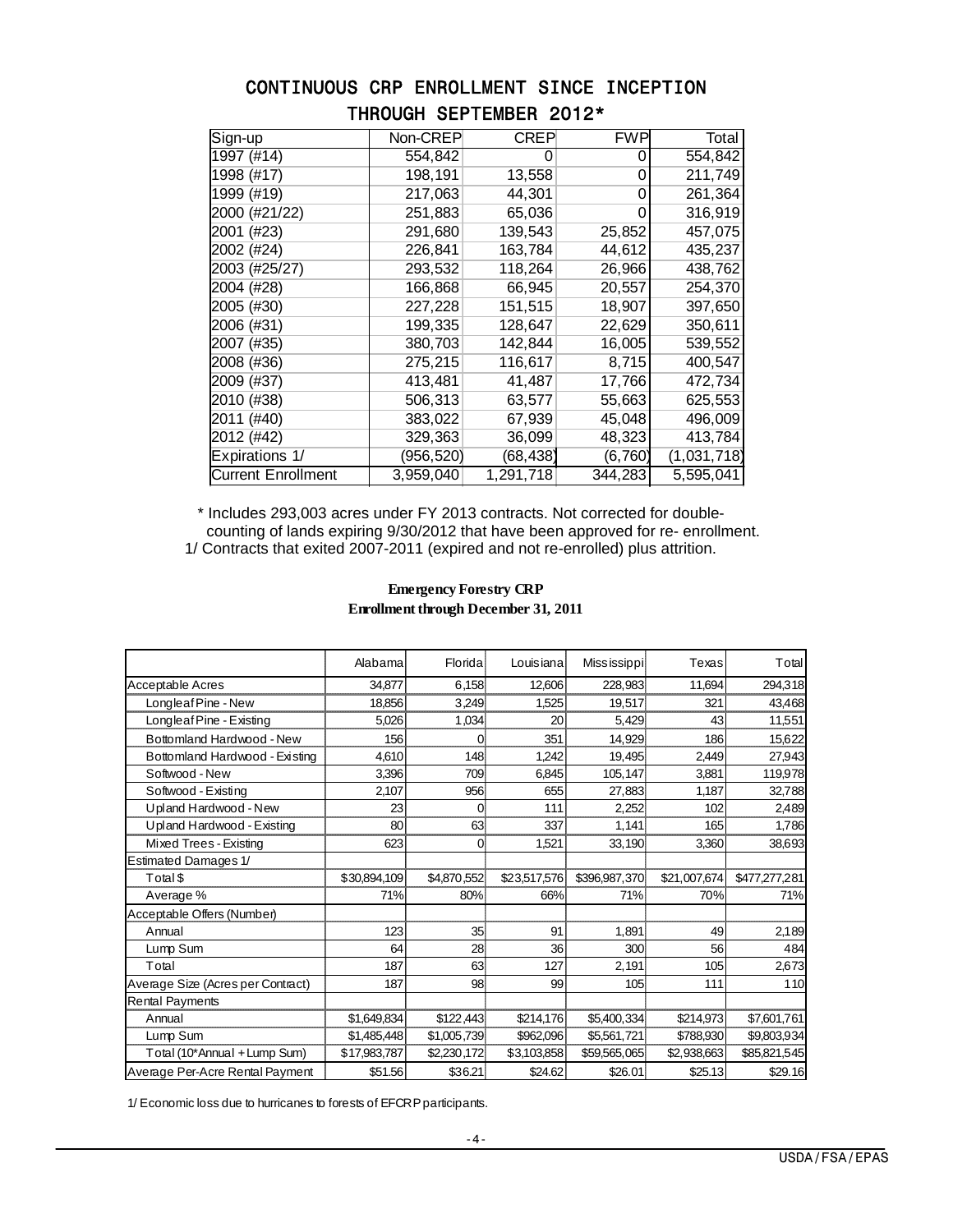**General Signup**. Producers with eligible lands compete nationally for acceptance based on an environmental benefits index (EBI) during specified enrollment periods. Producers may submit offers below soil-specific maximum rental rates and select wildlife-enhancing vegetative covers to increase EBI ranking.

**Continuous (Non-CREP) Sign-up**. Producers with eligible lands may enroll certain high priority conservation practices, such as filter strips, riparian buffers, and wetlands at any time during the year without competition. In addition to annual soil rental payment and cost-share assistance, many practices are eligible for additional annual and one-time up-front financial incentives. Lands enrolled under various initiatives are included in this category.

**Conservation Reserve Enhancement Program (CREP)**. Under CREP agreements, Federal/State partnerships, implement projects designed to address specific environmental objectives through targeted CRP enrollments. Sign-up is held on a continuous basis, general sign-up practices may be included, and additional financial incentives are generally provided. Currently, there are 45 agreements in 33 States.

**Farmable Wetland Program (FWP).** Producers enroll small non-flood plain wetlands, and new practices added by the 2008 Farm Bill, under modified continuous sign-up provisions.

The accompanying tables are based on contract data developed and maintained in CRP data files by USDA Service Centers through the **end of September 2012**, and are based on the physical location of the CRP contracted land. Some adjustments have been made to correct miscoded data in the active contract files.

| Current Enrollment by Sign-up and Initial Contract Year |
|---------------------------------------------------------|
|                                                         |
|                                                         |
| Current Enrollment by State and Sign-up Type            |
|                                                         |
|                                                         |
|                                                         |
|                                                         |
|                                                         |
|                                                         |
|                                                         |
|                                                         |
|                                                         |
|                                                         |
|                                                         |
|                                                         |

#### NOTE: \*\* Data suppressed from States with fewer than 3 contracts \*\*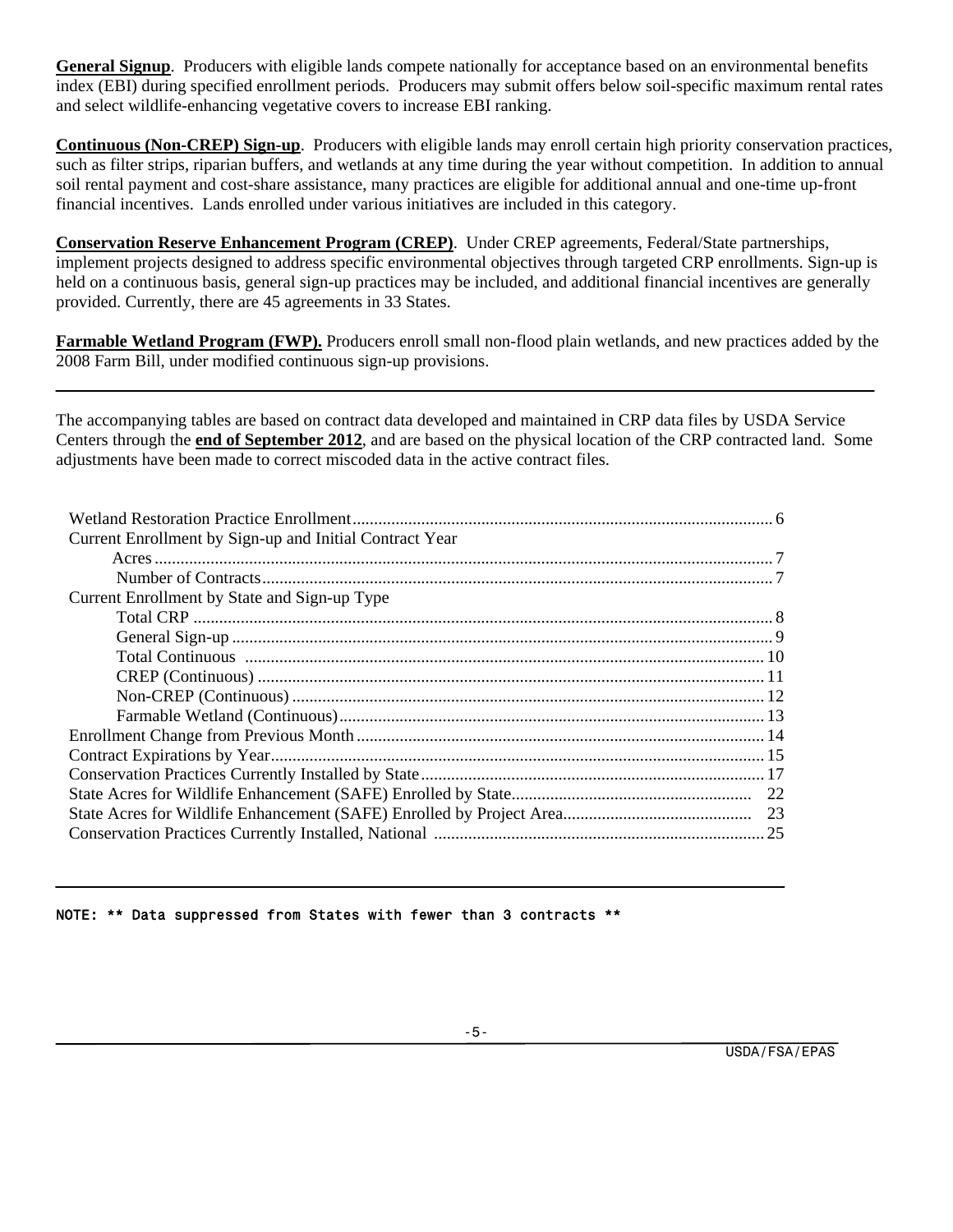# WETLAND PRACTICES IN CRP AS OF SEPTEMBER 2012 (ACRES) 1/

|                           |            | FLOOD-     | NON-              |                 | <b>BOTTOMLAND</b> | <b>DUCK</b> |              |              |
|---------------------------|------------|------------|-------------------|-----------------|-------------------|-------------|--------------|--------------|
|                           | GENERAL 2/ | PLAIN.     | <b>FLOODPLAIN</b> | <b>FARMABLE</b> | <b>HARDWOODS</b>  | NESTING     | <b>OTHER</b> |              |
| <b>STATE</b>              | (CP23)     | (CP23)     | (CP23A)           | WETLAND 3/      | (CP31)            | (CP37)      | WETLAND 4/   | TOTAL        |
| <b>ALABAMA</b>            | 56         | 5          | 0                 | 18              | 1,061             | 0           | 132          | 1,272        |
| <b>ALASKA</b>             | 0          | 0          | 0                 | $\mathbf 0$     | 0                 | 0           | 433          | 433          |
| ARKANSAS                  | 12,363     | 21,066     | 9,604             | 2,023           | 13,070            | 0           | 6,960        | 65,085       |
| CALIFORNIA                | 3,028      | 0          | 0                 | 0               | 0                 | 0           | 182          | 3,210        |
| COLORADO                  | 909        | 0          | 176               | 157             | 0                 | 0           | 37           | 1,278        |
| CONNECTICUT               | 0          | 0          | 0                 | 0               | 0                 | 0           | 0            | 0            |
| DELAWARE                  | 246        | 81         | 0                 | 0               | 0                 | 0           | 302          | 629          |
| FLORIDA                   | 0          | 0          | $\mathbf 0$       | $\Omega$        | 0                 | 0           | 0            | 0            |
| GEORGIA                   | 445        | 13         | 0                 | 0               | 25                | 0           | 25           | 509          |
| HAWAII                    | 0          | 0          | 0                 | $\Omega$        | 0                 | 0           | 0            | 0            |
| <b>IDAHO</b>              | 1,170      | $\Omega$   | $\Omega$          | 6               | 0                 | 0           | 203          | 1,379        |
| ILLINOIS                  | 41,016     | 12,472     | 2,368             | 603             | 3,531             | 0           | 5,820        | 65,810       |
| INDIANA                   | 4,610      | 1,711      | 2,240             | 1,028           | 4,602             | 0           | 1,792        | 15,984       |
| IOWA                      | 11,615     | 81,463     | 6,054             | 79,635          | 2,397             | 638         | 15,239       | 197,040      |
| <b>KANSAS</b>             | 3,311      | 3,342      | 3,452             | 1,933           | 221               | 0           | 1,076        | 13,335       |
| <b>KENTUCKY</b>           | 34         | 96         | 10                | 0               | 294               | 0           | 2,574        | 3,008        |
| LOUISIANA                 | 20,327     | 35,838     | 14,972            | 3,353           | 34,860            | 0           | 777          | 110,126      |
| MAINE                     | 0          | 0          | 0                 | 0               | 0                 | 0           | 12           | 12           |
| MARYLAND                  | 1,803      | 936        | 100               | 5               | 0                 | 0           | 1,217        | 4,061        |
| <b>MASSACHUSETTS</b>      | 0          | 0          | 0                 | $\mathbf 0$     | 0                 | 0           | 0            | 0            |
| MICHIGAN                  | 10,407     | 2,065      | 8,726             | 77              | 11                | 0           | 2,628        | 23,915       |
| MINNESOTA                 | 272,282    | 22,634     | 57,205            | 44,590          | 253               | 9,157       | 5,849        | 411,970      |
| MISSISSIPPI               | 9,314      | 4,540      | 695               | 11,047          | 19,028            | 0           | 641          | 45,267       |
| MISSOURI                  | 3,041      | 10,936     | 506               | 215             | 1,133             | 0           | 4,415        | 20,247       |
| <b>MONTANA</b>            | 3,714      | 93         | $\mathbf 0$       | 140             | 0                 | 1,165       | 541          | 5,652        |
| NEBRASKA                  | 8,805      | 1,878      | 1,280             | 4,228           | 9                 | 0           | 444          | 16,645       |
| NEW HAMPSHIRE             | 0          | 0          | 0                 | 0               | 0                 | 0           | 0            | 0            |
| NEW JERSEY                | 0          | 0          | 0                 | 0               | 0                 | 0           | 4            | 4            |
| NEW MEXICO                | 0          | 0          | 0                 | 0               | 0                 | 0           | 0            | 0            |
| NEW YORK                  | 46         | 12         | 31                | 0               | $\overline{c}$    | 0           | 992          | 1,083        |
| NORTH CAROLINA            | 1,123      | 1,103      | $\mathbf 0$       | 54              | 28                | 0           | 882          | 3,191        |
| NORTH DAKOTA              | 571,028    | 1,466      | 19,646            | 83,837          | 0                 | 69,206      | 459          | 745,641      |
| OHIO                      | 3,161      | 2,818      | 5,038             | 253             | 57                | 0           | 866          |              |
|                           | 390        | 206        |                   | 169             | 416               | 0           | 87           | 12,193       |
| <b>OKLAHOMA</b><br>OREGON |            | 73         | 1,508<br>0        | 0               | 0                 | 0           | 390          | 2,776<br>730 |
|                           | 267<br>299 | 712        | 0                 | 0               | 2                 | 0           | 491          |              |
| PENNSYLVANIA              | 0          | 0          | 0                 | 0               | 0                 | 0           | 0            | 1,503<br>0   |
| PUERTO RICO               |            |            | $\mathbf 0$       |                 | 0                 | 0           | 699          |              |
| SOUTH CAROLINA            | 254        | 0          |                   | 0               |                   |             |              | 953          |
| SOUTH DAKOTA              | 199,571    | 24,889     | 54,312            | 83,029          | 0                 | 96,758      | 24,821       | 483,379      |
| <b>TENNESSEE</b>          | 419        | 280<br>891 | 0<br>352          | 0               | 2,911             | 0           | 150          | 3,760        |
| <b>TEXAS</b>              | 7,625      |            |                   | $\Omega$        | 381               | $\Omega$    | 146          | 9,395        |
| <b>UTAH</b>               | 0          | 0          | 0                 | 0               | 0                 | 0           | 0            | 0            |
| VERMONT                   | 0          | 0          | 0                 | 0               | 0                 | 0           | 3            | 3            |
| VIRGINIA                  | 188        | 36         | 0                 | 0               | $\Omega$          | 0           | 103          | 326          |
| WASHINGTON                | 2,809      | 39         | 5                 | 0               | 0                 | 0           | 75           | 2,928        |
| WEST VIRGINIA             | 0          | 0          | 0                 | 0               | 0                 | 0           | 0            | 0            |
| WISCONSIN                 | 6,840      | 1,402      | 380               | 59              | 0                 | 0           | 2,586        | 11,267       |
| WYOMING                   | ========== | =========  | 0<br>=========    | $\Omega$        | 0                 | 0           |              | =========    |
|                           | 1,202,516  | 233,094    | 188,662           | 316,459         | 84,292            | 176,924     | 84,054       | 2,286,002    |

1/ Includes wetland and buffer acres.

2/ Includes general signup and CREP before 2003, when CP23 was converted to continuous signup.

3/ CP27, CP28, CP39, CP40, CP41.

4/ CP9, CP30, and CP38 (SAFE) wetland.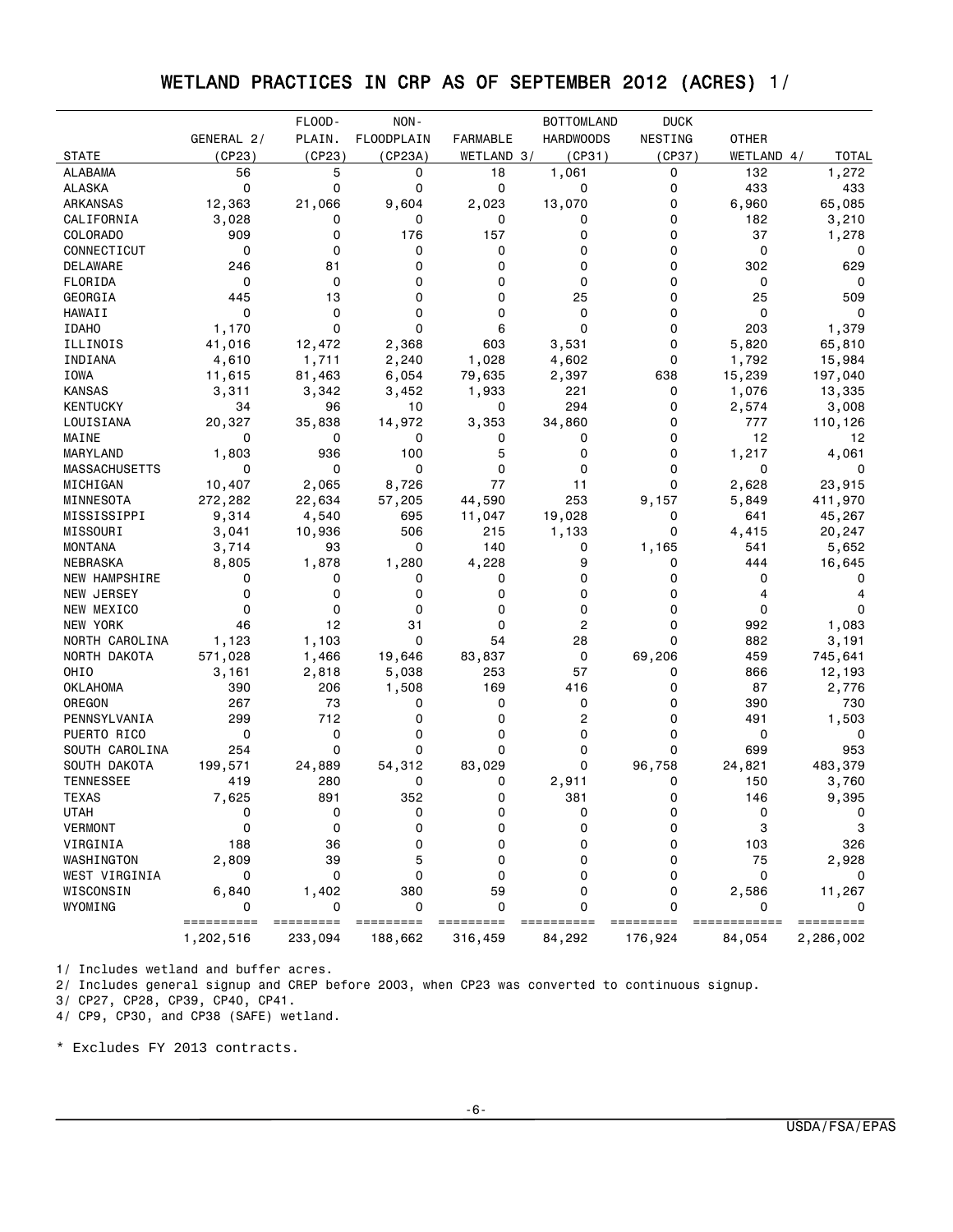### CRP ENROLLMENT AS OF SEPTEMBER 2012 \* BY SIGN-UP AND INITIAL CONTRACT YEAR 1/

|            | <b>BEFORE</b>            |                          |                          |                          |                          |                          |                          |                          |                          |                          |              |
|------------|--------------------------|--------------------------|--------------------------|--------------------------|--------------------------|--------------------------|--------------------------|--------------------------|--------------------------|--------------------------|--------------|
| SIGN-      | 2004                     | 2004                     | 2005                     | 2006                     | 2007                     | 2008                     | 2009                     | 2010                     | 2011                     | 2012                     | <b>TOTAL</b> |
| UP         |                          |                          |                          |                          |                          |                          |                          |                          |                          |                          |              |
| $<$ 19     | 9,001,012                | $\overline{\phantom{a}}$ | $\overline{\phantom{a}}$ | $\overline{\phantom{a}}$ | ٠                        | $\overline{\phantom{a}}$ | ٠                        | $\overline{a}$           | $\overline{\phantom{a}}$ | $\overline{\phantom{a}}$ | 9,001,012    |
| 19         | 138,050                  | $\overline{\phantom{a}}$ | $\overline{\phantom{a}}$ | $\overline{\phantom{a}}$ | $\overline{\phantom{m}}$ | $\overline{\phantom{a}}$ | $\overline{\phantom{a}}$ | $\overline{\phantom{0}}$ | $\overline{\phantom{a}}$ | $\overline{a}$           | 138,050      |
| 20         | 1,432,562                | $\overline{\phantom{a}}$ | $\overline{\phantom{a}}$ | $\overline{\phantom{a}}$ | ٠                        | $\overline{\phantom{a}}$ | ٠                        | $\overline{\phantom{0}}$ | $\overline{\phantom{a}}$ | $\overline{a}$           | 1,432,562    |
| 21         | 59,810                   | ٠                        | ÷                        | $\overline{\phantom{0}}$ | ٠                        | ٠                        | ٠                        | ٠                        | $\overline{\phantom{a}}$ | $\overline{\phantom{a}}$ | 59,810       |
| 22         | 130,665                  | $\overline{\phantom{a}}$ | $\overline{\phantom{a}}$ | $\overline{\phantom{a}}$ | ٠                        | ٠                        | ٠                        | $\overline{\phantom{0}}$ | $\overline{\phantom{a}}$ | ٠                        | 130,665      |
| 23         | 348,673                  | $\overline{\phantom{a}}$ | $\sim$                   | $\overline{\phantom{a}}$ | ٠                        | $\overline{\phantom{a}}$ | ٠                        | ٠                        | $\overline{\phantom{a}}$ | ٠                        | 348,673      |
| 24         | 424,704                  | ٠                        | $\sim$                   | $\overline{\phantom{a}}$ | ٠                        | $\overline{\phantom{a}}$ | ٠                        | ٠                        | $\overline{\phantom{a}}$ | $\overline{\phantom{a}}$ | 424,704      |
| 25         | 194,506                  | 53,449                   |                          | $\overline{\phantom{a}}$ | $\overline{\phantom{m}}$ | ٠                        | ٠                        | $\overline{\phantom{a}}$ | $\overline{\phantom{a}}$ | $\overline{a}$           | 247,955      |
| 26         |                          | 1,601,584                | 160,261                  | $\overline{\phantom{a}}$ | ٠                        | $\overline{\phantom{a}}$ | ٠                        | $\overline{\phantom{0}}$ | $\overline{\phantom{a}}$ | $\overline{\phantom{a}}$ | 1,761,845    |
| 27         | 11,244                   | 166,927                  | $\overline{\phantom{a}}$ | $\overline{\phantom{0}}$ | ٠                        | $\overline{\phantom{a}}$ |                          | ٠                        | $\overline{\phantom{a}}$ | $\overline{\phantom{a}}$ | 178,171      |
| 28         |                          | 148,741                  | 98,036                   | $\overline{\phantom{a}}$ | ٠                        | ٠                        | ٠                        | ۰                        | $\overline{\phantom{a}}$ | ٠                        | 246,776      |
| 29         | $\overline{\phantom{a}}$ |                          |                          | 994,168                  | 60,222                   | ٠                        |                          | $\overline{\phantom{0}}$ | $\overline{\phantom{a}}$ | ٠                        | 1,054,390    |
| 30         | $\overline{\phantom{a}}$ | $\overline{\phantom{a}}$ | 193,865                  | 190,985                  |                          | $\overline{\phantom{a}}$ |                          |                          | ٠                        | $\overline{a}$           | 384,850      |
| 31         | $\overline{\phantom{a}}$ | $\overline{\phantom{a}}$ |                          | 194,142                  | 144,345                  | ٠                        |                          | $\overline{\phantom{a}}$ | $\overline{\phantom{a}}$ | $\overline{a}$           | 338,488      |
| 32         |                          |                          | $\overline{\phantom{a}}$ | $\overline{\phantom{a}}$ |                          | 2,299,464                | 859,788                  | 554,506                  | 246,596                  | $\overline{a}$           | 3,960,354    |
| 33         |                          |                          |                          | ٠                        | 830,539                  | 78                       |                          |                          |                          | ٠                        | 830,617      |
| 35         | ۰                        | $\overline{\phantom{a}}$ | $\blacksquare$           | $\overline{\phantom{a}}$ | 154,883                  | 356,108                  | $\overline{\phantom{a}}$ |                          | $\overline{\phantom{a}}$ | $\overline{a}$           | 510,991      |
| 36         |                          |                          |                          | $\overline{\phantom{a}}$ |                          | 207,008                  | 177,204                  |                          | 116                      |                          | 384,328      |
| 37         |                          |                          |                          | $\overline{\phantom{a}}$ | $\overline{\phantom{0}}$ | $\overline{\phantom{a}}$ | 228,401                  | 233,010                  | 41                       | $\overline{\phantom{a}}$ | 461,452      |
| 38         | $\overline{\phantom{a}}$ | $\overline{\phantom{a}}$ | $\overline{\phantom{a}}$ | ٠                        | ٠                        | ٠                        | $\overline{\phantom{a}}$ | 221,337                  | 396,494                  | $\overline{\phantom{a}}$ | 617,830      |
| 39         |                          |                          |                          | $\overline{\phantom{a}}$ | ٠                        | $\overline{\phantom{a}}$ |                          |                          | 3,805,181                |                          | 3,805,181    |
| 40         |                          |                          |                          | ٠                        | ٠                        | $\overline{\phantom{a}}$ |                          | $\overline{a}$           | 175,123                  | 317,867                  | 492,990      |
| 41         | $\overline{\phantom{a}}$ | $\overline{\phantom{a}}$ | $\overline{\phantom{a}}$ | $\overline{\phantom{a}}$ | ٠                        | ٠                        | $\overline{\phantom{a}}$ | ۰                        | ۰                        | 2,593,122                | 2,593,122    |
| 42         |                          |                          |                          |                          |                          |                          |                          |                          |                          | 120,782                  | 120,782      |
| <b>ALL</b> | 11,741,227               | 1,970,700                | 452,161                  | 1,379,296                | 1,189,990                | 2,862,658                | 1,265,394                | 1,008,852                | 4,623,550                | 3,031,771                | 29,525,599   |

#### NUMBER OF CONTRACTS

ACRES

|       | <b>BEFORE</b> |                |             |                |             |                |             |                |        |             |              |
|-------|---------------|----------------|-------------|----------------|-------------|----------------|-------------|----------------|--------|-------------|--------------|
| SIGN- | 2004          | 2004           | 2005        | 2006           | 2007        | 2008           | 2009        | 2010           | 2011   | 2012        | <b>TOTAL</b> |
| UP    |               |                |             |                |             |                |             |                |        |             |              |
| $19$  | 125,029       | $\overline{0}$ | $\mathbf 0$ | 0              | 0           | $\mathbf{0}$   | $\mathbf 0$ | 0              | 0      | $\mathbf 0$ | 125,029      |
| 19    | 13,991        | $\overline{0}$ | 0           | $\overline{0}$ | 0           | $\mathbf{0}$   | 0           | $\mathbf{0}$   | 0      | 0           | 13,991       |
| 20    | 23,108        | $\mathbf{0}$   | 0           | 0              | $\mathbf 0$ | 0              | 0           | $\mathbf{0}$   | 0      | $\mathbf 0$ | 23,108       |
| 21    | 5,918         | $\mathbf 0$    | $\mathbf 0$ | 0              | 0           | 0              | $\mathbf 0$ | 0              | 0      | $\mathbf 0$ | 5,918        |
| 22    | 12,047        | $\overline{0}$ | 0           | $\mathbf{0}$   | 0           | $\mathbf{0}$   | 0           | $\overline{0}$ | 0      | 0           | 12,047       |
| 23    | 32,358        | $\Omega$       | $\Omega$    | 0              | 0           | $\Omega$       | 0           | $\mathbf{0}$   | 0      | $\mathbf 0$ | 32,358       |
| 24    | 43,593        | $\overline{0}$ | 0           | 0              | 0           | 0              | 0           | $\mathbf{0}$   | 0      | $\mathbf 0$ | 43,593       |
| 25    | 20,700        | 3,625          | $\Omega$    | $\mathbf{0}$   | 0           | $\mathbf{0}$   | 0           | 0              | 0      | 0           | 24,325       |
| 26    | 0             | 35,030         | 1,846       | 0              | 0           | $\Omega$       | 0           | $\mathbf{0}$   | 0      | $\mathbf 0$ | 36,876       |
| 27    | 1,685         | 11,329         | $\mathbf 0$ | 0              | 0           | 0              | 0           | $\mathbf{0}$   | 0      | $\mathbf 0$ | 13,014       |
| 28    | 0             | 16,774         | 8,055       | $\overline{0}$ | 0           | $\mathbf{0}$   | 0           | $\mathbf{0}$   | 0      | 0           | 24,829       |
| 29    | $\Omega$      | $\mathbf{0}$   | $\Omega$    | 17,704         | 502         | $\Omega$       | 0           | $\mathbf{0}$   | 0      | $\mathbf 0$ | 18,206       |
| 30    | 0             | $\overline{0}$ | 21,029      | 11,525         | $\Omega$    | $\Omega$       | $\Omega$    | $\mathbf{0}$   | 0      | 0           | 32,554       |
| 31    | 0             | $\overline{0}$ | 0           | 19,742         | 10,351      | $\mathbf{0}$   | 0           | $\mathbf{0}$   | 0      | $\mathbf 0$ | 30,093       |
| 32    | 0             | $\overline{0}$ | 0           | 0              | 0           | 28,045         | 13,242      | 8,210          | 5,126  | $\mathbf 0$ | 54,623       |
| 33    | 0             | $\mathbf{0}$   | $\mathbf 0$ | $\mathbf{0}$   | 15,726      | $\overline{2}$ | $\Omega$    | 0              | 0      | $\mathbf 0$ | 15,728       |
| 35    | 0             | 0              | 0           | 0              | 13,680      | 20,526         | $\Omega$    | $\Omega$       | 0      | $\mathbf 0$ | 34,206       |
| 36    | 0             | $\overline{0}$ | 0           | 0              | 0           | 15,599         | 12,064      | $\Omega$       | 3      | $\mathbf 0$ | 27,666       |
| 37    | 0             | $\overline{0}$ | 0           | $\mathbf{0}$   | 0           | $\overline{0}$ | 15,841      | 14,066         | 2      | $\mathbf 0$ | 29,909       |
| 38    | 0             | $\overline{0}$ | 0           | 0              | 0           | $\mathbf{0}$   | 0           | 13,793         | 19,302 | 0           | 33,095       |
| 39    | 0             | $\overline{0}$ | $\Omega$    | 0              | 0           | $\Omega$       | $\Omega$    | $\Omega$       | 41,057 | $\Omega$    | 41,057       |
| 40    | $\mathbf{0}$  | $\overline{0}$ | 0           | $\mathbf{0}$   | 0           | $\overline{0}$ | 0           | 0              | 10,563 | 20,732      | 31,295       |
| 41    | 0             | $\overline{0}$ | 0           | 0              | 0           | 0              | $\Omega$    | $\Omega$       | 0      | 27,714      | 27,714       |
| 42    | $\Omega$      | $\Omega$       | $\Omega$    | $\Omega$       | $\Omega$    | $\Omega$       | $\Omega$    | $\Omega$       | 0      | 7,310       | 7,310        |
| ALL   | 278,429       | 66,758         | 30,930      | 48,971         | 40,259      | 64,172         | 41,147      | 36,069         | 76,053 | 55,756      | 738,544      |

1/ For CRP, contract year is the same as fiscal year, which begins October 1. General Sign-up Numbers: 1-13, 15, 16, 18, 20, 26, 29, 33, 39, and 41. Continuous Sign-up Numbers: 14, 17, 19, 21-25, 27, 28, 30, 31, 35, 36, 37, 38, 40, and 42. Sign-up number 32 reflects re-enrollment of 2007-2010 expired general sign-up contracts under 2006's early reenrollment offer. Sign-up number 34 is reserved for Emergency Forestry CRP. \* Excludes FY 2013 contracts.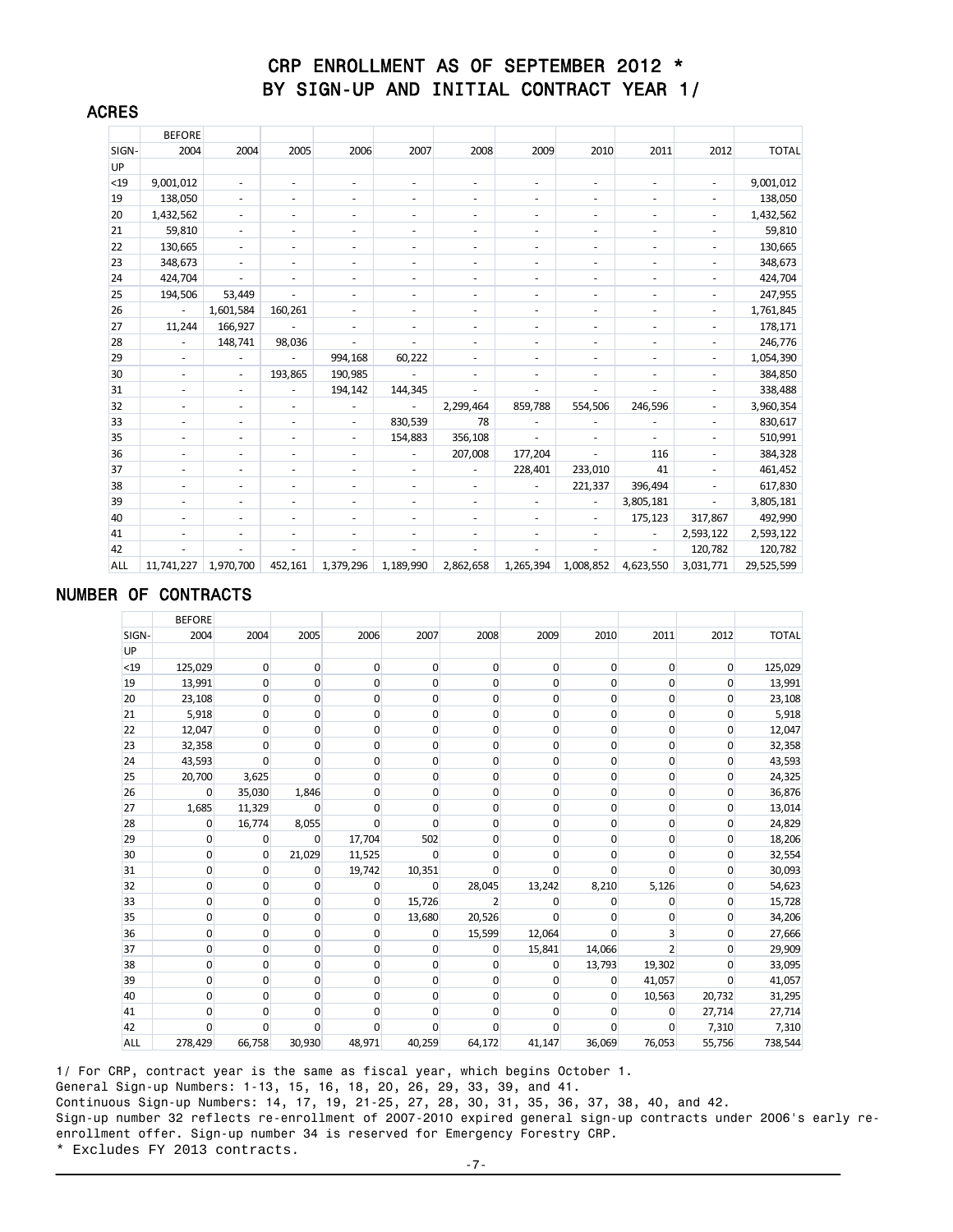### CRP ENROLLMENT BY STATE AS OF SEPTEMBER 2012 \* ----------TOTAL CRP (ALL SIGN-UPS)----------

|                      | NUMBER OF      | NUMBER OF    |              | ANNUAL RENTAL PAYMENTS 2/ |           |
|----------------------|----------------|--------------|--------------|---------------------------|-----------|
| STATE 1/             | CONTRACTS      | <b>FARMS</b> | <b>ACRES</b> | ( \$1,000)                | (\$/ACRE) |
| U.S.                 | 738,544        | 409,598      | 29,525,599   | 1,693,724                 | 57.36     |
| <b>ALABAMA</b>       | 8,499          | 6,036        | 360,287      | 16,655                    | 46.23     |
| ALASKA               | 46             | 32           | 19,009       | 670                       | 35.26     |
| ARKANSAS             | 6,044          | 3,356        | 251,166      | 15,516                    | 61.78     |
| CALIFORNIA           | 415            | 323          | 101,227      | 4,165                     | 41.14     |
| COLORADO             | 12,413         | 6,093        | 2,175,942    | 72,874                    | 33.49     |
| CONNECTICUT          | 14             | 11           | 151          | 12                        | 80.62     |
| DELAWARE             | 627            | 336          | 6,618        | 730                       | 110.37    |
| FLORIDA              | 1,248          | 1,010        | 51,445       | 2,126                     | 41.32     |
| GEORGIA              | 9,796          | 6,444        | 317,305      | 15,428                    | 48.62     |
| HAWAII               | 13             | 12           | 498          | 26                        | 52.30     |
| <b>IDAHO</b>         | 5,050          | 2,866        | 648,837      | 30,655                    | 47.25     |
| ILLINOIS             | 83,363         | 45,512       | 1,030,566    | 124,082                   | 120.40    |
| INDIANA              | 38,353         | 21,353       | 280,366      | 32,094                    | 114.47    |
| IOWA                 | 106,470        | 53,502       | 1,644,416    | 216,312                   | 131.54    |
| <b>KANSAS</b>        | 45,258         | 25,731       | 2,522,811    | 102,448                   | 40.61     |
| <b>KENTUCKY</b>      | 16,815         | 8,941        | 332,253      | 38,598                    | 116.17    |
| LOUISIANA            | 5,072          | 3,224        | 325,424      | 20,579                    | 63.24     |
| MAINE                | 512            | 366          | 13,553       | 671                       | 49.50     |
| MARYLAND             | 6,505          | 3,572        | 78,764       | 11,092                    | 140.83    |
| <b>MASSACHUSETTS</b> | 3              | 3            | 10           | $\overline{c}$            | 207.20    |
| MICHIGAN             | 14,925         | 8,510        | 221,688      | 20,070                    | 90.53     |
| MINNESOTA            | 62,290         | 32,743       | 1,555,741    | 108,665                   | 69.85     |
| MISSISSIPPI          | 19,482         | 12,195       | 827,808      | 42,238                    | 51.02     |
| MISSOURI             | 35,582         | 20,628       | 1,282,776    | 101,648                   | 79.24     |
| MONTANA              | 13,438         | 5,570        | 2,492,461    | 79,530                    | 31.91     |
| NEBRASKA             | 27,213         | 15,360       | 993,925      | 62,007                    | 62.39     |
| <b>NEW HAMPSHIRE</b> | 4              | 4            | 13           | 1                         | 68.90     |
| NEW JERSEY           | 308            | 211          | 2,445        | 180                       | 73.43     |
| NEW MEXICO           | 1,892          | 1,212        | 414,320      | 14,707                    | 35.50     |
| NEW YORK             | 2,823          | 2,004        | 50,658       | 3,608                     | 71.23     |
| NORTH CAROLINA       | 7,852          | 5,074        | 111,088      | 7,874                     | 70.88     |
| NORTH DAKOTA         | 32,399         | 16,065       | 2,387,245    | 89,815                    | 37.62     |
| OHIO                 | 38,263         | 21,348       | 336,184      | 41,033                    | 122.06    |
| OKLAHOMA             | 7,154          | 4,834        | 818,970      | 27,714                    | 33.84     |
| OREGON               | 4,395          | 2,316        | 546,432      | 29,822                    | 54.58     |
| PENNSYLVANIA         | 11,668         | 7,443        | 205,551      | 21,446                    | 104.34    |
| PUERTO RICO          | 18             | 18           | 1,199        | 80                        | 66.43     |
| SOUTH CAROLINA       | 7,093          | 3,976        | 143,241      | 5,570                     | 38.88     |
| SOUTH DAKOTA         | 31,787         | 14,828       | 1,110,292    | 66,478                    | 59.87     |
| <b>TENNESSEE</b>     | 7,117          | 4,728        | 190,174      | 13,662                    | 71.84     |
| TEXAS                | 21,679         | 15,878       | 3,354,171    | 122,579                   | 36.55     |
| UTAH                 | 878            | 545          | 178,440      | 5,747                     | 32.21     |
| VERMONT              | 397            | 282          | 2,827        | 287                       | 101.60    |
| VIRGINIA             | 5,813          | 4,436        | 61,172       | 3,699                     | 60.47     |
| WASHINGTON           | 12,793         | 5,324        | 1,488,585    | 83,651                    | 56.20     |
| WEST VIRGINIA        | 478            | 390          | 6,232        | 464                       | 74.46     |
| WISCONSIN            | 23,388         | 14,336       | 368,112      | 30,684                    | 83.36     |
| WYOMING              | 896            | 615          | 213,021      | 5,725                     | 26.88     |
| NOT REPORTED         | $\overline{2}$ | 2            | 174          | 4                         | 21.67     |

1/ State in which land is located.

2/ Approximate payments scheduled to be made October 2012.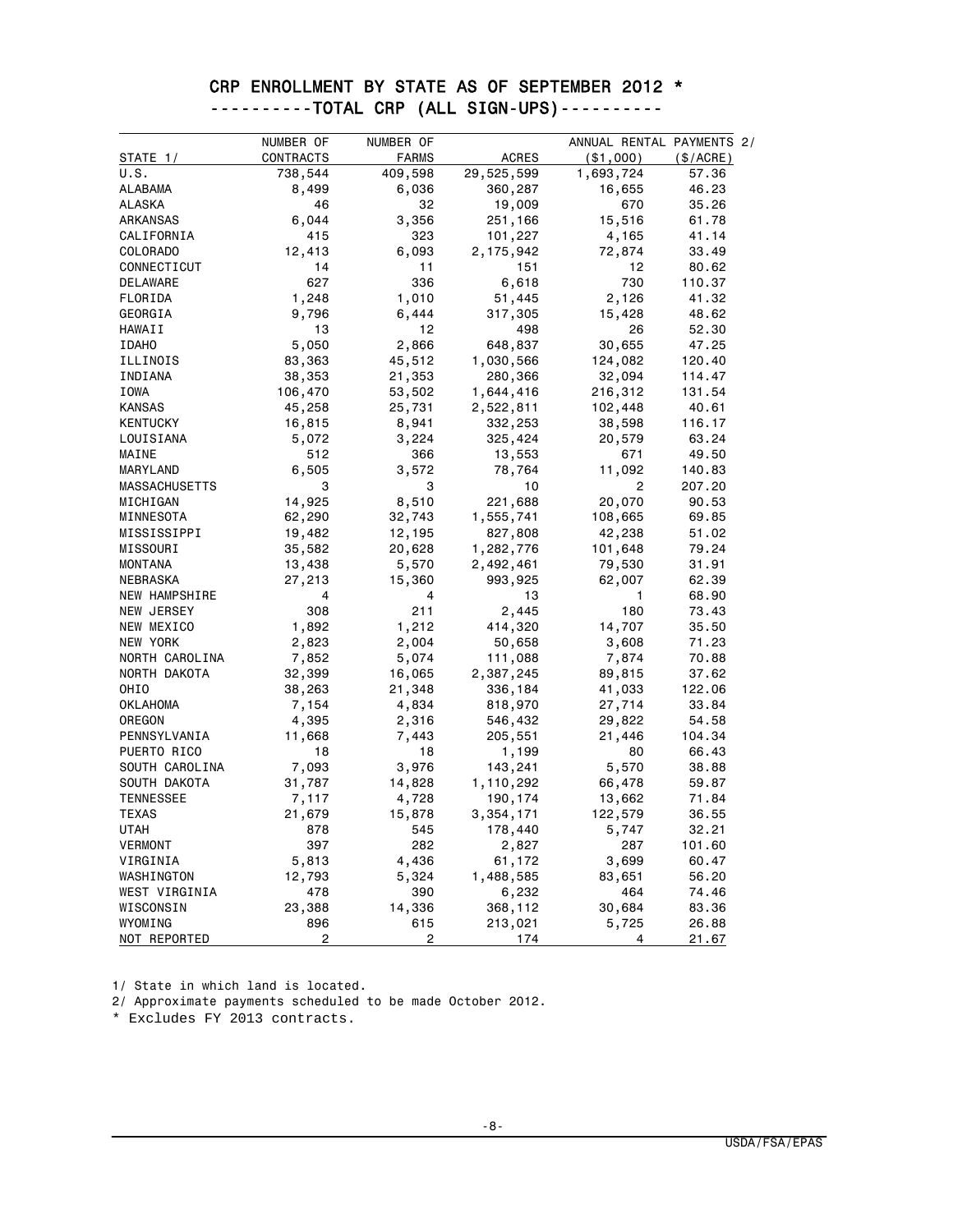### CRP ENROLLMENT BY STATE AS OF SEPTEMBER 2012 ----------------GENERAL SIGN-UP--------------

| STATE 1/             | NUMBER OF<br>CONTRACTS | NUMBER OF<br><b>FARMS</b> | <b>ACRES</b> | ANNUAL RENTAL PAYMENTS 2/<br>$(*1,000)$ | (\$/ACRE)               |
|----------------------|------------------------|---------------------------|--------------|-----------------------------------------|-------------------------|
| U.S.                 | 320,827                | 212,022                   | 24, 224, 562 | 1,145,234                               | 47.28                   |
| <b>ALABAMA</b>       | 6,845                  | 4,968                     | 309,096      | 14,085                                  | 45.57                   |
| ALASKA               | 36                     | 25                        | 18,407       | 630                                     | 34.21                   |
| ARKANSAS             | 2,004                  | 1,383                     | 115,166      | 5,679                                   | 49.31                   |
| CALIFORNIA           | 278                    | 209                       | 90,157       | 3,218                                   | 35.69                   |
| COLORADO             | 11,096                 | 5,645                     | 2,125,807    | 69,324                                  | 32.61                   |
| CONNECTICUT          | 9                      | 9                         | 96           | 6                                       | 63.74                   |
| DELAWARE             | 38                     | 30                        | 818          | 54                                      | 66.23                   |
| FLORIDA              | 1,211                  | 984                       | 50,478       | 2,075                                   | 41.10                   |
| GEORGIA              | 6,751                  | 4,403                     | 218,689      | 9,644                                   | 44.10                   |
| HAWAII               | 0                      | 0                         | 0            | 0                                       | $\blacksquare$          |
| <b>IDAHO</b>         | 4,055                  | 2,337                     | 566,128      | 25,152                                  | 44.43                   |
| ILLINOIS             | 23,739                 | 16,466                    | 554,236      | 49,927                                  | 90.08                   |
| INDIANA              | 7,058                  | 5,348                     | 153,449      | 13,189                                  | 85.95                   |
| <b>IOWA</b>          | 30,991                 | 21,573                    | 1,029,846    | 114,158                                 | 110.85                  |
| <b>KANSAS</b>        | 29,923                 | 19,227                    | 2,351,426    | 92,680                                  | 39.41                   |
| <b>KENTUCKY</b>      | 4,932                  | 3,558                     | 169,290      | 13,506                                  | 79.78                   |
| LOUISIANA            | 2,665                  | 1,880                     | 191,111      | 9,174                                   | 48.01                   |
| MAINE                | 324                    | 237                       | 11,146       | 506                                     | 45.37                   |
| MARYLAND             | 319                    | 263                       | 5,830        | 430                                     | 73.78                   |
| <b>MASSACHUSETTS</b> | 0                      | 0                         | 0            | 0                                       |                         |
| MICHIGAN             | 4,415                  | 3,517                     | 125,242      |                                         | $\blacksquare$<br>66.19 |
|                      |                        |                           |              | 8,290                                   |                         |
| MINNESOTA            | 23,253                 | 15,487                    | 1,080,956    | 61,371                                  | 56.77                   |
| MISSISSIPPI          | 10,980                 | 8,007                     | 603,380      | 26,802                                  | 44.42                   |
| MISSOURI             | 21,588                 | 14,611                    | 1,107,119    | 84,733                                  | 76.53                   |
| <b>MONTANA</b>       | 12,117                 | 5,144                     | 2,360,605    | 75,017                                  | 31.78                   |
| NEBRASKA             | 13,361                 | 8,831                     | 816,109      | 44,910                                  | 55.03                   |
| <b>NEW HAMPSHIRE</b> | 0                      | 0                         | 0            | 0                                       |                         |
| NEW JERSEY           | 49                     | 32                        | 1,081        | 44                                      | 40.58                   |
| NEW MEXICO           | 1,819                  | 1,170                     | 406,440      | 14,367                                  | 35.35                   |
| NEW YORK             | 1,029                  | 768                       | 28,148       | 1,192                                   | 42.36                   |
| NORTH CAROLINA       | 2,855                  | 2,205                     | 54,358       | 2,579                                   | 47.44                   |
| NORTH DAKOTA         | 20,014                 | 11,203                    | 2,037,064    | 69,755                                  | 34.24                   |
| OHIO                 | 6,234                  | 4,862                     | 160,107      | 12,526                                  | 78.24                   |
| <b>OKLAHOMA</b>      | 6,731                  | 4,582                     | 804,267      | 27,089                                  | 33.68                   |
| OREGON               | 2,408                  | 1,381                     | 493,490      | 25,587                                  | 51.85                   |
| PENNSYLVANIA         | 453                    | 376                       | 12,447       | 602                                     | 48.37                   |
| PUERTO RICO          | 11                     | 11                        | 345          | 26                                      | 76.04                   |
| SOUTH CAROLINA       | 3,097                  | 2,185                     | 97,416       | 3,267                                   | 33.53                   |
| SOUTH DAKOTA         | 8,518                  | 5,173                     | 671,568      | 29,788                                  | 44.36                   |
| TENNESSEE            | 4,537                  | 3,504                     | 160,461      | 11,009                                  | 68.61                   |
| TEXAS                | 19,822                 | 14,571                    | 3,223,201    | 117,054                                 | 36.32                   |
| <b>UTAH</b>          | 845                    | 523                       | 178,105      | 5,732                                   | 32.18                   |
| <b>VERMONT</b>       | $\overline{c}$         | 2                         | 52           | 4                                       | 73.17                   |
| VIRGINIA             | 1,270                  | 1,016                     | 28,285       | 1,191                                   | 42.11                   |
| WASHINGTON           | 8,183                  | 3,866                     | 1,318,569    | 71,140                                  | 53.95                   |
| WEST VIRGINIA        | 13                     | 12                        | 509          | 21                                      | 41.85                   |
| WISCONSIN            | 14,256                 | 9,966                     | 297,334      | 22,525                                  | 75.76                   |
| WYOMING              | 692                    | 471                       | 196,577      | 5,175                                   | 26.32                   |
| NOT REPORTED         | 1                      | 1                         | 146          | 1                                       | 10.16                   |

1/ State in which land is located.

2/ Payments scheduled to be made October 2012.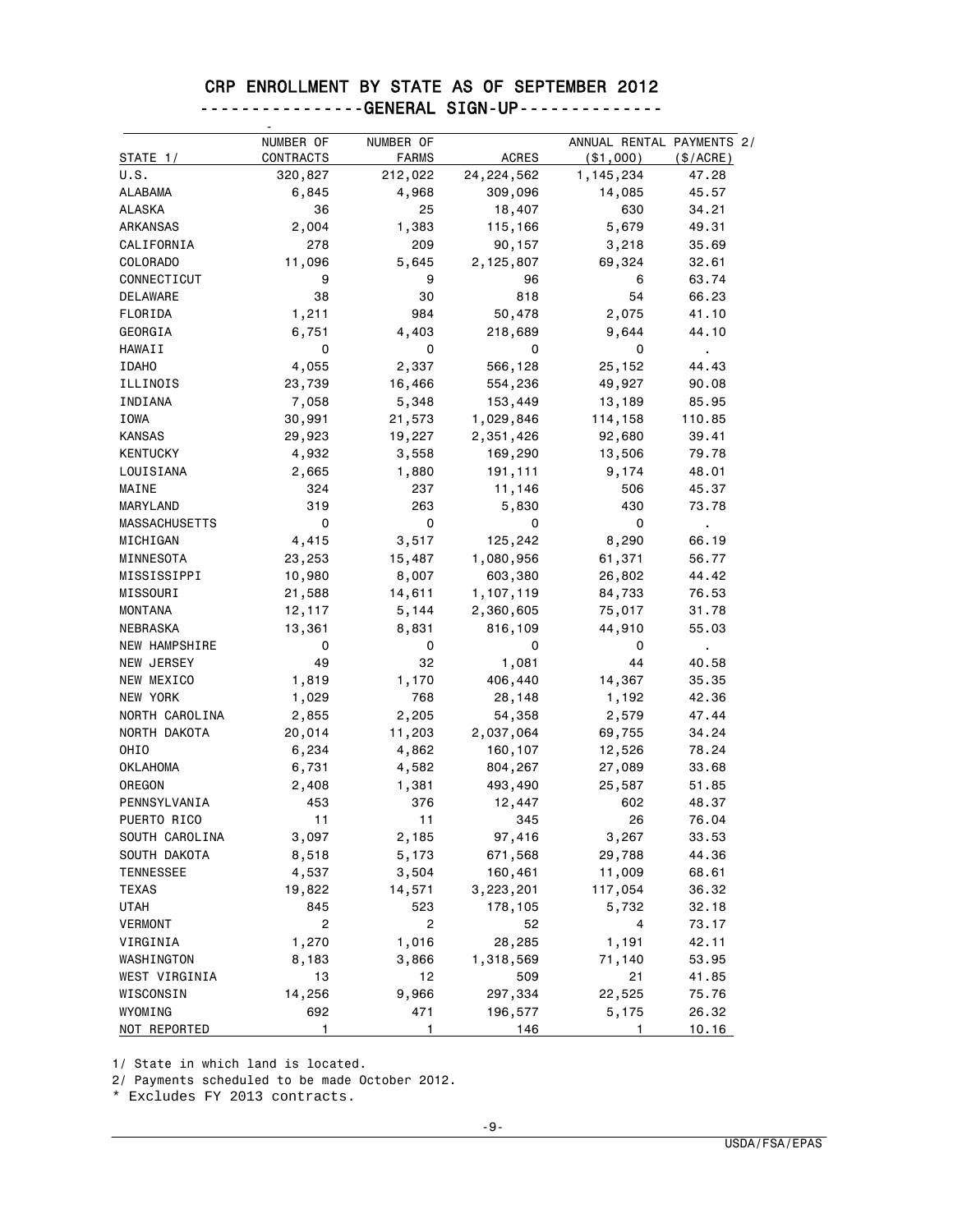### CRP ENROLLMENT BY STATE AS OF SEPTEMBER 2012 \* ------------ TOTAL CONTINUOUS 1/ ------------

|                      | NUMBER OF | NUMBER OF      |              | ANNUAL RENTAL PAYMENTS 3/ |          |
|----------------------|-----------|----------------|--------------|---------------------------|----------|
| STATE 2/             | CONTRACTS | <b>FARMS</b>   | <b>ACRES</b> | ( \$1,000)                | (S/ACRE) |
| U.S.                 | 417,717   | 242,403        | 5,301,037    | 548,490                   | 103.47   |
| ALABAMA              | 1,654     | 1,275          | 51,191       | 2,570                     | 50.20    |
| <b>ALASKA</b>        | 10        | $\overline{7}$ | 602          | 41                        | 67.36    |
| ARKANSAS             | 4,040     | 2,337          | 136,000      | 9,837                     | 72.33    |
| CALIFORNIA           | 137       | 122            | 11,070       | 947                       | 85.53    |
| COLORADO             | 1,317     | 776            | 50,136       | 3,550                     | 70.82    |
| CONNECTICUT          | 5         | 2              | 56           | 6                         | 109.66   |
| DELAWARE             | 589       | 319            | 5,800        | 676                       | 116.60   |
| FLORIDA              | 37        | 30             | 968          | 51                        | 52.69    |
| GEORGIA              | 3,045     | 2,262          | 98,616       | 5,784                     | 58.65    |
| HAWAII               | 13        | 12             | 498          | 26                        | 52.30    |
| <b>IDAHO</b>         | 995       | 710            | 82,709       | 5,503                     | 66.54    |
| ILLINOIS             | 59,624    | 34,874         | 476,330      | 74,155                    | 155.68   |
| INDIANA              | 31,295    | 17,715         | 126,917      | 18,905                    | 148.96   |
| IOWA                 | 75,479    | 41,016         | 614,569      | 102,154                   | 166.22   |
| <b>KANSAS</b>        | 15,335    | 9,290          | 171,386      | 9,768                     | 56.99    |
| <b>KENTUCKY</b>      | 11,883    | 6,338          | 162,963      | 25,092                    | 153.97   |
| LOUISIANA            | 2,407     | 1,642          | 134,313      | 11,405                    | 84.91    |
| MAINE                | 188       | 149            | 2,408        | 165                       | 68.60    |
| MARYLAND             | 6,186     | 3,471          | 72,933       | 10,662                    | 146.19   |
| <b>MASSACHUSETTS</b> | 3         | 3              | 10           | $\overline{c}$            | 207.20   |
| MICHIGAN             | 10,510    | 5,636          | 96,446       | 11,779                    | 122.14   |
| MINNESOTA            | 39,037    | 22,473         | 474,784      | 47,295                    | 99.61    |
| MISSISSIPPI          | 8,502     | 5,718          | 224,428      | 15,436                    | 68.78    |
| MISSOURI             | 13,994    | 8,767          | 175,657      | 16,915                    | 96.30    |
| MONTANA              | 1,321     | 642            | 131,856      | 4,513                     | 34.22    |
| NEBRASKA             | 13,852    | 8,632          | 177,816      | 17,096                    | 96.15    |
| NEW HAMPSHIRE        | 4         | 4              | 13           | 1                         | 68.90    |
| NEW JERSEY           | 259       | 182            | 1,364        | 136                       | 99.48    |
| NEW MEXICO           | 73        | 44             | 7,880        | 341                       | 43.21    |
| NEW YORK             | 1,794     | 1,286          | 22,509       | 2,416                     | 107.33   |
| NORTH CAROLINA       | 4,997     | 3,018          | 56,730       | 5,295                     | 93.34    |
| NORTH DAKOTA         | 12,385    | 6,807          | 350,181      | 20,060                    | 57.28    |
| OHI <sub>0</sub>     | 32,029    | 18,188         | 176,076      | 28,507                    | 161.90   |
| <b>OKLAHOMA</b>      | 423       | 344            | 14,703       | 625                       | 42.51    |
| OREGON               | 1,987     | 1,201          | 52,942       | 4,235                     | 79.99    |
| PENNSYLVANIA         | 11,215    | 7,203          | 193,104      | 20,844                    | 107.94   |
| PUERTO RICO          | 7         | 7              | 854          | 53                        | 62.55    |
| SOUTH CAROLINA       | 3,996     | 2,261          | 45,825       | 2,303                     | 50.26    |
| SOUTH DAKOTA         | 23,269    | 11,783         | 438,723      | 36,690                    | 83.63    |
| TENNESSEE            | 2,580     | 1,731          | 29,713       | 2,653                     | 89.28    |
| <b>TEXAS</b>         | 1,857     | 1,511          | 130,970      | 5,524                     | 42.18    |
| UTAH                 | 33        | 26             | 335          | 15                        | 45.90    |
| <b>VERMONT</b>       | 395       | 280            | 2,775        | 283                       | 102.14   |
| VIRGINIA             | 4,543     | 3,504          | 32,886       | 2,508                     | 76.25    |
| WASHINGTON           | 4,610     | 2,509          | 170,016      | 12,511                    | 73.59    |
| WEST VIRGINIA        | 465       | 380            | 5,723        | 443                       | 77.36    |
| WISCONSIN            | 9,132     | 5,755          | 70,778       | 8,160                     | 115.28   |
| WYOMING              | 204       | 160            | 16,444       | 550                       | 33.48    |
| NOT REPORTED         | 1         | 1              | 28           | 2                         | 82.00    |

1/ Includes Farmable Wetland enrollment.

2/ State in which land is located.

3/ Payments scheduled to be made October 2012. Includes annual incentive and maintenance allowance payments, but not one-time signing and practice incentive payments or payment reductions, such as for lands enrolled less than a full year and lands hayed or grazed.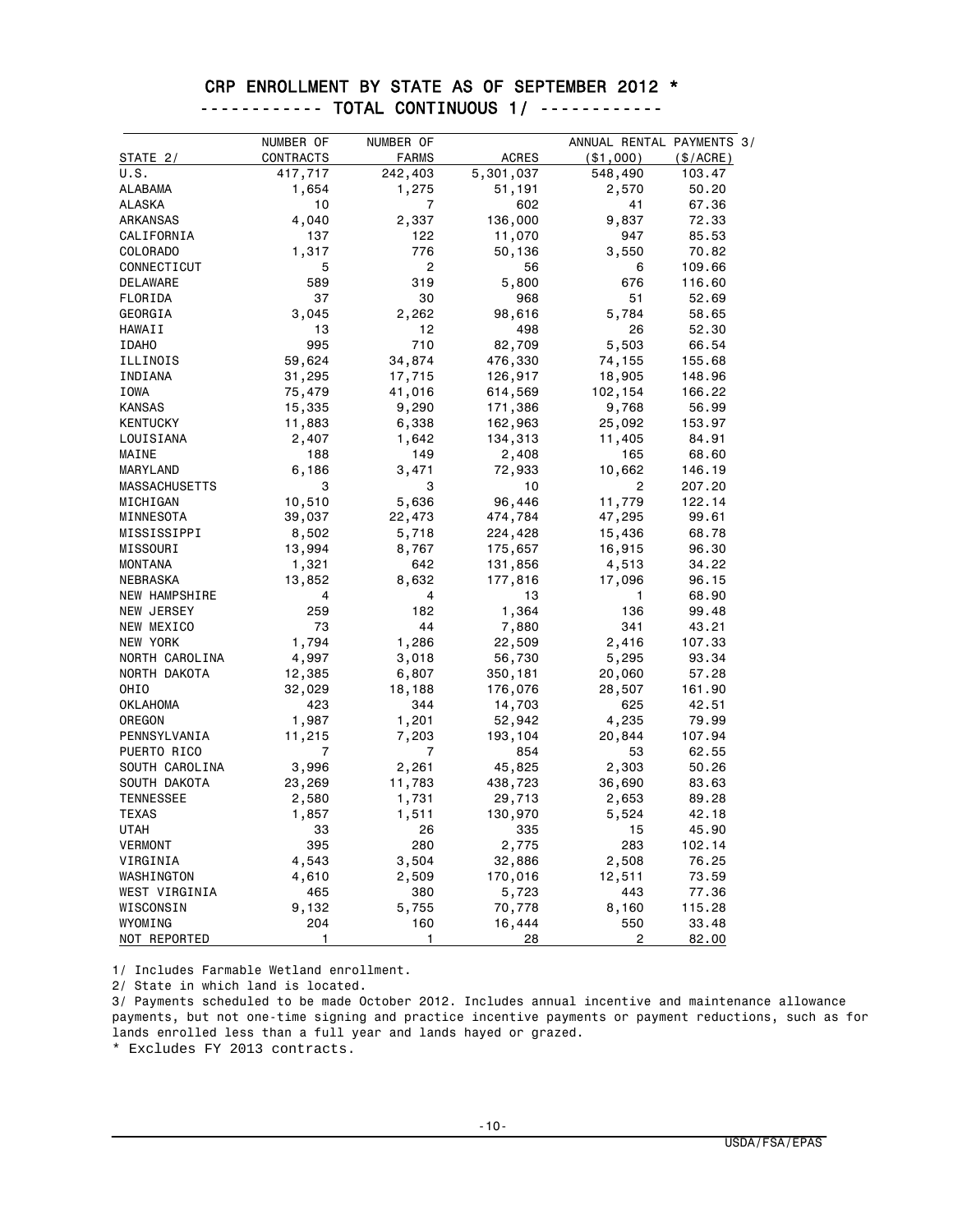#### CRP ENROLLMENT BY STATE AS OF SEPTEMBER 2012 \*

------------------CREP ONLY-----------------

|                      | NUMBER OF   | NUMBER OF    |              | ANNUAL RENTAL PAYMENTS 2/ |                |
|----------------------|-------------|--------------|--------------|---------------------------|----------------|
| STATE 1/             | CONTRACTS   | <b>FARMS</b> | <b>ACRES</b> | $($ \$1,000 $)$           | $(\$/ACRE)$    |
| U.S.                 | 73,116      | 48,165       | 1,275,941    | 168,218                   | 131.84         |
| <b>ALABAMA</b>       | 0           | 0            | 0            | 0                         |                |
| <b>ALASKA</b>        | 0           | 0            | 0            | 0                         |                |
| ARKANSAS             | 237         | 156          | 6,957        | 706                       | 101.53         |
| CALIFORNIA           | 46          | 44           | 4,272        | 498                       | 116.69         |
| COLORADO             | 152         | 104          | 22,139       | 2,421                     | 109.36         |
| CONNECTICUT          | 0           | 0            | 0            | 0                         | $\blacksquare$ |
| <b>DELAWARE</b>      | 514         | 293          | 5,493        | 651                       | 118.55         |
| FLORIDA              | 0           | 0            | 0            | 0                         |                |
| GEORGIA              | 0           | 0            | 0            | 0                         |                |
| HAWAII               | 12          | 11           | 479          | 24                        | 50.71          |
| <b>IDAHO</b>         | 158         | 105          | 17,193       | 2,283                     | 132.80         |
| ILLINOIS             | 7,502       | 5,321        | 140,605      | 24,166                    | 171.87         |
| INDIANA              | 929         | 686          | 7,570        | 1,591                     | 210.12         |
| IOWA                 | 75          | 69           | 2,128        | 494                       | 232.12         |
| <b>KANSAS</b>        | 77          | 56           | 13,807       | 1,607                     | 116.36         |
| <b>KENTUCKY</b>      | 3,116       | 1,582        | 100,364      | 18,319                    | 182.52         |
| LOUISIANA            | 733         | 534          | 49,622       | 3,929                     | 79.18          |
| MAINE                | 0           | 0            | 0            | 0                         |                |
| MARYLAND             | 5,706       | 3,344        | 70,613       | 10,440                    | 147.85         |
| <b>MASSACHUSETTS</b> | 0           | 0            | 0            | 0                         |                |
| MICHIGAN             | 6,533       | 3,461        | 72,849       | 9,406                     | 129.11         |
| MINNESOTA            | 3,013       | 2,440        | 90,211       | 10,348                    | 114.71         |
| MISSISSIPPI          | 0           | 0            | 0            | 0                         | $\blacksquare$ |
| MISSOURI             | 1,098       | 801          | 37,614       | 3,631                     | 96.53          |
| <b>MONTANA</b>       | 134         | 53           | 11,444       | 991                       | 86.64          |
| NEBRASKA             | 3,139       | 2,298        | 71,200       | 8,007                     | 112.46         |
| <b>NEW HAMPSHIRE</b> | 0           | 0            | 0            | 0                         |                |
| NEW JERSEY           | 187         | 135          | 699          | 95                        | 136.25         |
| NEW MEXICO           | $\mathbf 0$ | 0            | 0            | 0                         | $\blacksquare$ |
| NEW YORK             | 1,081       | 776          | 13,187       | 1,925                     | 145.98         |
| NORTH CAROLINA       | 2,411       | 1,591        | 33,532       | 3,692                     | 110.10         |
| NORTH DAKOTA         | 82          | 61           | 1,616        | 57                        | 35.54          |
| OHIO                 | 12,880      | 8,320        | 112,342      | 21,290                    | 189.51         |
| <b>OKLAHOMA</b>      | 49          | 44           | 542          | 34                        | 62.51          |
| OREGON               | 1,617       | 1,019        | 40,693       | 3,492                     | 85.82          |
| PENNSYLVANIA         | 10,878      | 6,981        | 192,281      | 20,800                    | 108.17         |
| PUERTO RICO          | 0           | 0            | 0            | 0                         |                |
| SOUTH CAROLINA       | 0           | 0            | 0            | 0                         |                |
| SOUTH DAKOTA         | 775         | 496          | 65,700       | 6,896                     | 104.96         |
| <b>TENNESSEE</b>     | 0           | 0            | 0            | 0                         |                |
| <b>TEXAS</b>         | 0           | 0            | 0            | 0                         |                |
| <b>UTAH</b>          | 0           | 0            | 0            | 0                         |                |
| <b>VERMONT</b>       | 353         | 258          | 2,492        | 268                       | 107.45         |
| VIRGINIA             | 3,897       | 3,104        | 28,555       | 2,273                     | 79.59          |
| WASHINGTON           | 960         | 777          | 12,912       | 2,324                     | 179.97         |
| WEST VIRGINIA        | 430         | 352          | 5,513        | 432                       | 78.44          |
| WISCONSIN            | 4,342       | 2,893        | 41,317       | 5,128                     | 124.10         |
| WYOMING              | 0           | 0            | 0            | 0                         |                |

1/ State in which land is located.

2/ Payments scheduled to be made October 2012. Includes annual incentive and maintenance allowance payments, but not one-time signing and practice incentive payments or payment reductions, such as for lands enrolled less than a full year and lands hayed or grazed.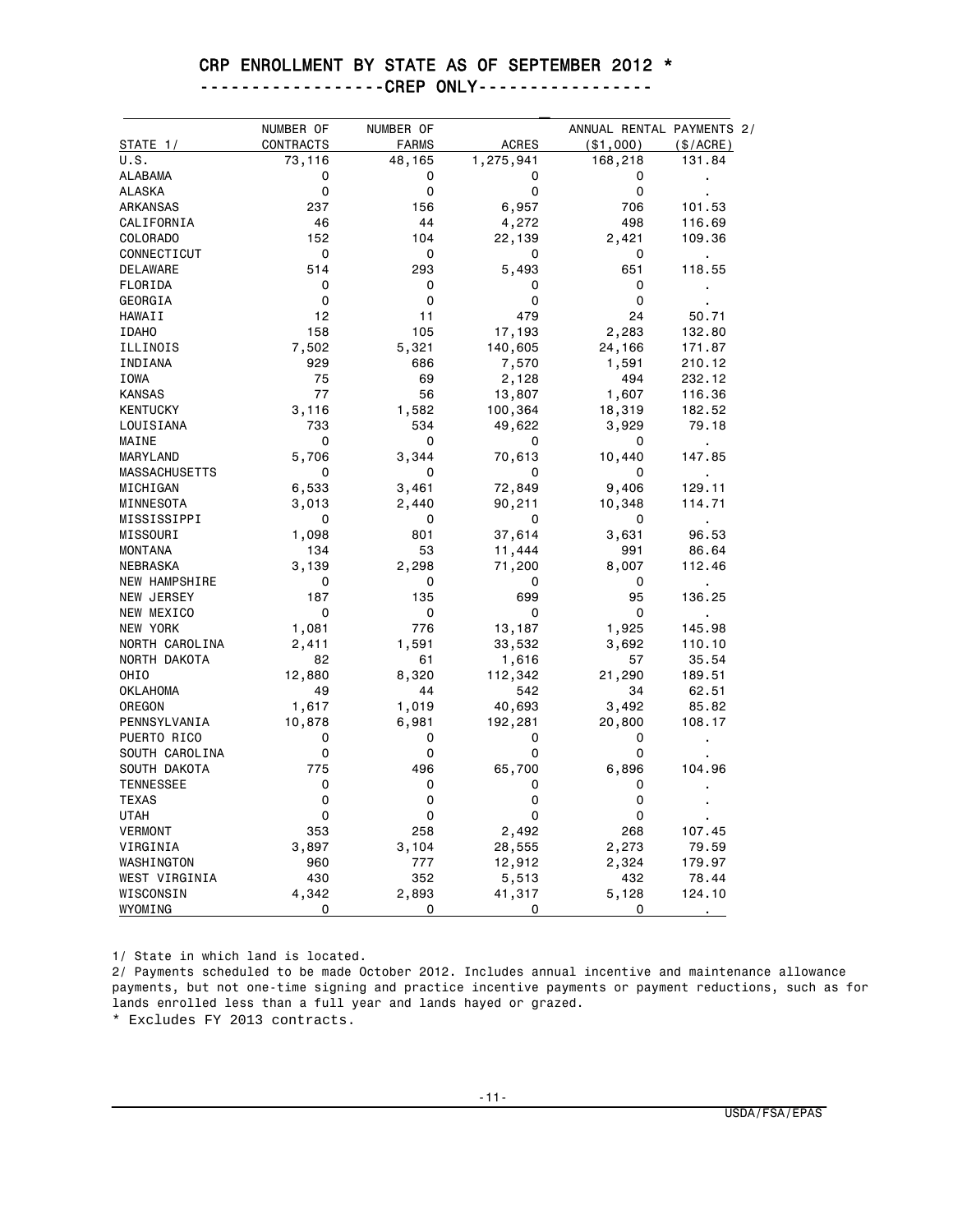### CRP ENROLLMENT BY STATE AS OF SEPTEMBER 2012 \* ------------ CONTINUOUS NON-CREP 1/----------

|                      | NUMBER OF | NUMBER OF    |              | ANNUAL RENTAL PAYMENTS 3/ |          |
|----------------------|-----------|--------------|--------------|---------------------------|----------|
| STATE 2/             | CONTRACTS | <b>FARMS</b> | <b>ACRES</b> | $($ \$1,000)              | (S/ACRE) |
| U.S.                 | 329,325   | 196,754      | 3,708,638    | 345,201                   | 93.08    |
| ALABAMA              | 1,650     | 1,271        | 51,173       | 2,569                     | 50.21    |
| <b>ALASKA</b>        | 10        | 7            | 602          | 41                        | 67.36    |
| ARKANSAS             | 3,787     | 2,214        | 127,020      | 8,959                     | 70.53    |
| CALIFORNIA           | 91        | 79           | 6,799        | 448                       | 65.96    |
| COLORADO             | 1,164     | 680          | 27,840       | 1,121                     | 40.27    |
| CONNECTICUT          | 5         | 2            | 56           | 6                         | 109.66   |
| DELAWARE             | 75        | 64           | 307          | 25                        | 81.75    |
| FLORIDA              | 37        | 30           | 968          | 51                        | 52.69    |
| GEORGIA              | 3,045     | 2,262        | 98,616       | 5,784                     | 58.65    |
| HAWAII               | 1         | 1            | 19           | 2                         | 93.40    |
| <b>IDAHO</b>         | 836       | 608          | 65,511       | 3,220                     | 49.15    |
| ILLINOIS             | 52,073    | 31,153       | 335,122      | 49,876                    | 148.83   |
| INDIANA              | 30,262    | 17,250       | 118,319      | 17,171                    | 145.13   |
| IOWA                 | 70,317    | 38,971       | 532,806      | 88,097                    | 165.34   |
| <b>KANSAS</b>        | 15,146    | 9,172        | 155,646      | 8,058                     | 51.77    |
| <b>KENTUCKY</b>      | 8,767     | 4,783        | 62,599       | 6,773                     | 108.20   |
| LOUISIANA            | 1,633     | 1,123        | 81,338       | 7,155                     | 87.97    |
| MAINE                | 188       | 149          | 2,408        | 165                       | 68,60    |
| MARYLAND             | 479       | 359          | 2,315        | 222                       | 95.74    |
| <b>MASSACHUSETTS</b> | 3         | 3            | 10           | $\overline{2}$            | 207.20   |
| MICHIGAN             | 3,967     | 2,593        | 23,520       | 2,365                     | 100.57   |
| MINNESOTA            | 32,806    | 19,796       | 339,984      | 32,070                    | 94.33    |
| MISSISSIPPI          | 8,416     | 5,652        | 213,381      | 14,367                    | 67.33    |
| MISSOURI             | 12,892    | 8,124        | 137,829      | 13,261                    | 96.21    |
| <b>MONTANA</b>       | 1,173     | 588          | 120,272      | 3,516                     | 29.24    |
| NEBRASKA             | 10,234    | 6,682        | 102,388      | 8,730                     | 85.26    |
| NEW HAMPSHIRE        | 4         | 4            | 13           | 1                         | 68.90    |
| NEW JERSEY           | 72        | 61           | 665          | 40                        | 60.84    |
| NEW MEXICO           | 73        | 44           | 7,880        | 341                       | 43.21    |
| NEW YORK             | 713       | 549          | 9,323        | 491                       | 52.66    |
| NORTH CAROLINA       | 2,585     | 1,664        | 23,143       | 1,598                     | 69.05    |
| NORTH DAKOTA         | 10,217    | 6,006        | 264,729      | 13,553                    | 51.19    |
| OHI <sub>0</sub>     | 19,108    | 12,262       | 63,481       | 7,182                     | 113.14   |
| <b>OKLAHOMA</b>      | 371       | 297          | 13,992       | 580                       | 41.49    |
| OREGON               | 370       | 241          | 12,249       | 743                       | 60.64    |
| PENNSYLVANIA         | 337       | 289          | 822          | 45                        | 54.17    |
| PUERTO RICO          | 7         | 7            | 854          | 53                        | 62.55    |
| SOUTH CAROLINA       | 3,996     | 2,261        | 45,825       | 2,303                     | 50.26    |
| SOUTH DAKOTA         | 18,585    | 10,203       | 289,994      | 22,000                    | 75.86    |
| TENNESSEE            | 2,580     | 1,731        | 29,713       | 2,653                     | 89.28    |
| <b>TEXAS</b>         | 1,857     | 1,511        | 130,970      | 5,524                     | 42.18    |
| UTAH                 | 33        | 26           | 335          | 15                        | 45.90    |
| <b>VERMONT</b>       | 42        | 39           | 283          | 16                        | 55.30    |
| VIRGINIA             | 646       | 521          | 4,331        | 235                       | 54.22    |
| WASHINGTON           | 3,650     | 1,791        | 157,104      | 10,187                    | 64.84    |
| WEST VIRGINIA        | 35        | 29           | 210          | 10                        | 48.96    |
| WISCONSIN            | 4,781     | 3,441        | 29,402       | 3,022                     | 102.80   |
| WYOMING              | 204       | 160          | 16,444       | 550                       | 33.48    |
| NOT REPORTED         | 1         | 1            | 28           | 2                         | 82.00    |

1/ Farmable Wetland Program enrollment not included.

2/ State in which land is located.

3/ Payments scheduled to be made October 2012. Includes annual incentive and maintenance allowance payments, but not one-time signing and practice incentive payments or payment reductions, such as for lands enrolled less than a full year and lands hayed or grazed.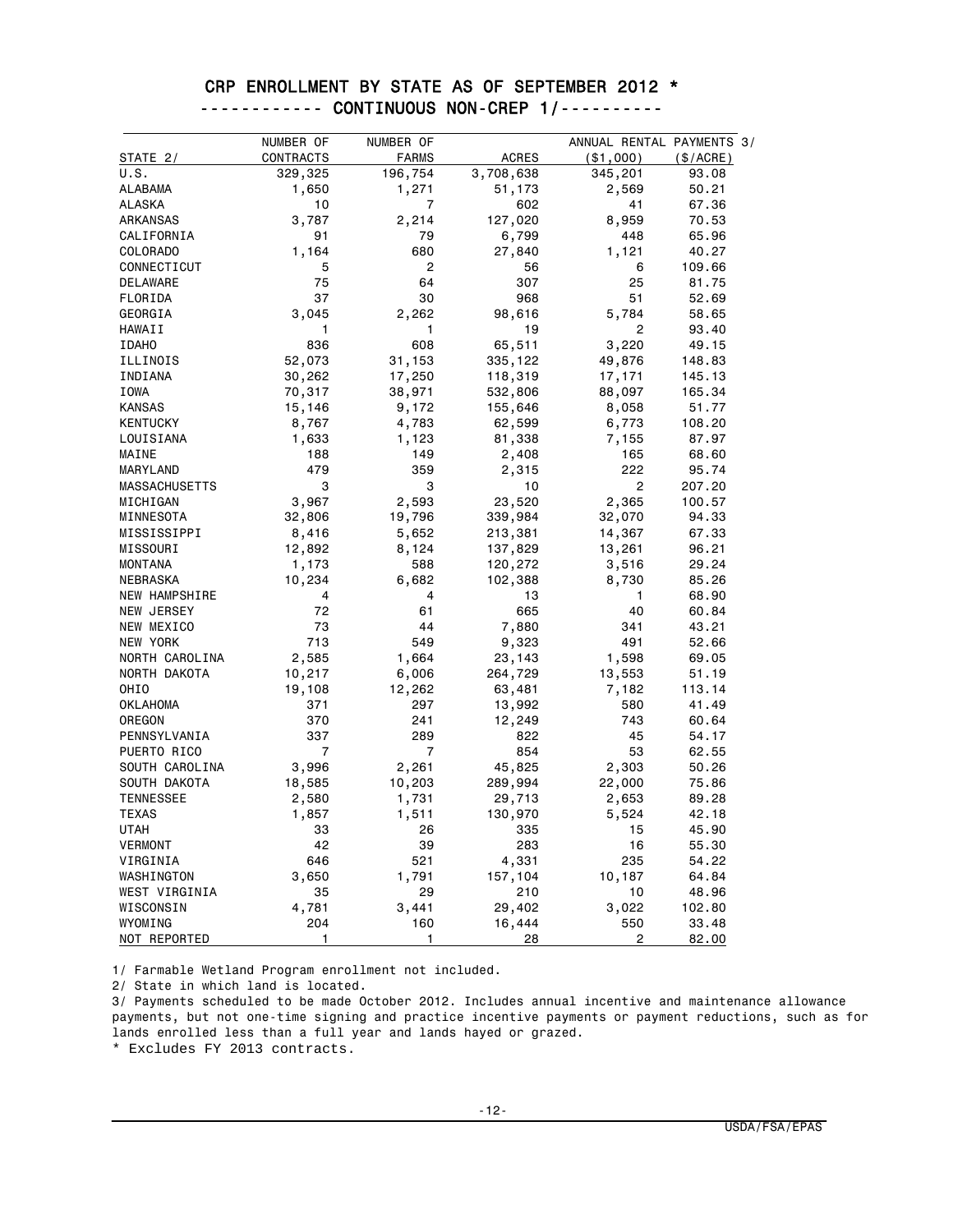| STATE 1/             |                |              |              |             | ANNUAL RENTAL PAYMENTS 2/ |
|----------------------|----------------|--------------|--------------|-------------|---------------------------|
|                      | CONTRACTS      | <b>FARMS</b> | <b>ACRES</b> | ( \$1,000)  | (\$/ACRE)                 |
| U.S.                 | 15,276         | 11,890       | 316,459      | 35,071      | 110.82                    |
| <b>ALABAMA</b>       | 4              | 4            | 18           | 1           | 33.47                     |
| <b>ALASKA</b>        | 0              | 0            | 0            | $\mathbf 0$ |                           |
| ARKANSAS             | 16             | 9            | 2,023        | 171         | 84.77                     |
| CALIFORNIA           | 0              | 0            | 0            | 0           |                           |
| COLORADO             | 1              | 0            | 157          | 8           | 52.45                     |
| CONNECTICUT          | 0              | 0            | 0            | 0           |                           |
| DELAWARE             | 0              | 0            | 0            | 0           |                           |
| FLORIDA              | 0              | 0            | 0            | 0           |                           |
| GEORGIA              | 0              | 0            | $\mathbf 0$  | 0           |                           |
| HAWAII               | 0              | 0            | 0            | 0           |                           |
| <b>IDAHO</b>         | 1              | 1            | 6            | 0           | 78.55                     |
| ILLINOIS             | 49             | 48           | 603          | 113         | 187.52                    |
| INDIANA              | 104            | 96           | 1,028        | 143         | 139.29                    |
| <b>IOWA</b>          | 5,087          | 4,044        | 79,635       | 13,564      | 170.32                    |
| <b>KANSAS</b>        | 112            | 103          | 1,933        | 103         | 53.50                     |
| <b>KENTUCKY</b>      | $\mathbf 0$    | 0            | 0            | 0           | $\blacksquare$            |
| LOUISIANA            | 41             | 31           | 3,353        | 321         | 95.74                     |
| MAINE                | 0              | 0            | 0            | 0           | ×,                        |
| <b>MARYLAND</b>      | 1              | 1            | 5            | $\Omega$    | 97.00                     |
| <b>MASSACHUSETTS</b> | 0              | 0            | $\mathbf 0$  | 0           | $\blacksquare$            |
| MICHIGAN             | 10             | 10           | 77           | 8           | 108.32                    |
| MINNESOTA            | 3,218          | 2,739        | 44,590       | 4,876       | 109.36                    |
| MISSISSIPPI          | 86             | 74           | 11,047       | 1,069       | 96.72                     |
| MISSOURI             | $\overline{4}$ | 3            | 215          | 23          | 108.73                    |
| <b>MONTANA</b>       | 14             | 6            | 140          | 5           | 34.82                     |
| NEBRASKA             | 479            | 412          | 4,228        | 359         | 84.98                     |
| NEW HAMPSHIRE        | 0              | 0            | 0            | 0           |                           |
| NEW JERSEY           | 0              | 0            | 0            | 0           |                           |
| NEW MEXICO           | 0              | 0            | $\mathbf 0$  | 0           |                           |
| <b>NEW YORK</b>      | 0              | 0            | 0            | 0           |                           |
| NORTH CAROLINA       | 1              | 1            | 54           | 5           | 99.22                     |
| NORTH DAKOTA         | 2,086          | 1,430        | 83,837       | 6,450       | 76.94                     |
| OHI <sub>0</sub>     | 41             | 40           | 254          | 36          | 140.76                    |
| <b>OKLAHOMA</b>      | 3              | 3            | 169          | 11          | 62.99                     |
| OREGON               | 0              | 0            | 0            | 0           |                           |
| PENNSYLVANIA         | 0              | 0            | 0            | 0           |                           |
| PUERTO RICO          | 0              | 0            | 0            | 0           |                           |
| SOUTH CAROLINA       | 0              | 0            | $\mathbf 0$  | 0           |                           |
| SOUTH DAKOTA         | 3,909          | 2,826        | 83,029       | 7,794       | 93.87                     |
| <b>TENNESSEE</b>     | 0              | 0            | 0            | 0           |                           |
|                      |                | 0            |              |             |                           |
| <b>TEXAS</b>         | 0              |              | 0            | 0           |                           |
| <b>UTAH</b>          | 0<br>0         | 0<br>0       | 0<br>0       | 0           |                           |
| <b>VERMONT</b>       |                |              |              | 0           |                           |
| VIRGINIA             | 0              | 0            | 0            | 0           |                           |
| WASHINGTON           | 0              | 0            | 0            | 0           |                           |
| WEST VIRGINIA        | 0              | 0            | 0            | 0           |                           |
| WISCONSIN<br>WYOMING | 9<br>0         | 9<br>0       | 59<br>0      | 9<br>0      | 159.77                    |

### CRP ENROLLMENT BY STATE AS OF SEPTEMBER 2012 \* -----------FARMABLE WETLAND PROGRAM----------

1/ State in which land is located.

2/ Payments scheduled to be made October 2012. Includes annual incentive and maintenance allowance payments, but not one-time signing and practice incentive payments or payment reductions, such as for lands enrolled less than a full year and lands hayed or grazed.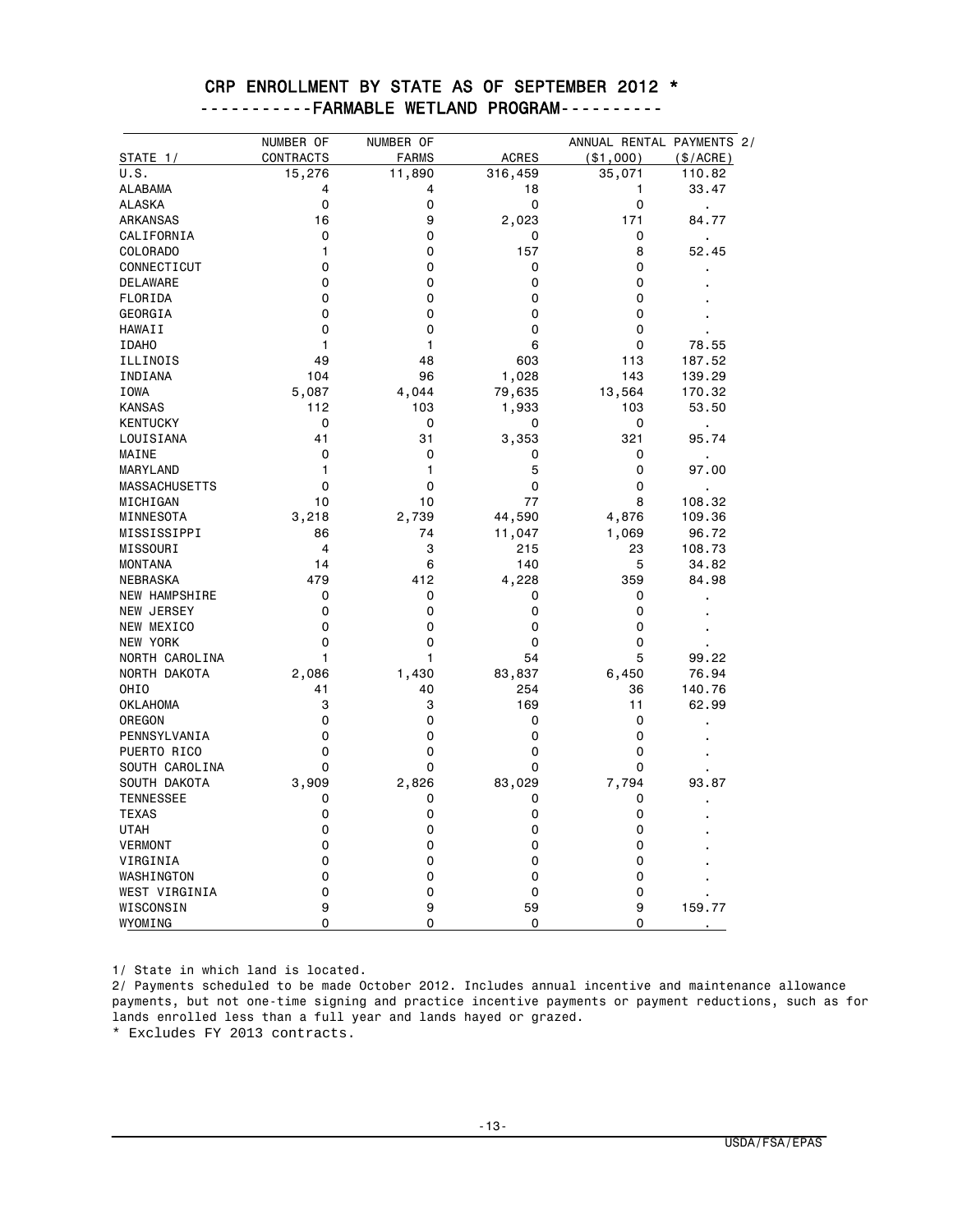| CRP ENROLLMENT CHANGE, SEPTEMBER 2012 (ACRES) * |  |  |  |
|-------------------------------------------------|--|--|--|
|                                                 |  |  |  |

|                      |          | - - - - CONTINUOUS - - - - - |              |                | GENERAL+    |
|----------------------|----------|------------------------------|--------------|----------------|-------------|
| STATE 1/             | NON-CREP | CREP                         | <b>TOTAL</b> | <b>GENERAL</b> | CONTINUOUS  |
| U.S.                 | 54,443   | 1,801                        | 56,244       | $-23,572$      | 32,672      |
| <b>ALABAMA</b>       | 1,397    | 0                            | 1,397        | $-336$         | 1,060       |
| <b>ALASKA</b>        | 0        | 0                            | 0            | 0              | 0           |
| ARKANSAS             | 1,888    | 0                            | 1,888        | $-25$          | 1,862       |
| CALIFORNIA           | - 1      | 0                            | - 1          | $-366$         | $-367$      |
| COLORADO             | 417      | 0                            | 417          | 808            | 1,225       |
| CONNECTICUT          | 0        | 0                            | 0            | 0              | 0           |
| <b>DELAWARE</b>      | 0        | 0                            | 0            | 0              | $\mathbf 0$ |
| FLORIDA              | 0        | 0                            | 0            | $-135$         | $-135$      |
| GEORGIA              | 687      | 0                            | 687          | 37             | 723         |
| HAWAII               | 0        | - 0                          | - 0          | 0              | - 0         |
| <b>IDAHO</b>         | 1,862    | 0                            | 1,862        | $-3,516$       | $-1,654$    |
| ILLINOIS             | 1,043    | 278                          | 1,321        | 161            | 1,482       |
| INDIANA              | 745      | 175                          | 921          | $-300$         | 621         |
| IOWA                 | 3,607    | 336                          | 3,943        | $-1,094$       | 2,849       |
| <b>KANSAS</b>        | 1,112    | $-5$                         | 1,107        | $-2,219$       | $-1,112$    |
| <b>KENTUCKY</b>      | 465      | - 14                         | 450          | $-367$         | 83          |
| LOUISIANA            | 1,683    | - 1                          | 1,682        | $-245$         | 1,438       |
| MAINE                | 16       | 0                            | 16           | 0              | 16          |
| MARYLAND             | $-4$     | 115                          | 111          | 0              | 111         |
| <b>MASSACHUSETTS</b> | 0        | 0                            | 0            | 0              | 0           |
| MICHIGAN             | 50       | - 53                         | -3           | 63             | 60          |
| MINNESOTA            | 3,823    | - 24                         | 3,798        | $-1,336$       | 2,462       |
| MISSISSIPPI          | 1,249    | 0                            | 1,249        | -964           | 285         |
| MISSOURI             | 249      | $-1$                         | 248          | -491           | -242        |
| <b>MONTANA</b>       | 23       | 0                            | 23           | -896           | -873        |
| NEBRASKA             | 882      | $-144$                       | 738          | $-160$         | 578         |
| NEW HAMPSHIRE        | 0        | 0                            | 0            | 0              | 0           |
| NEW JERSEY           | 0        | $-2$                         | $-2$         | 0              | $-2$        |
| NEW MEXICO           | 765      | 0                            | 765          | $-906$         | - 141       |
| <b>NEW YORK</b>      | $-22$    | 18                           | $-4$         | $-114$         | $-118$      |
| NORTH CAROLINA       | 289      | -3                           | 286          | -47            | 239         |
| NORTH DAKOTA         | 6,181    | 0                            | 6,181        | $-1,583$       | 4,598       |
| OHIO                 | 344      | - 88                         | 256          | $-200$         | 57          |
| <b>OKLAHOMA</b>      | $-65$    | - 8                          | $-73$        | $-1,389$       | $-1,462$    |
| OREGON               | 1,142    | 276                          | 1,418        | $-261$         | 1,156       |
| PENNSYLVANIA         | 1        | 413                          | 414          | $-67$          | 347         |
| PUERTO RICO          | 0        | 0                            | 0            | 0              | $\mathbf 0$ |
| SOUTH CAROLINA       | 980      | $\Omega$                     | 980          | 174            | 1,154       |
| SOUTH DAKOTA         | 3,454    | 160                          | 3,615        | -535           | 3,080       |
| <b>TENNESSEE</b>     | 141      | 0                            | 141          | 188            | 329         |
| <b>TEXAS</b>         | 19,499   | 0                            | 19,499       | $-4,148$       | 15,351      |
| UTAH                 | 0        | 0                            | 0            | 0              | 0           |
| <b>VERMONT</b>       | 0        | 11                           | 11           | 0              | 11          |
| VIRGINIA             | 38       | 163                          | 201          | - 81           | 120         |
| WASHINGTON           | 308      | 98                           | 406          | $-1,077$       | - 671       |
| WEST VIRGINIA        | 0        | 10                           | 10           | 0              | 10          |
| WISCONSIN            | 168      | 90                           | 258          | $-682$         | $-424$      |
| WYOMING              | 26       | 0                            | 26           | $-1,460$       | $-1,434$    |

1/ State in which land is located.

Note: Negative numbers, indicating net reductions in acres, reflect contract terminations, data errors, and/or data corrections.

\* Includes FY 2013 contracts; and double-counting of re-enrolling continuous.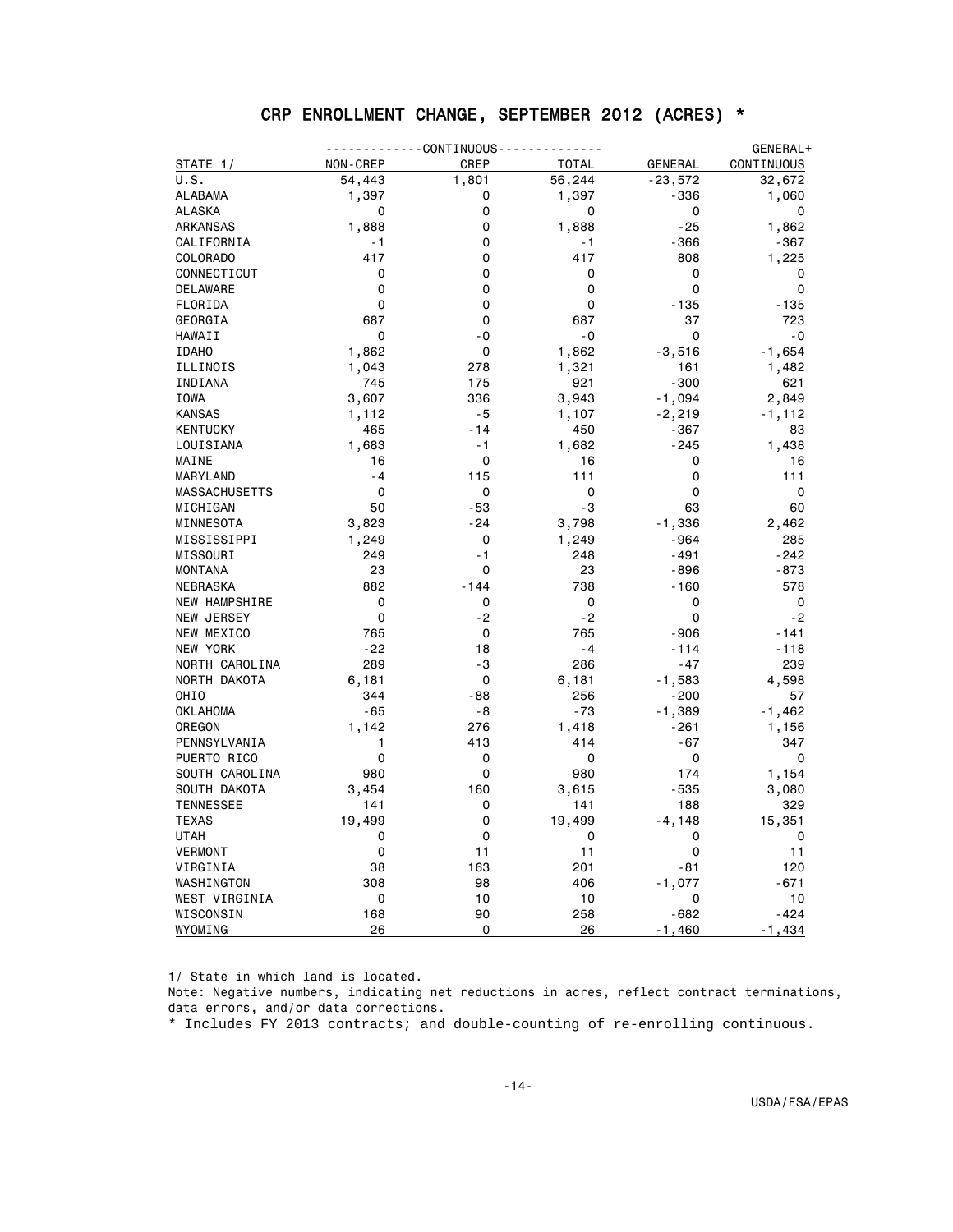### CRP CONTRACT EXPIRATIONS BY YEAR (ACRES) 1/ AS OF SEPTEMBER 2012 \*

| <b>STATE</b>                   | 2007                | 2008               | 2009                | 2010                | 2011                | 2012                | 2013               |
|--------------------------------|---------------------|--------------------|---------------------|---------------------|---------------------|---------------------|--------------------|
| ALABAMA                        | 50,880              | 13,165             | 30,655              | 26,198              | 41,457              | 78,466              | 35,433             |
| ALASKA                         | 4,274               | 18                 | 678                 | 6,786               | 0                   | 990                 | 53                 |
| ARKANSAS                       | 13,171              | 2,472              | 6,780               | 11,458              | 5,380               | 33,392              | 15,073             |
| CALIFORNIA                     | 26,809              | 5,357              | 2,322               | 5,132               | 14,296              | 23,892              | 8,176              |
| COLORADO                       | 40,922              | 20,172             | 401,261             | 135,946             | 78,286              | 572,078             | 223,506            |
| CONNECTICUT                    | 130                 | 0                  | 37                  | 13                  | 13                  | 72                  | 10                 |
| DELAWARE                       | 359                 | 349                | 573                 | 120                 | 13                  | 299                 | 317                |
| FLORIDA                        | 13,380              | 2,636              | 3,474               | 5,574               | 3,359               | 11,571              | 6,144              |
| GEORGIA                        | 21,332              | 5,607              | 21,943              | 14,245              | 9,815               | 33,610              | 15,642             |
| HAWAII                         | 0                   | 0                  | 0                   | 0                   | 0                   | 0                   | 0                  |
| <b>IDAHO</b>                   | 50,509              | 14,022             | 41,001              | 91,899              | 57,540              | 164,461             | 67,116             |
| ILLINOIS                       | 46,610              | 35,463             | 29,706              | 31,371              | 29,721              | 110,834             | 186,743            |
| INDIANA                        | 26,178              | 15,094             | 9,067               | 9,138               | 13,664              | 35,997              | 47,725             |
| IOWA                           | 170,693             | 131,040            | 100,874             | 79,179              | 18,374              | 230,744             | 184,149            |
| KANSAS                         | 132,645             | 36,936             | 322,160             | 240,374             | 214,535             | 518,517             | 213,848            |
| KENTUCKY                       | 42,029              | 15,497             | 11,733              | 35,184              | 28,288              | 46,141              | 34,910             |
| LOUISIANA                      | 9,002               | 1,010              | 5,326               | 5,865               | 4,633               | 37,866              | 23,718             |
| MAINE                          | 2,862               | 1,234              | 1,106               | 2,980               | 4,521               | 5,255               | 433                |
| MARYLAND                       | 3,029               | 3,980              | 3,700               | 2,076               | 2,031               | 8,623               | 9,846              |
| <b>MASSACHUSETTS</b>           | 19                  | 14                 | 11                  | 0                   | 5                   | 0                   | 0                  |
| MICHIGAN                       | 18,152              | 20,760             | 11,185              | 9,810               | 5,690               | 18,623              | 43,981             |
| MINNESOTA                      | 78,644              | 96,931             | 64,473              | 36,256              | 88,953              | 288,929             | 129,309            |
| MISSISSIPPI                    | 74,616              | 12,476             | 30,963              | 34,444              | 41,002              | 165,281             | 64,875             |
| MISSOURI                       | 156,073             | 44,252             | 32,188              | 74,000              | 122,618             | 376,917             | 183,778            |
| MONTANA                        | 254,759             | 88,645             | 137,232             | 267,552             | 368,529             | 693,705             | 365,376            |
| <b>NEBRASKA</b>                | 103,009             | 43,658             | 118,384             | 91,403              | 81,192              | 200,946             | 96,154             |
| NEW HAMPSHIRE                  | 91                  | 18                 | 0                   | 2                   | 45                  | 0                   | 0                  |
| NEW JERSEY                     | 482                 | 94                 | 31                  | 209                 | 313                 | 171                 | 255                |
| NEW MEXICO                     | 27,795              | 3,035              | 28,859              | 94,104              | 155,781             | 120,173             | 9,626              |
| <b>NEW YORK</b>                | 9,202               | 6,244              | 2,039               | 1,724               | 1,913               | 3,615               | 4,158              |
| NORTH CAROLINA                 | 9,928               | 4,302              | 6,571               | 8,226               | 6,847               | 10,694              | 7,807              |
| NORTH DAKOTA                   | 429,388             | 131,202            | 171,933             | 141,457             | 270,328             | 834,212             | 256,570            |
| OHIO                           | 24,929              | 11,227             | 8,665               | 10,946              | 8,511               | 26,389              | 55,314             |
| OKLAHOMA                       | 93,488              | 23,437             |                     |                     | 67,510              |                     | 75,230             |
| OREGON                         | 10,137              | 4,396              | 102,190<br>14,031   | 72,638<br>14,266    | 42,200              | 191,113<br>90,116   | 56,376             |
| PENNSYLVANIA                   | 21,322              |                    | 4,601               | 1,667               | 20,906              | 27,092              | 13,603             |
| PUERTO RICO                    | 0                   | 9,367<br>264       | 0                   | 20                  | 0                   | 150                 | $\Omega$           |
|                                |                     |                    |                     |                     |                     |                     |                    |
| SOUTH CAROLINA<br>SOUTH DAKOTA | 17,624              | 5,035              | 17,823              | 17,301              | 10,082              | 35,065              | 14,584             |
|                                | 299,297             | 90,551             | 175,168             | 83,572              | 65,646              | 224,394             | 106,087            |
| <b>TENNESSEE</b>               | 42,967              | 9,437              | 8,849               | 17,799              | 14,452              | 28,634              | 51,364             |
| <b>TEXAS</b>                   | 144,906             | 87,703             | 556,974             | 264,272             | 344,560             | 826,800             | 362,108            |
| UTAH                           | 12,721              | 10,179             | 49,917              | 19,163              | 102                 | 27,803              | 4,986              |
| VERMONT                        | 66                  | 5                  | 30                  | 0                   | 58                  | 16                  | 0                  |
| VIRGINIA                       | 6,408               | 2,114              | 2,497               | 1,196               | 3,147               | 5,157               | 4,639              |
| WASHINGTON                     | 31,917              | 21,778             | 70,930              | 46,698              | 7,591               | 275,141             | 253,713            |
| WEST VIRGINIA                  | 184                 | 46                 | 130                 | 0                   | 182                 | 103                 | 179                |
| WISCONSIN                      | 77,895              | 65,216             | 30,864              | 37,703              | 26,918              | 69,233              | 73,080             |
| WYOMING                        | 11,493<br>========= | 3,592<br>========= | 62,620<br>========= | 38,693<br>========= | 20,904<br>========= | 61,181<br>========= | 5,444<br>========= |
|                                | 2,612,326           | 1,100,030          | 2,701,554           | 2,088,805           | 2,301,911           | 6,514,465           | 3,311,434          |

1/ Includes general and continuous sign-up acreage.

Note: Contracts expire at the end of the fiscal year, September 30.

\* Includes FY 2013 contracts. For 2007-2011, acres represent land that expired and was not re-enrolled.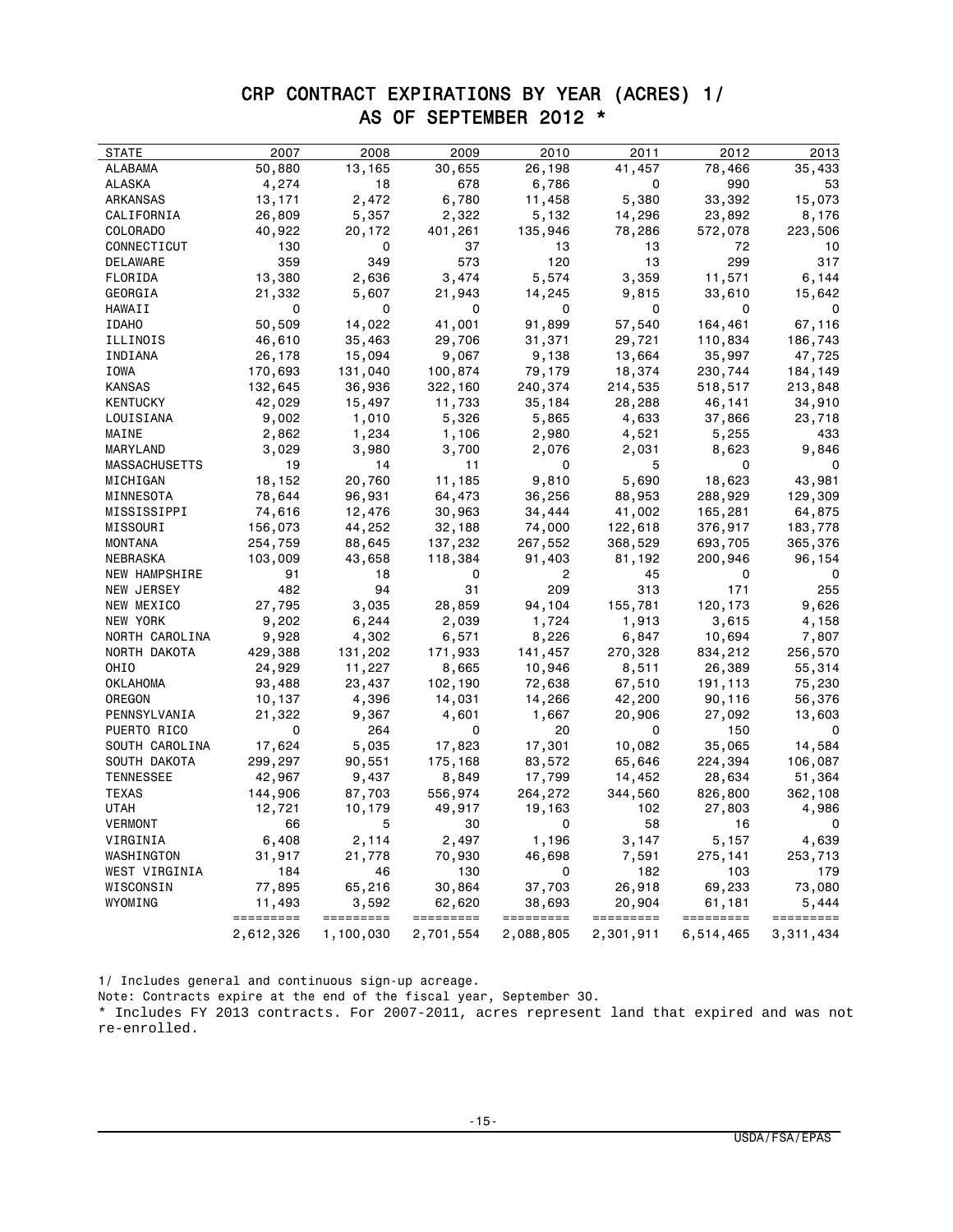# CRP CONTRACT EXPIRATIONS BY YEAR (ACRES) 1/ AS OF SEPTEMBER 2012, CON'T \*

| STATE                | 2014                   | 2015                   | 2016                   | 2017                   | 2018                   | 2019                   | $2020+$                |
|----------------------|------------------------|------------------------|------------------------|------------------------|------------------------|------------------------|------------------------|
| ALABAMA              | 34,454                 | 27,739                 | 14,030                 | 32,959                 | 15,738                 | 5,151                  | 116,630                |
| <b>ALASKA</b>        | 459                    | 103                    | 0                      | 14,732                 | 0                      | 2,146                  | 527                    |
| ARKANSAS             | 11,053                 | 17,560                 | 12,121                 | 16,460                 | 26,047                 | 14,743                 | 109,422                |
| CALIFORNIA           | 1,784                  | 4,571                  | 3,862                  | 34,734                 | 1,501                  | 402                    | 22,311                 |
| COLORADO             | 93,801                 | 94,796                 | 86,853                 | 29,834                 | 47,164                 | 31,276                 | 1,000,521              |
| CONNECTICUT          | 10                     | 0                      | 0                      | 20                     | 34                     | 3                      | 1                      |
| DELAWARE             | 337                    | 1,560                  | 1,625                  | 515                    | 414                    | 267                    | 1,284                  |
| FLORIDA              | 6,975                  | 5,016                  | 693                    | 5,881                  | 2,498                  | 402                    | 12,264                 |
| GEORGIA              | 62,951                 | 42,160                 | 3,524                  | 14,797                 | 22,886                 | 3,648                  | 119,210                |
| HAWAII               | 0                      | 0                      | 19                     | 0                      | 0                      | 0                      | 479                    |
| <b>IDAHO</b>         | 42,991                 | 23,155                 | 14,104                 | 73,705                 | 9,856                  | 14,537                 | 270,165                |
| ILLINOIS             | 97,494                 | 117,669                | 84,289                 | 98,739                 | 69,417                 | 48,004                 | 228,106                |
| INDIANA              | 19,233                 | 26,814                 | 19,146                 | 31,276                 | 16,082                 | 18,068                 | 71,765                 |
| IOWA                 | 91,910                 | 112,441                | 96,751                 | 221,871                | 160,935                | 137,850                | 431,035                |
| <b>KANSAS</b>        | 120,367                | 112,517                | 97,421                 | 141,730                | 107,855                | 51,142                 | 1,169,890              |
| KENTUCKY             | 20,443                 | 25,745                 | 14,604                 | 25,449                 | 37,394                 | 14,971                 | 113,730                |
| LOUISIANA            | 49,919                 | 28,425                 | 3,382                  | 8,863                  | 32,322                 | 8,178                  | 142,789                |
| MAINE                | 74                     | 447                    | 61                     | 2,280                  | 123                    | 3                      | 4,894                  |
| MARYLAND             | 6,145                  | 8,922                  | 9,994                  | 13,243                 | 6,389                  | 3,772                  | 13,731                 |
| <b>MASSACHUSETTS</b> | 0                      | 0                      | $\mathbf 0$            | 0                      | 0                      | 10                     | 0                      |
| MICHIGAN             | 7,674                  | 23,814                 | 38,090                 | 20,244                 | 11,803                 | 8,410                  | 49,422                 |
| MINNESOTA            | 206,666                | 100,685                | 90,223                 | 103,477                | 210,684                | 102,731                | 358,628                |
| MISSISSIPPI          | 45,147                 | 64,022                 | 40,810                 | 126,146                | 56,663                 | 30,342                 | 240,614                |
| MISSOURI             | 57,232                 | 78,521                 | 66,615                 | 134,090                | 47,859                 | 20,436                 | 324,747                |
| MONTANA              | 249,692                | 113,725                | 35,250                 | 413,300                | 119,751                | 120,446                | 381,914                |
| NEBRASKA             | 71,745                 | 64,819                 | 49,085                 | 68,569                 | 49,800                 | 31,419                 | 367,851                |
| NEW HAMPSHIRE        | 0                      | 0                      | 8                      | 0                      | $\mathbf{1}$           | 0                      |                        |
| NEW JERSEY           | 95                     | 72                     | 81                     | 436                    | 136                    | 147                    | 1,086                  |
| NEW MEXICO           | 6,358                  | 1,738                  | 2,363                  | 121,711                | 8,362                  | 1,738                  | 144,389                |
| NEW YORK             | 987                    | 5,871                  | 5,514                  | 11,242                 | 4,843                  | 3,977                  | 10,543                 |
| NORTH CAROLINA       | 12,523                 | 15,377                 | 9,446                  | 8,755                  | 9,204                  | 4,730                  | 32,916                 |
| NORTH DAKOTA         | 146,658                | 53,185                 | 39,088                 | 357,269                | 22,776                 | 52,861                 | 678,988                |
| OHIO                 | 13,028                 | 27,380                 | 20,216                 | 41,559                 | 17,001                 | 17,076                 | 120,416                |
| OKLAHOMA             | 20,101                 | 24,994                 | 27,177                 | 69,406                 | 18,585                 | 9,050                  | 383,933                |
| OREGON               | 32,862                 | 34,887                 | 29,832                 | 80,531                 | 12,983                 | 10,159                 | 200,114                |
| PENNSYLVANIA         | 13,836                 | 15,799                 | 9,856                  | 18,990                 | 23,909                 | 27,110                 | 58,711                 |
| PUERTO RICO          | 436                    | 0                      | 0                      | 17                     | 576                    | 20                     | $\Omega$               |
| SOUTH CAROLINA       | 19,466                 | 18,606                 | 3,173                  | 16,493                 | 2,718                  | 2,151                  | 32,709                 |
| SOUTH DAKOTA         | 70,263                 | 45,490                 | 57,184                 | 49,215                 | 33,481                 | 54,920                 | 494,693                |
| <b>TENNESSEE</b>     | 9,409                  | 13,496                 | 9,105                  | 13,297                 | 5,565                  | 4,875                  | 54,847                 |
| <b>TEXAS</b>         | 169,488                | 140,186                | 60,624                 | 138,228                | 102,941                | 86,883                 | 1,488,607              |
| UTAH                 | 396                    | 2,969                  | 3,133                  | 3,361                  | 34                     | 0                      | 135,758                |
| VERMONT              | 54                     | 133                    | 596                    | 207                    | 176                    | 177                    | 1,517                  |
| VIRGINIA             | 2,365                  | 8,167                  | 8,734                  | 9,990                  | 5,701                  | 2,310                  | 14,672                 |
| WASHINGTON           | 140,482                | 130,579                | 103,167                | 10,530                 | 164,268                | 46,920                 | 377,736                |
| WEST VIRGINIA        | 42                     | 95                     | 357                    | 764                    | 678                    | 383                    | 3,641                  |
| WISCONSIN            | 26,295                 | 31,688                 | 16,905                 | 45,791                 | 29,106                 | 9,005                  | 69,730                 |
| WYOMING              | 5,007                  | 3,061                  | 932                    | 1,478                  | 2,580                  | 2,315                  | 131,553                |
|                      | =========<br>1,988,756 | =========<br>1,669,000 | =========<br>1,190,053 | =========<br>2,632,189 | =========<br>1,518,838 | =========<br>1,005,230 | =========<br>9,988,642 |
|                      |                        |                        |                        |                        |                        |                        |                        |

1/ Includes general and continuous sign-up acreage. Note: Contracts expire at the end of the fiscal year, September 30.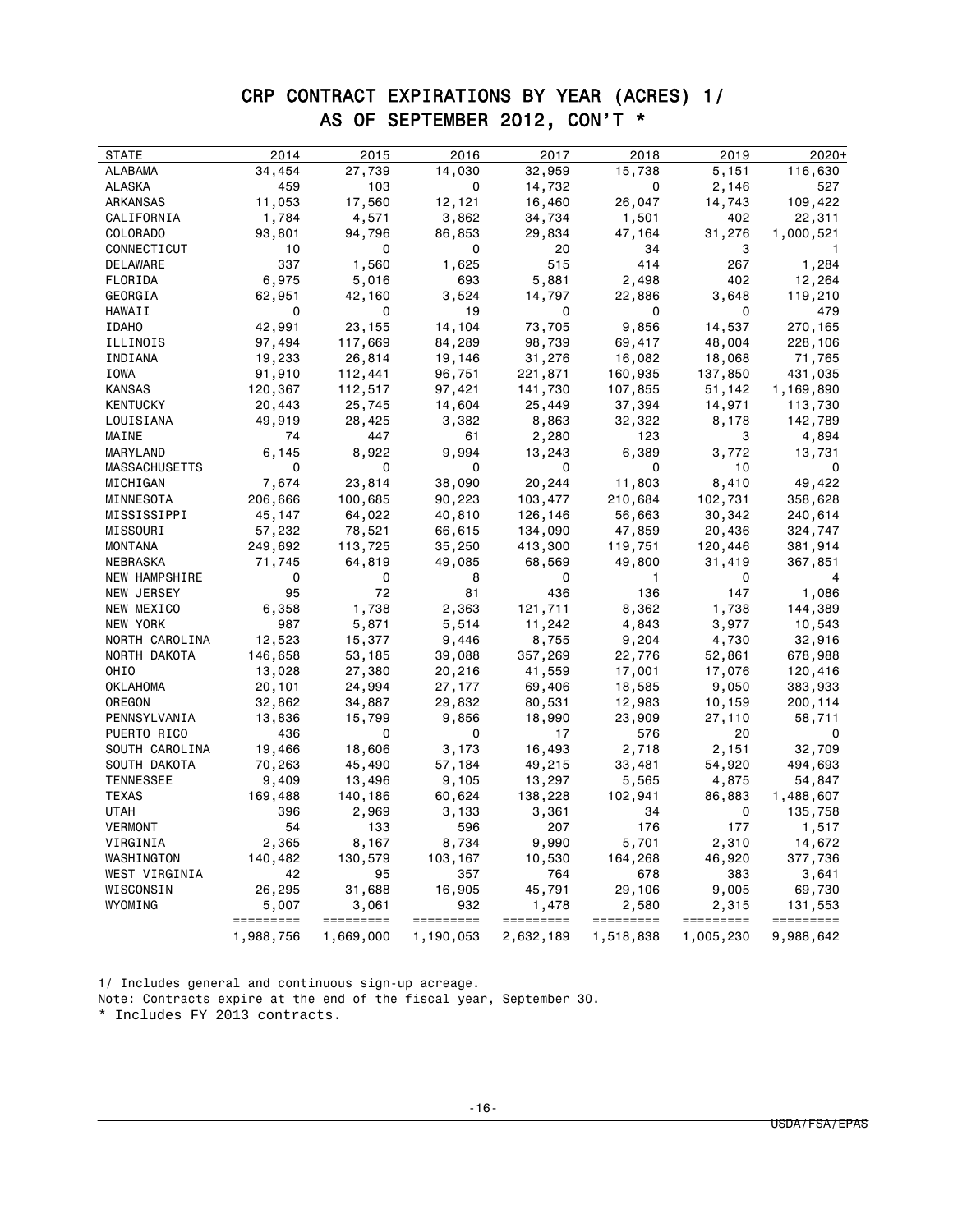| <b>STATE</b>         | NEW GRASS PLANTINGS |           |                  | NEW TREE PLANTINGS |                  | WILDLIFE          | WILDLIFE  | FIELD                     |
|----------------------|---------------------|-----------|------------------|--------------------|------------------|-------------------|-----------|---------------------------|
|                      | INTROD.             | NATIVE    | <b>SOFTWOODS</b> | LONGLEAF           | <b>HARDWOODS</b> | HABITAT           | CORRIDORS | WINDBREAKS                |
|                      | (CP1)               | (CP2)     | (CP3)            | PINE               | (CP3A)           | $(CP4D)$ 2/       | (CP4B)    | (CP5)                     |
|                      |                     |           |                  | $(CP3A)$ 1/        |                  |                   |           |                           |
| <b>ALABAMA</b>       | 7,985               | 3,998     | 85,455           | 45,059             | 16,015           | 6,748             | 484       |                           |
| <b>ALASKA</b>        | 2,189               | 0         | 0                | 0                  | 3                | 0                 | 0         | 0                         |
| ARKANSAS             | 2,698               | 4,336     | 7,986            | 0                  | 33,826           | 2,058             | 656       | 0                         |
| CALIFORNIA           | 13,717              | 1,232     | 5                | 0                  | 50               | 721               | 0         | 0                         |
| COLORADO             | 36,205              | 631,152   | 82               | 0                  | 17               | 511,331           | 162       | 1,457                     |
| CONNECTICUT          | 50                  | 34        | 0                | 0                  | $\Omega$         | 0                 | 0         | 0                         |
| DELAWARE             | 53                  | 23        | $\Omega$         | 0                  | 3,404            | 1,240             | 0         | 0                         |
| FLORIDA              | 55                  | 164       | 7,075            | 11,074             | 826              | 2,038             | 0         | 0                         |
| GEORGIA              | 238                 | 125       | 29,657           | 116,202            | 6,853            | 3,704             | 95        | 0                         |
| HAWAII               | 0                   | 0         | 0                | 0                  | 13               | 0                 | 0         | $\mathbf 0$               |
| <b>IDAHO</b>         | 109,151             | 49,389    | 5,273            | 0                  | 50               | 115,222           | 31        | 498                       |
| ILLINOIS             | 172,749             | 54,927    | 892              | 0                  | 51,843           | 122,804           | 313       | 2,666                     |
| INDIANA              | 29,896              | 26,074    | 439              | 0                  | 18,258           | 11,816            | 383       | 2,304                     |
| IOWA                 | 174,835             | 135,594   | 395              | 0                  | 15,361           | 188,101           | 564       | 6,748                     |
| <b>KANSAS</b>        | 13,047              | 763,137   | 75               | 0                  | 568              | 231,552           | 570       | 1,998                     |
| KENTUCKY             | 60,735              | 36,463    | 250              | 0                  | 5,882            | 459               | 99        | 0                         |
| LOUISIANA            | 248                 | 2,128     | 18,258           | 1,169              | 116,872          | 33,518            | 7         | 0                         |
| MAINE                | 2,282               | 17        | 132              | 0                  | 1                | 273               | 0         | 0                         |
| MARYLAND             | 10,675              | 2,721     | 531              | 0                  | 604              | 1,621             | 8         | 0                         |
| <b>MASSACHUSETTS</b> | 0                   | 0         | 0                | 0                  | 0                | 0                 | 0         | 0                         |
| MICHIGAN             | 28,017              | 26,336    | 3,298            | 0                  | 3,236            | 16,827            | 343       | 2,703                     |
| MINNESOTA            | 155,044             | 96,068    | 7,143            | 0                  | 25,358           | 256,462           | 372       | 9,616                     |
| MISSISSIPPI          | 8,679               | 2,047     | 148,722          | 1,025              | 89,410           | 6,014             | 64        | 0                         |
| MISSOURI             | 351,463             | 181,358   | 507              | 0                  | 15,647           | 5,628             | 204       | 112                       |
| <b>MONTANA</b>       | 478,969             | 691,484   | 134              | 0                  | 50               | 25,470            | 149       | 252                       |
| NEBRASKA             | 27,823              | 365,439   | 384              | 0                  | 760              | 40,573            | 27        | 33,669                    |
| NEW HAMPSHIRE        | 0                   | 0         | 0                | 0                  | 0                | 0                 | 0         | 0                         |
| NEW JERSEY           | 649                 | 169       | 51               | 0                  | 48               | 0                 | 0         | 10                        |
| NEW MEXICO           | 13,872              | 215,374   | 0                | 0                  | 0                | 140               | 0         | 0                         |
| NEW YORK             | 6,912               | 857       | 331              | 0                  | 672              | 508               | 28        | 9                         |
| NORTH CAROLINA       | 1,632               | 1,031     | 12,253           | 11,072             | 3,837            | 1,331             | 64        | 26                        |
| NORTH DAKOTA         | 228,053             | 58,548    | 67               | 0                  | 448              | 408,053           | 5         | 5,426                     |
| OHIO                 | 19,673              | 62,059    | 1,358            | 0                  | 7,242            | 38,347            | 205       | 3,597                     |
| OKLAHOMA             | 51,027              | 340,907   | 52               | 0                  | 307              | 1,348             | 0         | 45                        |
| OREGON               | 151,123             | 104,180   | 1,993            | 0                  | 61               | 10,644            | 1,173     | 4                         |
| PENNSYLVANIA         | 106,784             | 37,808    | 126              | 0                  | 1,142            | 4,571             | 39        | 0                         |
| PUERTO RICO          | 0                   | 0         | 0                | 0                  | 19               | 26                | 0         | 0                         |
| SOUTH CAROLINA       | 188                 | 78        | 20,469           | 19,145             | 1,681            | 2,941             | 0         | 39                        |
| SOUTH DAKOTA         | 46,279              | 124,303   | 100              | 0                  | 65               | 73,341            | 47        | 25,201                    |
| <b>IENNESSEE</b>     | 27,413              | 41,531    | 17,363           | 0                  | 5,409            | 6,655             | 181       | U                         |
| TEXAS                | 134,672             | 1,667,937 | 1,656            | 0                  | 40               | 30,640            | 877       | 43                        |
| <b>UTAH</b>          | 50,717              | 19,337    | 0                | 0                  | 0                | 504               | 0         | $\mathbf{3}$              |
| <b>VERMONT</b>       | 7                   | 0         | 0                | 0                  | 0                | 0                 | 0         | $\mathsf 0$               |
| VIRGINIA             | 3,161               | 1,599     | 7,851            | 0                  | 249              | 434               | 173       | $\ensuremath{\mathsf{3}}$ |
| WASHINGTON           | 126,984             | 760,318   | 1,281            | 0                  | 0                | 158,174           | 0         | 8                         |
| WEST VIRGINIA        | 190                 | 22        | 6                | 0                  | 10               | 0                 | 0         | 0                         |
| WISCONSIN            | 32,529              | 36,993    | 5,269            | 0                  | 44,171           | 5,862             | 217       | 176                       |
| WYOMING              | 60,454              | 3,357     | 11               | 0                  | 0                | 7,142             | 0         | 226                       |
|                      | ==========          |           |                  | $==$               |                  |                   | =====     | ======                    |
|                      | 2,749,253           | 6,550,658 | 386,929          | 204,746            |                  | 470,328 2,334,903 | 7,540     | 96,839                    |

### CONSERVATION PRACTICES INSTALLED ON CRP (ACRES)\* CUMULATIVE, AS OF SEPTEMBER 2012

1/ See also CP36 (p. 21)

2/ Seedings that meet multiple seasonal requirements for wildlife of local or regional concern.

\* Excludes land under FY 2013 contracts.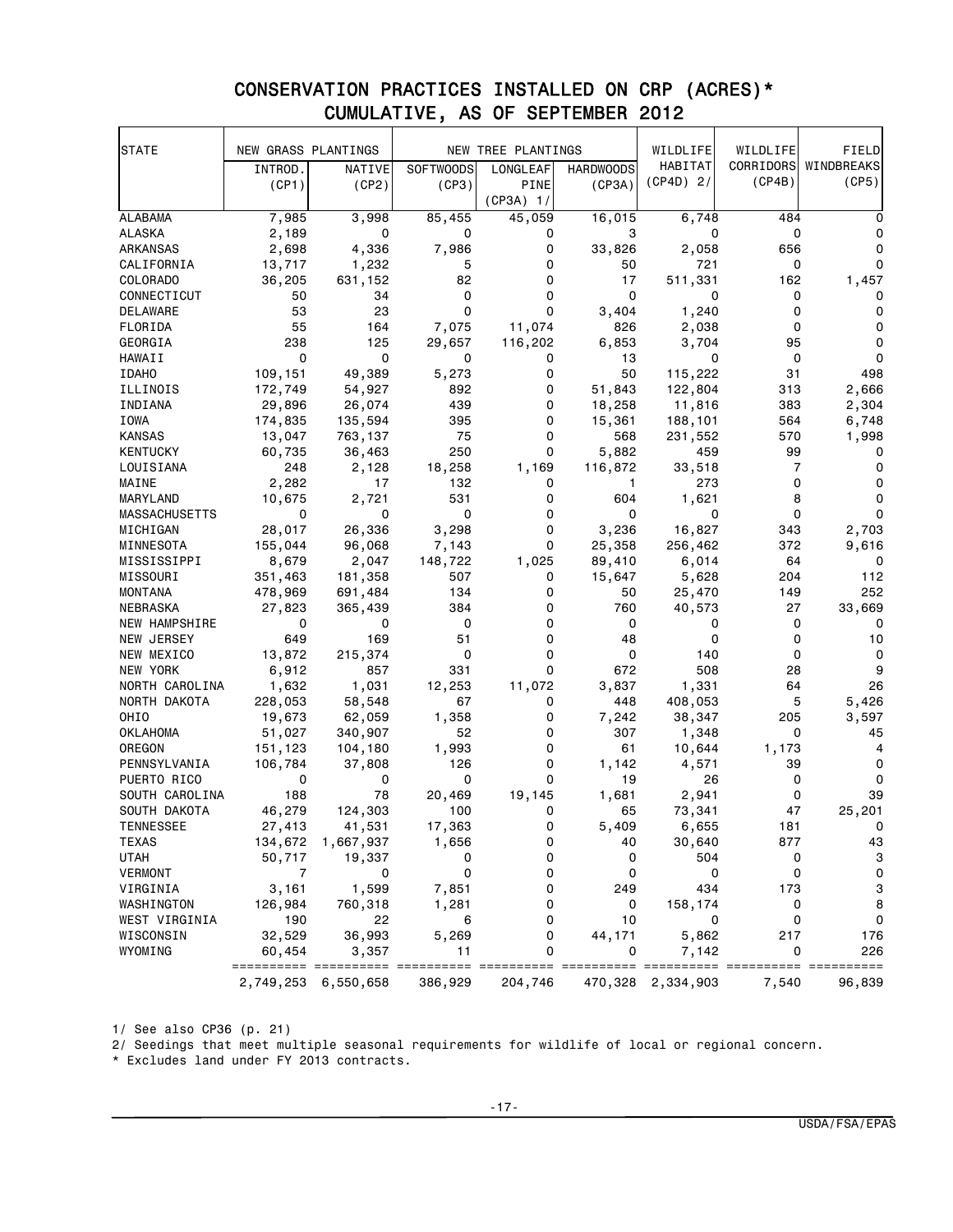# CONSERVATION PRACTICES INSTALLED ON CRP (ACRES)\* CUMULATIVE, AS OF SEPTEMBER 2012, CON'T

|                      | DIVERSIONS |                |                  |                  |          |                |                |                     |
|----------------------|------------|----------------|------------------|------------------|----------|----------------|----------------|---------------------|
| <b>STATE</b>         | & EROSION  |                | SHALLOW          |                  |          |                | <b>CONTOUR</b> |                     |
|                      | CONTROL    | <b>GRASS</b>   | <b>WATER FOR</b> | EXISTING         | EXISTING | WILDLIFE       | <b>GRASS</b>   | SHELTER-            |
|                      | STRUCT.    | WATERWAYS      | WILDLIFE         | GRASS            | TREES    | FOOD PLOTS     | <b>STRIPS</b>  | <b>BELTS</b>        |
|                      | (CP6&CP7)  | (CP8)          | (CP9)            | (CP10)           | (CP11)   | (CP12)         | (CP15)         | (CP16)              |
| <b>ALABAMA</b>       | 0          | 7              | 132              | 49,276           | 91,984   | 1,395          | 0              | $\mathbf 0$         |
| ALASKA               | 0          | 0              | 0                | 16,216           | 0        | 0              | 0              | 0                   |
| ARKANSAS             | 2          | 15             | 709              | 11,943           | 38,559   | 598            | 0              | 0                   |
| CALIFORNIA           | 0          | 0              | 182              | 76,058           | 310      | 41             | 0              | 0                   |
| COLORADO             | 0          | 589            | 18               | 961,622          | 108      | 860            | 0              | 4,605               |
| CONNECTICUT          | 0          | 10             | 0                | 11               | 0        | 0              | 0              | 0                   |
| DELAWARE             | 0          | $\overline{7}$ | 302              | 102              | 22       | 9              | 4              | 0                   |
| FLORIDA              | 0          | 0              | 0                | 857              | 28,249   | 139            | 0              | 0                   |
| GEORGIA              | 0          | 45             | 25               | 2,160            | 58,241   | 1,601          | 1              | 0                   |
| HAWAII               | 0          | 0              | 0                | 0                | 0        | 0              | 0              | 0                   |
| <b>IDAHO</b>         | 3          | 1              | 25               | 297,659          | 1,980    | 951            | 51             | 168                 |
| ILLINOIS             | 22         | 34,325         | 5,361            | 177,729          | 16,211   | 6,864          | 1,340          | 163                 |
| INDIANA              | 1          | 20,071         | 1,155            | 49,426           | 8,737    | 1,170          | 65             | 23                  |
| <b>IOWA</b>          | 15         | 38,877         | 11,902           | 359,966          | 9,039    | 5,352          | 14,765         | 2,401               |
| KANSAS               | 6          | 9,883          | 1,076            | 625,336          | 453      | 4,994          | 4,588          | 890                 |
| KENTUCKY             | 1          | 4,652          | 2,465            | 41,729           | 1,602    | 1,403          | 48             | 0                   |
| LOUISIANA            | 7          | 12             | 777              | 4,123            | 29,653   | 1,666          | 0              | 0                   |
| MAINE                | 0          | 59             | 0                | 7,982            | 461      | 0              | 0              | 0                   |
| MARYLAND             | 0          | 251            | 1,200            | 2,020            | 434      | 62             | 0              | 0                   |
| <b>MASSACHUSETTS</b> | 0          | 0              | 0                | 0                | 0        | 0              | 0              | 0                   |
| MICHIGAN             | 3          | 842            | 2,342            | 54,506           | 4,907    | 1,660          | 12             | 75                  |
| MINNESOTA            | 0          | 4,702          | 280              | 165,417          | 15,629   | 4,777          | 1,141          | 4,323               |
| MISSISSIPPI          | 0          | 60             | 598              | 61,417           | 272,130  | 3,813          | 28             | 0                   |
| MISSOURI             | 261        | 2,349          | 2,365            | 493,590          | 9,619    | 4,632          | 1,302          | 59                  |
| <b>MONTANA</b>       | 0          | 83             | 85               | 971,701          | 671      | 3,189          | 0              | 254                 |
| NEBRASKA             | 0          | 1,809          | 236              | 253,579          | 1,611    | 2,111          | 512            | 2,400               |
| <b>NEW HAMPSHIRE</b> | 0          | 0              | 0                | 0                | 0        | 0              | 0              | 0                   |
| NEW JERSEY           | 0          | 136            | 0                | 134              | 22       | $\overline{7}$ | 0              | 0                   |
| NEW MEXICO           | 0          | 0              | 0                | 176,555          | 50       | 24             | 0              | 0                   |
| NEW YORK             | 1          | 61             | 3                | 21,741           | 941      | 66             | 3              | $\mathbf 0$         |
| NORTH CAROLINA       | 0          | 308            | 882              | 4,845            | 21,530   | 49             | 0              | 13                  |
| NORTH DAKOTA         | 1          | 105            | 1                | 758,568          | 951      | 4,079          | 0              | 5,625               |
| OHIO                 | 0          | 11,390         | 699              | 57,657           | 4,614    | 823            | 15             | 114                 |
| OKLAHOMA             | 36         | 210            | 79               | 381,458          | 173      | 1,374          | 0              | 37                  |
| OREGON               | 0          | 29             | 0                | 201,888          | 841      | 212            | 0              | 2                   |
| PENNSYLVANIA         | 0          | 510            | 48               | 22,249           | 376      | 1,656          | 90             | 0                   |
| PUERTO RICO          | 0          | 0              | 0                | 188              | 121      | 0              | 0              | 0                   |
| SOUTH CAROLINA       | 0          | 49             | 613              | 3,900            | 48,505   | 334            | 0              | 0                   |
| SOUTH DAKOTA         | 0          | 1,402          | 91               | 208,090          | 980      | 7,827          | 35             | 16,516              |
| TENNESSEE            | 2          | 246            | 111              | 48,721           | 12,229   | 497            | 73             | $\sigma$            |
| TEXAS                | 0          | 2,197          | 144              | 1,373,796        | 4,475    | 4,652          | 158            | 9                   |
| <b>UTAH</b>          | 0          | 14             | 0                | 106,977          | 0        | 28             | 44             | $\mathbf 0$         |
| <b>VERMONT</b>       | 0          | 16             | 0                | 45               | 0        | 0              | 0              | $\mathbf 0$         |
| VIRGINIA             | 0          | 61             | 82               | 6,605            | 8,197    | 32             | 4              | $\mathsf{O}\xspace$ |
| WASHINGTON           | 0          | 417            | 51               | 265,648          | 1,374    | 733            | 40,043         | 9                   |
| WEST VIRGINIA        | 0          | 0              | 0                | 321              | 4        | 0              | 0              | 0                   |
| WISCONSIN            | 2          | 1,858          | 2,482            | 137,448          | 21,439   | 2,549          | 907            | 23                  |
| WYOMING              | 0          | 4              | 0                | 125,519          | 19       | 72             | 0              | 63                  |
|                      |            |                |                  |                  |          |                |                | $====$              |
|                      | 361        | 137,664        |                  | 36,521 8,586,779 | 717,450  | 72,303         | 65,228         | 37,771              |

\* Excludes land under FY 2013 contracts.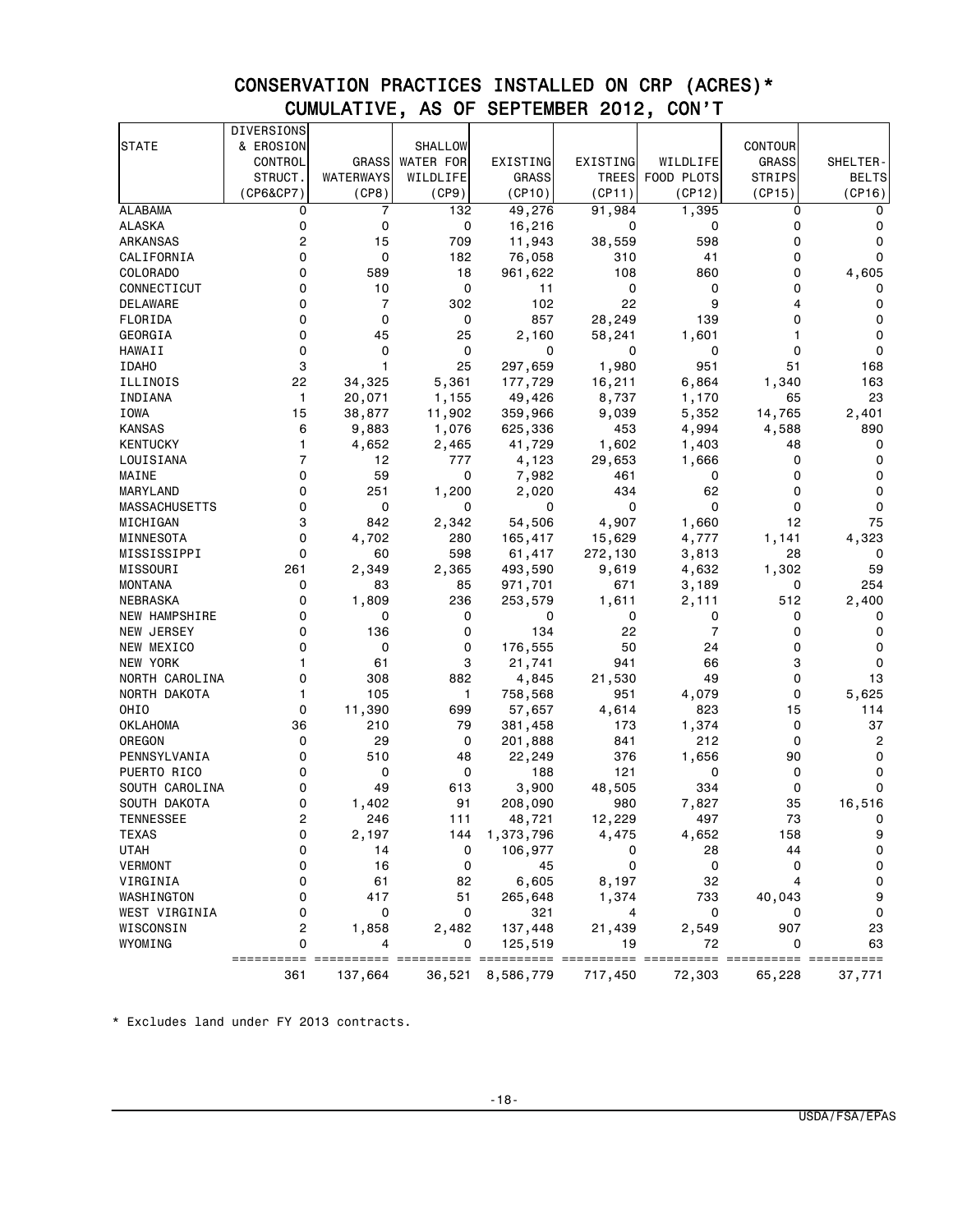# CONSERVATION PRACTICES INSTALLED ON CRP (ACRES)\* CUMULATIVE, AS OF SEPTEMBER 2012, CON'T

|                      |             |            |         |                |             | WETLAND RESTORATION |                   |               |
|----------------------|-------------|------------|---------|----------------|-------------|---------------------|-------------------|---------------|
| <b>STATE</b>         |             | SALINITY   |         | RIPARIAN       | $(CP23)$ 2/ | FLOODPLAIN          | NON-              | <b>CROSS</b>  |
|                      | LIVING      | REDUCING   | FILTER- | <b>BUFFERS</b> |             | (CP23) 3/           | <b>FLOODPLAIN</b> | WIND TRAP     |
|                      | SNOW FENCES | VEGETATION | STRIPS  | 1/             |             |                     | $(CP23A)$ 3/      | <b>STRIPS</b> |
|                      | (CP17)      | (CP18)     | (CP21)  | (CP22)         |             |                     |                   | (CP24)        |
| <b>ALABAMA</b>       | 0           | 0          | 706     | 34,042         | 56          | 5                   | 0                 | 0             |
| ALASKA               | 0           | 0          | 10      | 158            | 0           | 0                   | 0                 | 0             |
| ARKANSAS             | 0           | 0          | 5,879   | 62,116         | 12,363      | 21,066              | 9,604             | 0             |
| CALIFORNIA           | 0           | 0          | 0       | 5,344          | 3,028       | 0                   | 0                 | 0             |
| COLORADO             | 27          | 14         | 305     | 712            | 909         | 0                   | 176               | 32            |
| CONNECTICUT          | 0           | 0          | 14      | 31             | 0           | 0                   | 0                 | 0             |
| DELAWARE             | 0           | 0          | 1,021   | 102            | 246         | 81                  | 0                 | 0             |
| FLORIDA              | 0           | 0          | 0       | 64             | 0           | 0                   | 0                 | 0             |
| GEORGIA              | 0           | 0          | 436     | 1,466          | 445         | 13                  | 0                 | 0             |
| HAWAII               | $\mathbf 0$ | 0          | 0       | 484            | 0           | 0                   | 0                 | 0             |
| <b>IDAHO</b>         | 63          | 0          | 1,054   | 6,282          | 1,170       | $\mathbf 0$         | 0                 | 0             |
| ILLINOIS             | 58          | 4          | 135,096 | 112,205        | 41,016      | 12,472              | 2,368             | 0             |
| INDIANA              | 1           | 1          | 57,066  | 5,980          | 4,610       | 1,711               | 2,240             | 0             |
| IOWA                 | 605         | 0          | 222,990 | 65,770         | 11,615      | 81,463              | 6,054             | 0             |
| KANSAS               | 67          | 913        | 31,197  | 3,894          | 3,311       | 3,342               | 3,452             | 133           |
| <b>KENTUCKY</b>      | 0           | 0          | 28,862  | 24,781         | 34          | 96                  | 10                | 0             |
| LOUISIANA            | 0           | 0          | 618     | 5,415          | 20,327      | 35,838              | 14,972            | 0             |
| MAINE                | 0           | 0          | 69      | 126            | 0           | 0                   | 0                 | 0             |
| MARYLAND             | 0           | 0          | 36,880  | 16,842         | 1,803       | 936                 | 100               | 0             |
| <b>MASSACHUSETTS</b> | 0           | 0          | 10      | 0              | 0           | 0                   | 0                 | 0             |
| MICHIGAN             | 14          | 0          | 45,117  | 3,433          | 10,407      | 2,065               | 8,726             | 0             |
| MINNESOTA            | 4,213       | 6,520      | 151,724 | 46,999         | 272,282     | 22,634              | 57,205            | 5             |
| MISSISSIPPI          | 0           | 0          | 8,023   | 170,482        | 9,314       | 4,540               | 695               | 0             |
| MISSOURI             | $\mathbf 0$ | 0          | 38,996  | 29,480         | 3,041       | 10,936              | 506               | 0             |
| <b>MONTANA</b>       | 41          | 98,871     | 222     | 3,100          | 3,714       | 93                  | 0                 | 0             |
| NEBRASKA             | 127         | 946        | 19,331  | 3,144          | 8,805       | 1,878               | 1,280             | 0             |
| NEW HAMPSHIRE        | 0           | 0          | 0       | 13             | 0           | 0                   | 0                 | $\Omega$      |
| NEW JERSEY           | 0           | 0          | 375     | 225            | 0           | 0                   | 0                 | 0             |
| NEW MEXICO           | 0           | 0          | 0       | 5,280          | 0           | 0                   | 0                 | 0             |
| NEW YORK             | 0           | 0          | 478     | 13,317         | 46          | 12                  | 31                | $\Omega$      |
| NORTH CAROLINA       | 0           | 0          | 3,305   | 31,428         | 1,123       | 1,103               | $\mathbf 0$       | 0             |
| NORTH DAKOTA         | 665         | 106,592    | 10,027  | 619            | 571,028     | 1,466               | 19,646            | 10            |
| OHIO                 | 0           | 0          | 74,460  | 7,163          | 3,161       | 2,818               | 5,038             | 0             |
| <b>OKLAHOMA</b>      | 0           | 2,049      | 686     | 1,712          | 390         | 206                 | 1,508             | 0             |
| OREGON               | 0           | 0          | 2,413   | 37,533         | 267         | 73                  | 0                 | 0             |
| PENNSYLVANIA         | 0           | 0          | 1,733   | 25,754         | 299         | 712                 | 0                 | $\Omega$      |
| PUERTO RICO          | 0           | 0          | 0       | 300            | 0           | 0                   | 0                 | 0             |
| SOUTH CAROLINA       | 0           | 0          | 4,094   | 26,229         | 254         | 0                   | 0                 | 0             |
| SOUTH DAKOTA         | 600         | 15,636     | 9,925   | 5,814          | 199,571     | 24,889              | 54,312            | 11            |
| <b>TENNESSEE</b>     | 0           | U          | 9,149   | 6,430          | 419         | 280                 | U                 | $\mathbf 0$   |
| <b>TEXAS</b>         | 0           | 436        | 1,404   | 34,264         | 7,625       | 891                 | 352               | 167           |
| <b>UTAH</b>          | 0           | 0          | 39      | 209            | 0           | 0                   | 0                 | $\mathbf 0$   |
| <b>VERMONT</b>       | 0           | 0          | 230     | 2,526          | 0           | 0                   | 0                 | $\mathbf 0$   |
| VIRGINIA             | 0           | 0          | 4,673   | 24,778         | 188         | 36                  | 0                 | $\mathbf 0$   |
| WASHINGTON           | 0           | 24         | 47,004  | 23,928         | 2,809       | 39                  | 5                 | 26            |
| WEST VIRGINIA        | 0           | 0          | 456     | 5,222          | 0           | 0                   | 0                 | $\mathbf 0$   |
| WISCONSIN            | 41          | 0          | 25,523  | 16,341         | 6,840       | 1,402               | 380               | 0             |
| WYOMING              | 3           | 0          | 0       | 5,534          |             | 0                   | 0                 | 0             |
|                      |             |            |         |                |             |                     |                   |               |
|                      | 6,526       | 232,007    | 981,619 | 877,101        | 1,202,516   | 233,094             | 188,662           | 384           |

\* Excludes land under FY 2013 contracts.

1/ Includes cropland and marginal pasture.

2/ Acres enrolled under general sign-up and CREP through 2003.

3/ Acres enrolled under continuous CREP and non-CREP sign-up after 2003.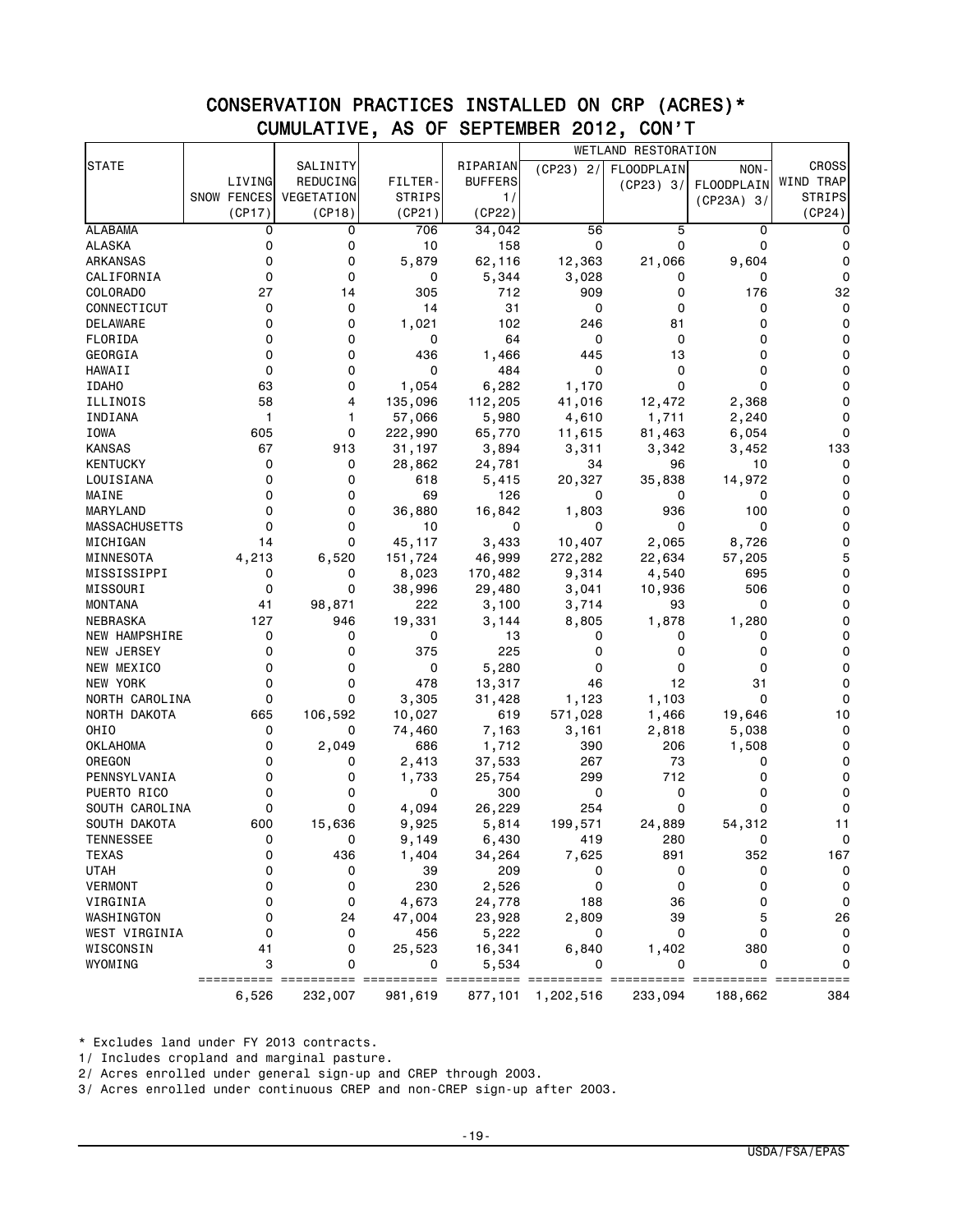### CONSERVATION PRACTICES INSTALLED ON CRP (ACRES)\* CUMULATIVE, AS OF SEPTEMBER 2012, CON'T

|                           | RARE AND                        | FARMABLE WETLAND |               | MARGINAL PASTURE |                       |                   |                 | <b>UPLAND</b>   |
|---------------------------|---------------------------------|------------------|---------------|------------------|-----------------------|-------------------|-----------------|-----------------|
| <b>STATE</b>              | DECLINING                       | PROGRAM 1/       |               | <b>BUFFERS</b>   |                       | <b>BOTTOMLAND</b> | EXPIRED         | <b>BIRD</b>     |
|                           | HABITAT                         | WETLAND          | <b>BUFFER</b> | WILDLIFE         | WETLAND               | <b>HARDWOOD</b>   | <b>HARDWOOD</b> | HABITAT         |
|                           | (CP25)                          | (CP27)           | (CP28)        | (CP29)           | (CP30)                | TREES             | <b>TREES</b>    | <b>BUFFERS</b>  |
|                           |                                 |                  |               |                  |                       | (CP31)            | (CP32)          | (CP33)          |
| <b>ALABAMA</b>            | 630                             | 0                | 0             | 63               | 0                     | 1,061             | 0               | 1,151           |
| <b>ALASKA</b>             | 0                               | 0                | 0             | 0                | 433                   | 0                 | $\mathbf 0$     | 0               |
| <b>ARKANSAS</b>           | $\Omega$                        | 0                | 0             | 498              | 2,265                 | 13,070            | 393             | 5,617           |
| CALIFORNIA                | 0                               | 0                | 0             | 541              | 0                     | 0                 | 0               | 0               |
| COLORADO                  | 1,884                           | 33               | 123           | 223              | 19                    | 0                 | 0               | 171             |
| CONNECTICUT               | 0                               | 0                | 0             | 0                | 0                     | 0                 | $\Omega$        | 0               |
| DELAWARE                  | 0                               | 0                | 0             | 0                | 0                     | 0                 | 0               | 0               |
| FLORIDA                   | 0                               | 0                | 0             | 0                | 0                     | 0                 | 0               | 0               |
| GEORGIA                   | $\mathbf 0$                     | 0                | 0             | 3                | 0                     | 25                | $\Omega$        | 2,222           |
| HAWAII                    | 0                               | 0                | 0             | 0                | 0                     | 0                 | 0               | 0               |
| <b>IDAHO</b>              | 79                              | 4                | 2             | 224              | 178                   | 0                 | 0               | 0               |
| ILLINOIS                  | 2,422                           | 217              | 386           | 244              | 24                    | 3,531             | 637             | 59,834          |
| INDIANA                   | 2,109                           | 356              | 663           | 78               | 51                    | 4,602             | 555             | 13,746          |
| <b>IOWA</b>               | 133,632                         | 23,366           | 56,041        | 10,143           | 2,270                 | 2,397             | 1,550           | 25,105          |
| <b>KANSAS</b>             | 724,314                         | 664              | 1,264         | 19               | 0                     | 221               | 0               | 40,111          |
| <b>KENTUCKY</b>           | 32,948                          | 0                | 0             | 72,776           | 5                     | 294               | 234             | 8,031           |
| LOUISIANA                 | 0                               | 0                | 0             | 0                | 0                     | 34,860            | 916             | 401             |
| MAINE                     | $\mathbf 0$                     | 0                | 0             | 1                | 12                    | 0                 | 0               | 0               |
| MARYLAND                  | 390                             | 1                | 4             | 889              | 17                    | 0                 | 0               | 755             |
| <b>MASSACHUSETTS</b>      | $\mathbf 0$                     | 0                | 0             | 0                | 0                     | 0                 | 0               | 0               |
| MICHIGAN                  | 222                             | 25               | 52            | 5                | 287                   | 11                | 6               | 826             |
| MINNESOTA                 | 151,705                         | 13,522           | 30,433        | 873              | 5,569                 | 253               | 1,747           | 471             |
| MISSISSIPPI               | 0                               | 40               | 157           | 23               | 24                    | 19,028            | 775             | 2,238           |
| MISSOURI                  | 70,702                          | 4                | 5             | 1,265            | 2,050                 | 1,133             | 546             | 34,229          |
| MONTANA                   | 194,144                         | 50               | 90            | 98               | 0                     | 0                 | 0               | 0               |
| NEBRASKA                  | 183,944                         | 1,657            | 2,570         | 1,253            | 209                   | 9                 | 0               | 5,831           |
| <b>NEW HAMPSHIRE</b>      | 0                               | 0                | 0             | 0                | 0                     | 0                 | 0               | 0               |
| NEW JERSEY                | 0                               | 0                | 0             | 0                | 0                     | 0                 | 0               | 0               |
| NEW MEXICO                | 0                               | 0                | 0             | 0                | 0                     | 0                 | 0               | 0               |
| NEW YORK                  | 0                               | 0                | 0             | 2,543            | 989                   | 2                 | 0               | 0               |
| NORTH CAROLINA            | 0                               | 0                | 0             | 55               | 0                     | 28                | 0               | 8,599           |
| NORTH DAKOTA              | 9,819                           | 15,729           | 38,212        | 0                | 0                     | 0                 | 0               | 0               |
| OHIO                      | 7,110                           | 76               | 173           | 2,919            | 102                   | 57                | 39              | 15,647          |
|                           |                                 | 47               | 122           | 6                | 9                     | 416               | 80              |                 |
| <b>OKLAHOMA</b><br>OREGON | 27,016                          |                  | 0             | 11,704           | 390                   | 0                 | 0               | 1,054           |
| PENNSYLVANIA              | 20,859<br>0                     | 0<br>0           | 0             |                  | 443                   | 2                 | 0               | 0<br>0          |
|                           |                                 | 0                | 0             | 1,209            |                       |                   |                 | 0               |
| PUERTO RICO               | 0<br>$\Omega$                   | 0                | 0             | 545              | 0                     | 0                 | 0               |                 |
| SOUTH CAROLINA            |                                 |                  |               | 67               | 86                    | 0                 | 0               | 5,602           |
| SOUTH DAKOTA              | 19,170                          | 24,747           | 52,333        | 4,969            | 23,594                | 0                 | 0               | 1,506           |
| <b>TENNESSEE</b>          | 0                               | 0                | 0             | 51               | 0                     | 2,911             | 1               | 5,185           |
| <b>TEXAS</b>              | 52                              | 0                | 0             | 2,191            | 2                     | 381               | 0               | 4,842           |
| <b>UTAH</b>               | 0                               | 0                | 0             | 26               | 0                     | 0                 | 0               | 0               |
| <b>VERMONT</b>            | $\mathbf 0$                     | 0                | 0             | 0                | 3                     | 0                 | 0               | 0               |
| VIRGINIA                  | 0                               | 0                | 0             | 595              | 20                    | 0                 | 0               | 1,642           |
| WASHINGTON                | 1,166                           | 0                | 0             | 908              | 24                    | 0                 | 0               | 0               |
| WEST VIRGINIA             | 0                               | 0                | $\mathbf 0$   | 0                | 0                     | 0                 | 0               | 0               |
| WISCONSIN                 | 15,695                          | 23               | 36            | 1,215            | 30                    | 0                 | 945             | 307             |
| WYOMING                   | 0                               | 0                | 0             | 925              | 0                     | 0                 | 0               | 0               |
|                           | ========== =======<br>1,600,011 | 80,562           | 182,667       | 119,147          | === =======<br>39,104 | 84,292            | 8,422           | $==$<br>245,129 |

\* Excludes land under FY 2013 contracts.

1/ For more FWP see page 21.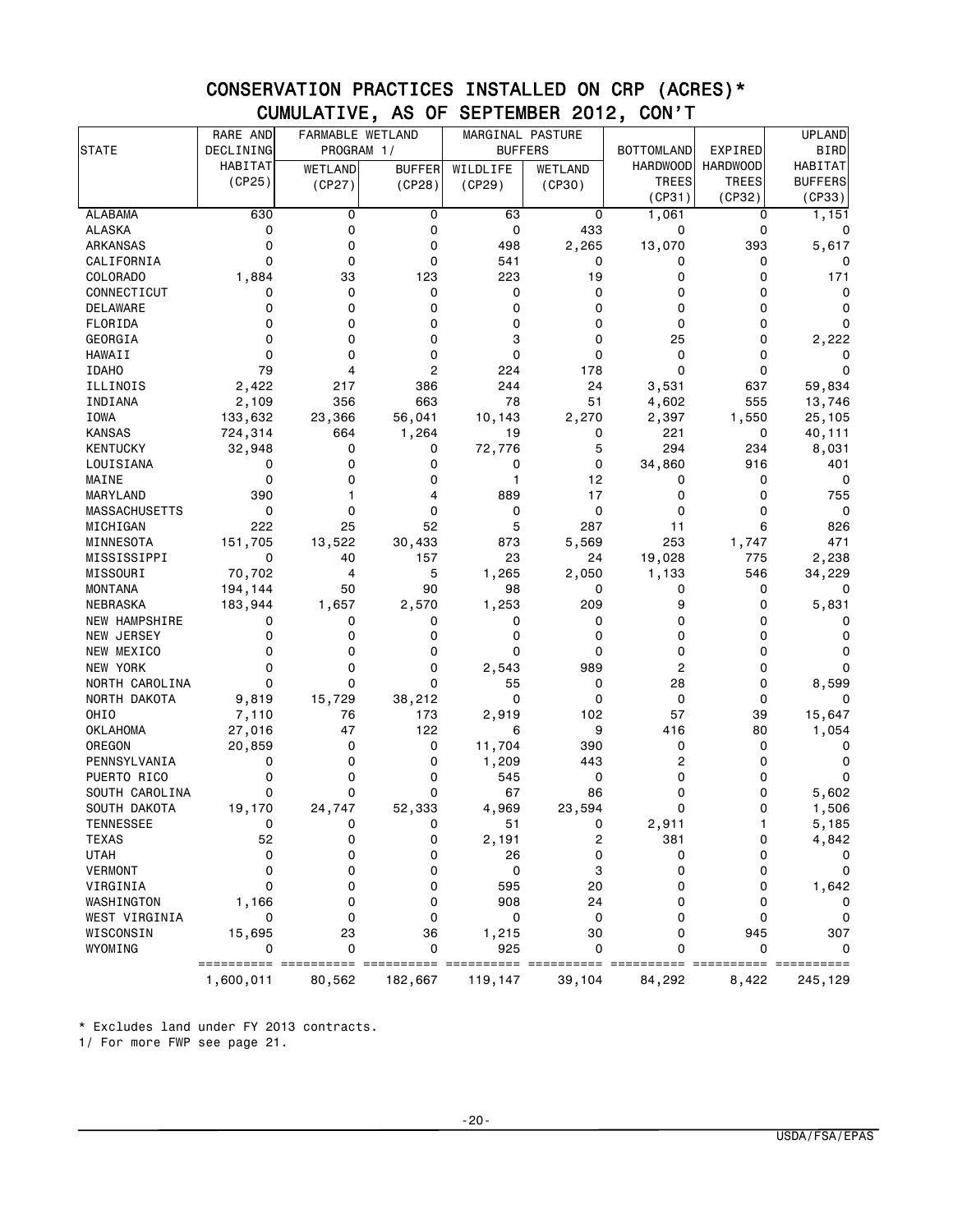### CONSERVATION PRACTICES INSTALLED ON CRP (ACRES)\* CUMULATIVE, AS OF SEPTEMBER 2012 CON'T

|                      |             |             | <b>STATE</b>       |           |             |                |            |                   |
|----------------------|-------------|-------------|--------------------|-----------|-------------|----------------|------------|-------------------|
| <b>STATE</b>         | LONGLEAF    | <b>DUCK</b> | <b>ACRES</b>       | CONSTRUC- | AQUACUL -   | <b>FLOODED</b> | POLLINATOR | <b>TOTAL</b>      |
|                      | PINE        | NESTING     | FOR                | TED       | <b>TURE</b> | PRAIRIE        | HABITAT 2/ |                   |
|                      | (CP36)      | HABITAT     | WILDLIFE           | WETLANDS  | WETLANDS    | WETLANDS       | (CP42)     |                   |
|                      |             | (CP37)      | <b>ENHANCEMENT</b> | (CP39)    | (CP40)      | $(CP41)$ 1/    |            |                   |
|                      |             |             | (CP38)             |           |             |                |            |                   |
| <b>ALABAMA</b>       | 10,783      | 0           | 3,223              | 0         | 18          | 0              | 12         | 360,287           |
| <b>ALASKA</b>        | 0           | 0           | 0                  | 0         | 0           | 0              | 0          | 19,009            |
| ARKANSAS             | 0           | 0           | 12,853             | 0         | 2,023       | 0              | 34         | 251,166           |
| CALIFORNIA           | 0           | 0           | 0                  | 0         | 0           | 0              | 0          | 101,227           |
| COLORADO             | 0           | 0           | 19,493             | 0         | 0           | 0              | 3,613      | 2, 175, 942       |
| CONNECTICUT          | 0           | 0           | 0                  | 0         | 0           | 0              | 0          | 151               |
| DELAWARE             | 0           | 0           | 0                  | 0         | 0           | 0              | 1          | 6,618             |
| FLORIDA              | 904         | 0           | $\mathbf 0$        | 0         | 0           | 0              | 0          | 51,445            |
| GEORGIA              | 85,831      | 0           | 7,898              | 0         | 0           | 0              | 0          | 317,287           |
| HAWAII               | 0           | 0           | 0                  | 0         | 0           | 0              | 0          | 498               |
| <b>IDAHO</b>         | 0           | 0           | 56,966             | 0         | 0           | 0              | 2,336      | 648,837           |
| ILLINOIS             | 0           | 0           | 11,538             | 0         | 0           | 0              | 335        | 1,030,566         |
| INDIANA              | 0           | 0           | 16,255             | 9         | 0           | 0              | 520        | 280,366           |
| <b>IOWA</b>          | 0<br>0      | 638         | 36,357             | 102       | 0<br>0      | 125            | 363        | 1,644,410         |
| <b>KANSAS</b>        | $\mathbf 0$ | 0<br>0      | 51,165             | 4<br>0    | 0           | 0<br>0         | 578        | 2,522,811         |
| KENTUCKY             | 59          | 0           | 8,289              | 0         |             | 0              | 95         | 332,242           |
| LOUISIANA<br>MAINE   | 0           | 0           | 215                | 0         | 3,353<br>0  | 0              | 12<br>0    | 325,424           |
| MARYLAND             | 0           | 0           | 2,136<br>0         | 0         | 0           | 0              | 19         | 13,553<br>78,764  |
| <b>MASSACHUSETTS</b> | 0           | 0           | $\mathbf 0$        | 0         | 0           | 0              | 0          | 10                |
| MICHIGAN             | 0           | 0           | 5,316              | 0         | 0           | 0              | 24         | 221,688           |
| MINNESOTA            | $\mathbf 0$ | 9,157       | 33,019             | 66        | 0           | 569            | 304        | 1,555,676         |
| MISSISSIPPI          | 396         | 0           | 7,217              | 0         | 10,850      | 0              | 0          | 827,808           |
| MISSOURI             | 0           | 0           | 19,706             | 0         | 206         | 0              | 944        | 1,282,776         |
| <b>MONTANA</b>       | $\mathbf 0$ | 1,165       | 16,930             | 0         | 0           | 0              | 1,491      | 2,492,461         |
| NEBRASKA             | 0           | 0           | 30,135             | 0         | 0           | 0              | 1,894      | 993,925           |
| <b>NEW HAMPSHIRE</b> | 0           | 0           | 0                  | 0         | 0           | 0              | 0          | 13                |
| NEW JERSEY           | 0           | 0           | 617                | 0         | 0           | 0              | 0          | 2,445             |
| NEW MEXICO           | 0           | 0           | 2,600              | 0         | 0           | 0              | 425        | 414,320           |
| NEW YORK             | 0           | 0           | 1,105              | 0         | 0           | 0              | 1          | 50,658            |
| NORTH CAROLINA       | 5,779       | 0           | 742                | 0         | 54          | 0              | 0          | 111,088           |
| NORTH DAKOTA         | 0           | 69,206      | 43,786             | 0         | 0           | 29,895         | 713        | 2,387,245         |
| OH <sub>I</sub> O    | 0           | 0           | 9,330              | 5         | 0           | 0              | 292        | 336,184           |
| <b>OKLAHOMA</b>      | 0           | 0           | 6,518              | 0         | 0           | 0              | 103        | 818,970           |
| OREGON               | 0           | 0           | 726                | 0         | 0           | 0              | 263        | 546,432           |
| PENNSYLVANIA         | 0           | 0           | 0                  | 0         | 0           | 0              | 0          | 205,551           |
| PUERTO RICO          | 0           | 0           | 0                  | 0         | 0           | 0              | 0          | 1,199             |
| SOUTH CAROLINA       | 7,949       | 0           | 1,018              | 0         | 0           | 0              | 0          | 143,241           |
| SOUTH DAKOTA         | 0           | 96,758      | 65,830             | 0         | 0           | 5,949          | 401        | 1,110,292         |
| <b>TENNESSEE</b>     | 0           | 0           | 5,270              | 0         | 0           | 0              | 55         | 190,174           |
| <b>TEXAS</b>         | 0           | 0           | 77,598             | 0         | 0           | 0              | 2,771      | 3,354,171         |
| <b>UTAH</b>          | 0           | 0           | 0                  | 0         | 0           | 0              | 543        | 178,440           |
| <b>VERMONT</b>       | 0           | 0           | 0                  | 0         | 0           | 0              | 0          | 2,827             |
| VIRGINIA             | 491         | 0           | 296                | 0         | 0           | 0              | 0          | 61,172            |
| WASHINGTON           | 0           | 0           | 57,476             | 0         | 0           | 0              | 211        | 1,488,585         |
| WEST VIRGINIA        | 0           | 0           | 0                  | 0         | 0           | 0              | 0          | 6,232             |
| WISCONSIN            | 0           | 0           | 7,423              | 0         | 0           | 0              | 16         | 368,112           |
| WYOMING              | 0           | 0           | 9,688              | 0         | 0           | 0              | 4          | 213,021           |
|                      |             |             |                    |           |             |                |            |                   |
|                      | 112,191     | 176,924     | 628,736            | 186       | 16,505      | 36,539         |            | 18,389 29,525,599 |

\* Excludes land under FY 2013 contracts.

1/ Includes buffers.

2/ Does not include about 40,000 acres from signup 39 before CP42 was implemented.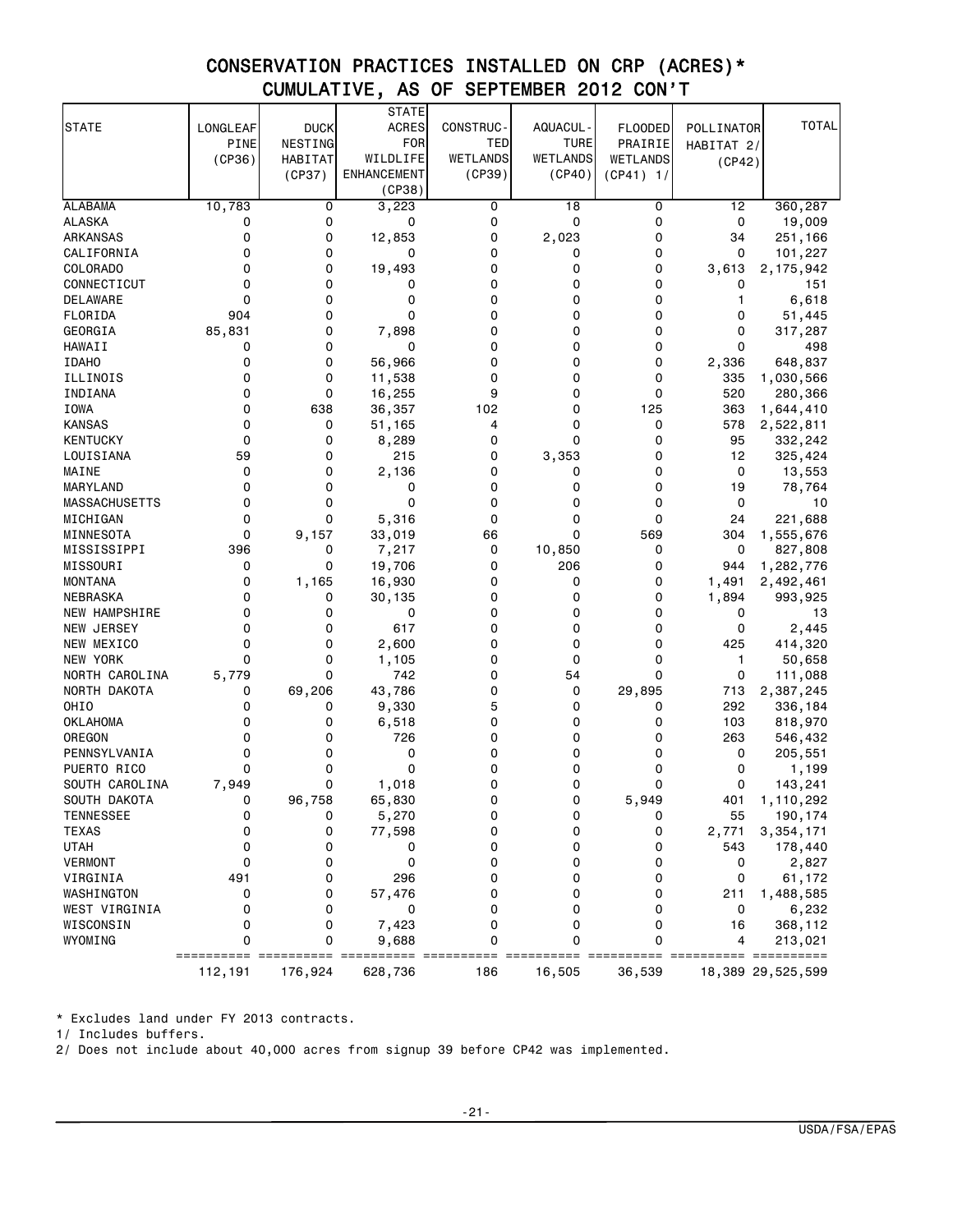| <b>State Acres for Wildlife Enhancement (SAFE)</b> |                      |                         |                                                          |                              |                           |                |                    |  |
|----------------------------------------------------|----------------------|-------------------------|----------------------------------------------------------|------------------------------|---------------------------|----------------|--------------------|--|
| <b>Active Contracts as of September 2012</b>       |                      |                         |                                                          |                              |                           |                |                    |  |
| <b>State</b>                                       | Allocation           | CP38A<br><b>Buffers</b> | CP38B<br>Wetlands                                        | <b>CP38C</b><br><b>Trees</b> | CP38D<br>Longleaf<br>Pine | CP38E<br>Grass | <b>Total Acres</b> |  |
| Alabama                                            | 3,800                |                         |                                                          |                              |                           | 3,222.8        | 3,222.8            |  |
| Arkansas                                           | 16,200               |                         | 2,174.2                                                  | 4,372.6                      |                           | 7,228.7        | 13,775.4           |  |
| Colorado                                           | 52,050               |                         |                                                          |                              |                           | 23,114.3       | 23,114.3           |  |
| Georgia                                            | 8,800                |                         |                                                          | 7,929.1                      |                           | 9.7            | 7,938.8            |  |
| Idaho                                              | 94,300               | 735.3                   |                                                          | 1.0                          |                           | 86,473.9       | 87,210.2           |  |
| <b>Illinois</b>                                    | 22,000               |                         | 434.7                                                    | 61.6                         |                           | 11,220.5       | 11,716.8           |  |
| Indiana                                            | 19,100               |                         | 103.7                                                    | 2,766.4                      |                           | 14,562.2       | 17,432.2           |  |
| lowa                                               | 39,650               |                         | 1,048.9                                                  | 760.9                        |                           | 36,435.3       | 38,245.1           |  |
| Kansas                                             | 60,100               |                         |                                                          |                              |                           | 58,904.2       | 58,904.2           |  |
| Kentucky                                           | 8,600                |                         |                                                          | 103.5                        |                           | 8,185.7        | 8,289.2            |  |
| Louisiana                                          | 1,700                |                         |                                                          |                              |                           | 215.4          | 215.4              |  |
| Maine                                              | 2,250                |                         |                                                          |                              |                           | 2,136.0        | 2,136.0            |  |
| Michigan                                           | 10,000               |                         |                                                          |                              |                           | 5,376.9        | 5,376.9            |  |
| Minnesota                                          | 33,900               |                         |                                                          |                              |                           | 33,568.8       | 33,568.8           |  |
| Mississippi                                        | 16,900               |                         |                                                          | 290.7                        |                           | 7,089.4        | 7,380.1            |  |
| <b>Missouri</b>                                    | 22,400               |                         |                                                          |                              |                           | 20,546.2       | 20,546.2           |  |
| Montana                                            | 24,700               |                         | 455.8                                                    |                              |                           | 16,474.0       | 16,929.8           |  |
| Nebraska                                           | 52,400               |                         |                                                          |                              |                           | 35,218.0       | 35,218.0           |  |
| New Jersey                                         | 1,000                |                         | 4.2                                                      |                              |                           | 643.9          | 648.1              |  |
| <b>New Mexico</b>                                  | 2,600                |                         |                                                          |                              |                           | 2,600.0        | 2,600.0            |  |
| <b>New York</b>                                    | 4,900                |                         |                                                          |                              |                           | 1,116.0        | 1,116.0            |  |
| North Carolina                                     | 2,600                |                         |                                                          |                              |                           | 921.9          | 921.9              |  |
| North Dakota                                       | 45,090               |                         | 478.6                                                    |                              |                           | 43,652.3       | 44,130.9           |  |
| Ohio                                               | 11,600               |                         | 65.2                                                     | 24.2                         |                           | 10,014.0       | 10,103.4           |  |
| Oklahoma                                           | 15,100               |                         |                                                          |                              |                           | 6,808.1        | 6,808.1            |  |
| Oregon                                             | 5,500                |                         |                                                          |                              |                           | 1,045.7        | 1,045.7            |  |
| Pennsylvania                                       | 2,600                |                         |                                                          |                              |                           |                | 0.0                |  |
| <b>Puerto Rico</b>                                 | 1,300                |                         |                                                          |                              |                           |                | 0.0                |  |
| South Carolina                                     | 2,300                |                         |                                                          |                              |                           | 1,065.4        | 1,065.4            |  |
| South Dakota                                       | 68,700               |                         | 1,136.0                                                  |                              |                           | 64,694.3       | 65,830.2           |  |
| Tennessee                                          | 10,700               |                         | 39.2                                                     |                              |                           | 5,367.7        | 5,406.9            |  |
| Texas                                              | 80,900               |                         |                                                          |                              |                           | 79,445.5       | 79,445.5           |  |
| Virginia                                           | 2,300                |                         |                                                          | 10.0                         | 286.5                     |                | 296.5              |  |
| Washington                                         | 71,200               | 399.4                   |                                                          |                              |                           | 67,139.3       | 67,538.7           |  |
| Wisconsin                                          | 12,750               |                         | 73.9                                                     |                              |                           | 8,453.9        | 8,527.8            |  |
| Wyoming                                            | 10,000               |                         |                                                          |                              |                           | 9,688.2        | 9,688.2            |  |
| Reserve                                            | 10,010               |                         |                                                          |                              |                           |                |                    |  |
| Total:                                             | 850,000              | 1,134.7                 | 6,014.3                                                  | 16,319.9                     | 286.5                     | 672,638.2      | 696,393.6          |  |
|                                                    |                      |                         |                                                          |                              |                           |                |                    |  |
| <b>SAFE</b><br><b>Practice</b>                     | <b>Practice Type</b> |                         | <b>Applicable CRP Practices</b>                          |                              |                           |                |                    |  |
| CP38A                                              | <b>Buffers</b>       |                         | CP8, CP21, CP22                                          |                              |                           |                |                    |  |
| CP38B                                              | Wetlands             |                         | CP9, CP23, CP23A, CP27, CP28                             |                              |                           |                |                    |  |
| CP38C                                              | Trees                |                         | CP3, CP3A, CP11, CP16, CP17, CP25, CP31                  |                              |                           |                |                    |  |
| CP38D                                              | Longleaf Pine        |                         | CP3A, CP36                                               |                              |                           |                |                    |  |
|                                                    |                      |                         | CP1, CP2, CP4D, CP8, CP10, CP12, CP15, CP18, CP24, CP25, |                              |                           |                |                    |  |
| CP38E                                              | Grass                |                         | CP33                                                     |                              |                           |                |                    |  |

\* Includes land under FY 2013 contracts.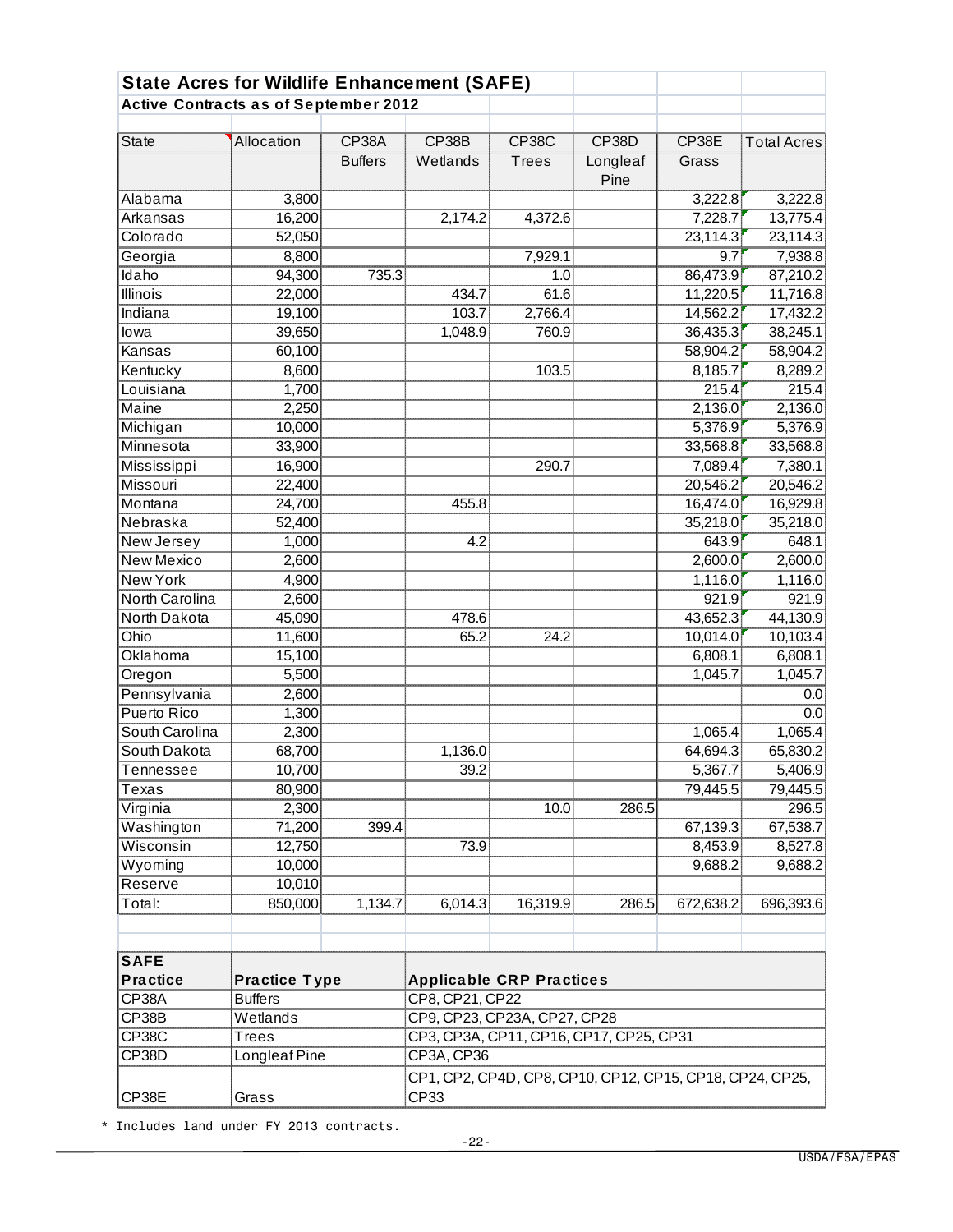|                      | <b>SAFE Acres by Project Area</b> |                  |                                   |
|----------------------|-----------------------------------|------------------|-----------------------------------|
| as of September 2012 |                                   |                  |                                   |
| State                | <b>Project Name</b>               | Allocation       | <b>Approved Contract</b><br>Acres |
| Alabama              | Alabama Black Belt Prairie SAF    | 3,800            | 3,222.8                           |
| Arkansas             | <b>AR Trees SAFE</b>              | 5,000            | 4,372.6                           |
| Arkansas             | Arkansas Grass SAFE               | 7,700            | 7,228.7                           |
| Arkansas             | Arkansas Wetlands SAFE            | 3,500            | 2,174.2                           |
| Colorado             | CO Lesser Prairie Chicken SAFE    | 21,500           | 13,486.6                          |
| Colorado             | CO Plains Sharp-tailed Grouse     | 6,475            | 1,667.8                           |
| Colorado             | CO Shortgrass Prairie SAFE        | 11,475           | 1,474.7                           |
| Colorado             | CO Western Slope Grouse           | 12,600           | 6,485.2                           |
| Georgia              | GA Restoring Native Pine Savan    | 8,800            | 7,938.8                           |
| Idaho                | ID Columbian Sh. Grouse SAFE      | 94,300           | 87,210.2                          |
| Illinois             | IL Mercer County SAFE             | 800              | 710.9                             |
| Illinois             | IL Prairie SAFE                   | 15,600           | 6,433.3                           |
| Illinois             | IL Sangamon SAFE                  | 2,000            | 1,288.2                           |
| Illinois             | IL Spoon River SAFE               | 3,600            | 3,284.4                           |
| Indiana              | Indiana Bat SAFE                  | 3,100            | 2,766.4                           |
| Indiana              | Indiana Henslow's Sparrow         | 5,075            | 4,375.1                           |
| Indiana              | Indiana Northern Bobwhite SAFE    | 7,875            | 7,408.5                           |
| Indiana              | Indiana Sedge Wren/Grasshopper    | 3,050            | 2,892.3                           |
| Iowa                 | IA Early Successional/Neotrop     | 1,200            | 945.2                             |
| Iowa                 | Iowa Gaining Ground               | 36,250           | 35,099.9                          |
| Iowa                 | <b>Iowa Grand River</b>           | 2,200            | 2,200.0                           |
| Kansas               | KS Lesser Prairie-Chicken         | 30,000           | 29,984.0                          |
| Kansas               | Kansas Upland Game Birds SAFE     | 30,100           | 28,947.7                          |
| Kentucky             | KY Early Successional/Bottomla    | 8,600            | 8,289.2                           |
| Louisiana            | Louisiana Bayou Bartholomew       | 700              |                                   |
| Louisiana            | Louisiana Gulf Coast Prairies     | 1,000            | 215.4                             |
| Maine                | ME New England Cottontail SAFE    | 0                |                                   |
| Maine                | Maine Upland Sandpiper SAFE       | 2,250            | 2,136.0                           |
| Michigan             | MI Diverse Grassland SAFE         | 7,500            | 4,290.7                           |
| Michigan             | MI Native Pollinators SAFE        | 2,500            | 1,086.2                           |
| Minnesota            | Minnesota Back Forty Pheasant     | 33,900           | 33,568.8                          |
| Mississippi          | Mississippi Black Bear SAFE       | 2,450            | 290.7                             |
| Mississippi          | Mississippi Black Belt Prairie    | 5,000            | 2,393.3                           |
| Mississippi          | Mississippi Bobwhite Quail SAF    | 9,450            | 4,696.1                           |
| Missouri             | Missouri Bobwhite Quail SAFE      | 17,650           | 16,597.1                          |
| Missouri             | Missouri Nesting Habitat SAFE     | 1,500            | 720.4                             |
| Missouri             | Missouri Sand Grassland SAFE      | 3,250            | 3,225.9                           |
| Montana              | MT Pheasant Winter Cover SAFE     | 15,200           | 8,686.5                           |
| Montana              | MT Prairie Pothole                | 8,500            | 7,362.1                           |
| Montana              | MT Sagebrush SAFE                 | 1,000            | 881.2                             |
| Nebraska             | Nebraska Tallgrass SAFE           | 21,450<br>30,950 | 14,892.1                          |
| Nebraska             | Nebraska Upland Bird SAFE         |                  | 20,325.0                          |
| New Jersey           | NJ Agricultural Heritage SAFE     | 300              | 116.7                             |
| New Jersey           | NJ Grassland SAFE                 | 400              | 354.9                             |

\* Includes land under FY 2013 contracts.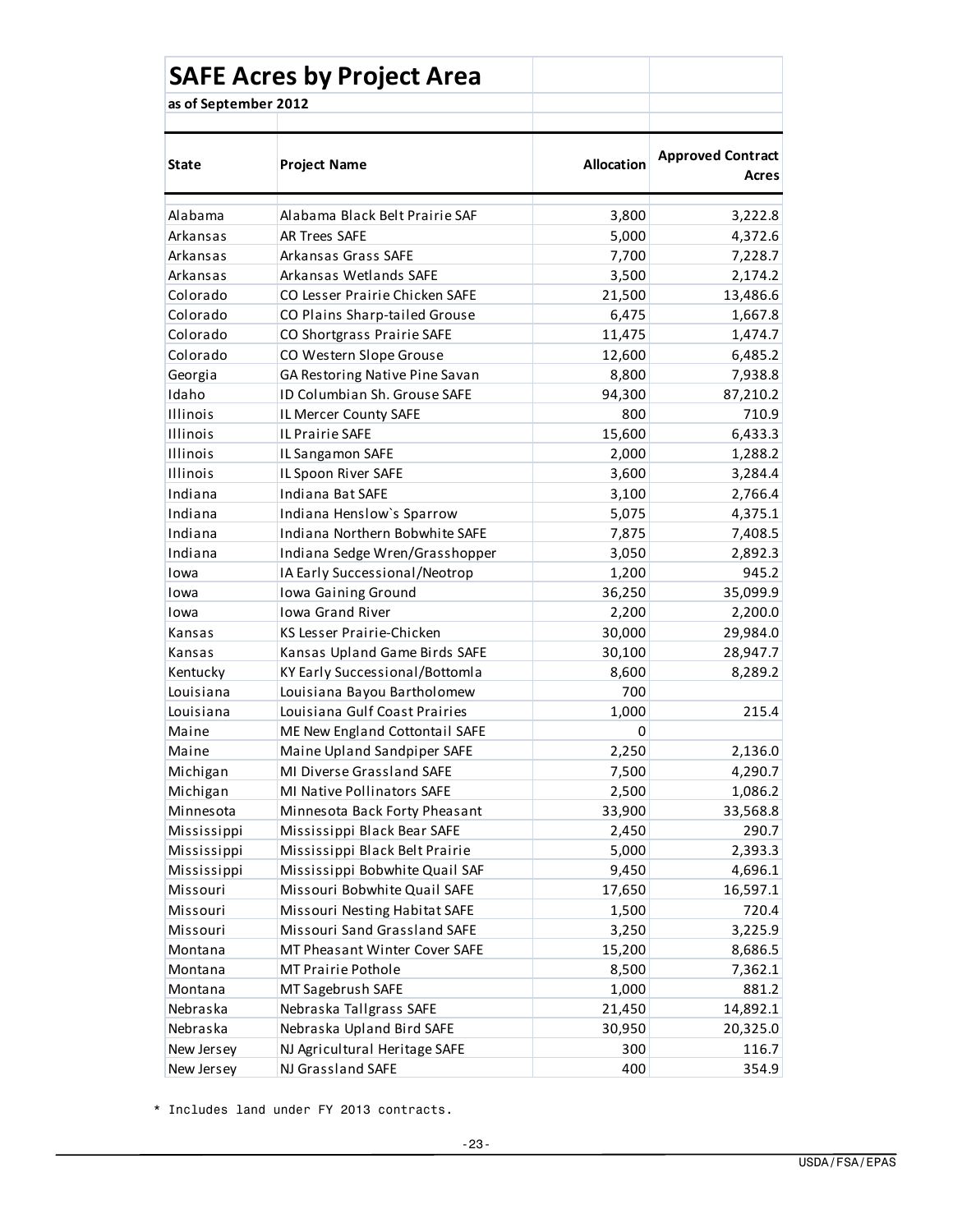|                      | <b>SAFE Acres by Project Area</b>                 |                   |                                   |  |
|----------------------|---------------------------------------------------|-------------------|-----------------------------------|--|
| as of September 2012 |                                                   |                   |                                   |  |
| State                | <b>Project Name</b>                               | <b>Allocation</b> | <b>Approved Contract</b><br>Acres |  |
| New Jersey           | NJ Raritan-Piedmont SAFE                          | 300               | 176.5                             |  |
| New Mexico           | NM Lesser Prairie Chicken SAFE                    | 2,600             | 2,600.0                           |  |
| New York             | New York Grassland SAFE                           | 4,900             | 1,116.0                           |  |
| North Carolina       | North Carolina Grassland SAFE                     | 2,600             | 921.9                             |  |
| North Dakota         | ND Coteau-Drift Prairie Water                     | 20,000            | 19,547.8                          |  |
| North Dakota         | ND Habitat for Pheasants SAFE                     | 18,000            | 17,888.0                          |  |
| North Dakota         | ND Sagebrush Restoration SAFE                     | 1,000             | 997.5                             |  |
| North Dakota         | ND Tallgrass Prairie                              | 6,090             | 5,697.6                           |  |
| Ohio                 | OH Big Island/Killdeer                            | 925               | 269.4                             |  |
| Ohio                 | OH Grand River/Mosquito                           | 0                 |                                   |  |
| Ohio                 | OH Grassland and Wetland Compl                    | $\Omega$          |                                   |  |
| Ohio                 | OH Grasslands for Pheasants                       | 6,600             | 6,210.8                           |  |
| Ohio                 | OH Killbuck SAFE                                  | 0                 |                                   |  |
| Ohio                 | OH Kitty Todd SAFE                                | 200               | 58.5                              |  |
| Ohio                 | OH LaSuAn Grasslands SAFE                         | 1,950             | 1,916.5                           |  |
| Ohio                 | OH Paint Creek SAFE                               | 675               | 543.0                             |  |
| Ohio                 | OH Western Lake Erie Mars                         | 400               | 397.9                             |  |
| Ohio                 | S. OH Grassland Bird                              | 850               | 698.0                             |  |
| Oklahoma             | OK Mixed Grass Prairie SAFE                       | 15,100            | 6,784.3                           |  |
| Oregon               | Oregon Heppner Mule Deer                          | 5,500             | 1,045.7                           |  |
| Pennsylvania         | PA Seasonal Pools/Early Succes                    | 2,600             |                                   |  |
| Puerto Rico          | PR Sub-Tropical Forest SAFE                       | 1,300             |                                   |  |
| South Carolina       | South Carolina Northern Bobwhi                    | 2,300             | 1,065.4                           |  |
| South Dakota         | NW South Dakota Sagebrush Rest                    | 500               |                                   |  |
| South Dakota         | South Dakota Pheasants SAFE                       | 50,200            | 48,128.1                          |  |
| South Dakota         | Western SD Grassland Wildlife                     | 18,000            | 17,702.1                          |  |
| Tennessee            | <b>TN Grass SAFE</b>                              | 10,000            | 5,367.7                           |  |
| Tennessee            | <b>TN Trees SAFE</b>                              | 300               |                                   |  |
|                      |                                                   | 400               | 39.2                              |  |
| Tennessee            | TN Wetlands SAFE<br>TX Lower Rio Grande Thornscru |                   |                                   |  |
| Texas                | Texas Gulf Coast Prairies SAFE                    | 2,000<br>500      | 1,811.6                           |  |
| Texas<br>Texas       | Texas Mixed Grass SAFE                            | 78,400            |                                   |  |
|                      |                                                   |                   | 77,633.9                          |  |
| Virginia             | VA Culpeper Basin SAFE<br>VA Longleaf Pine SAFE   | 500<br>1,000      | 286.5                             |  |
| Virginia             | VA Rare & Declining Habitats                      |                   |                                   |  |
| Virginia             |                                                   | 300               | 10.0                              |  |
| Virginia             | VA Riparian Buffer SAFE                           | 500               |                                   |  |
| Washington           | WA Coastal Roosevelt Elk SAFE                     | 0                 |                                   |  |
| Washington           | WA Columbia Basin SAFE                            | 150               | 17.4                              |  |
| Washington           | WA Palouse Prairie SAFE                           | 728               | 94                                |  |
| Washington           | WA Sage and Sharp-Tail Grouse                     | 63,000            | 61,023.9                          |  |
| Washington           | WA Shrub-steppe SAFE                              | 7,322             | 6,403.0                           |  |
| Wisconsin            | Central WI Grassland SAFE                         | 1,000             | 204.4                             |  |
| Wisconsin            | Wisconsin Glacial SAFE                            | 2,250             | 1,807.7                           |  |
| Wisconsin            | Wisconsin SW Grassland SAFE                       | 5,000             | 3,739.4                           |  |
| Wisconsin            | Wisconsin Shortgrass SAFE                         | 2,000             | 1,726.2                           |  |
| Wisconsin            | Wisconsin Western Prairie SAFE                    | 2,500             | 1,050.1                           |  |
| Wyoming              | NE Wyoming Habitat Restoration                    | 10,000            | 9,688                             |  |

\* Includes land under FY 2013 contracts.